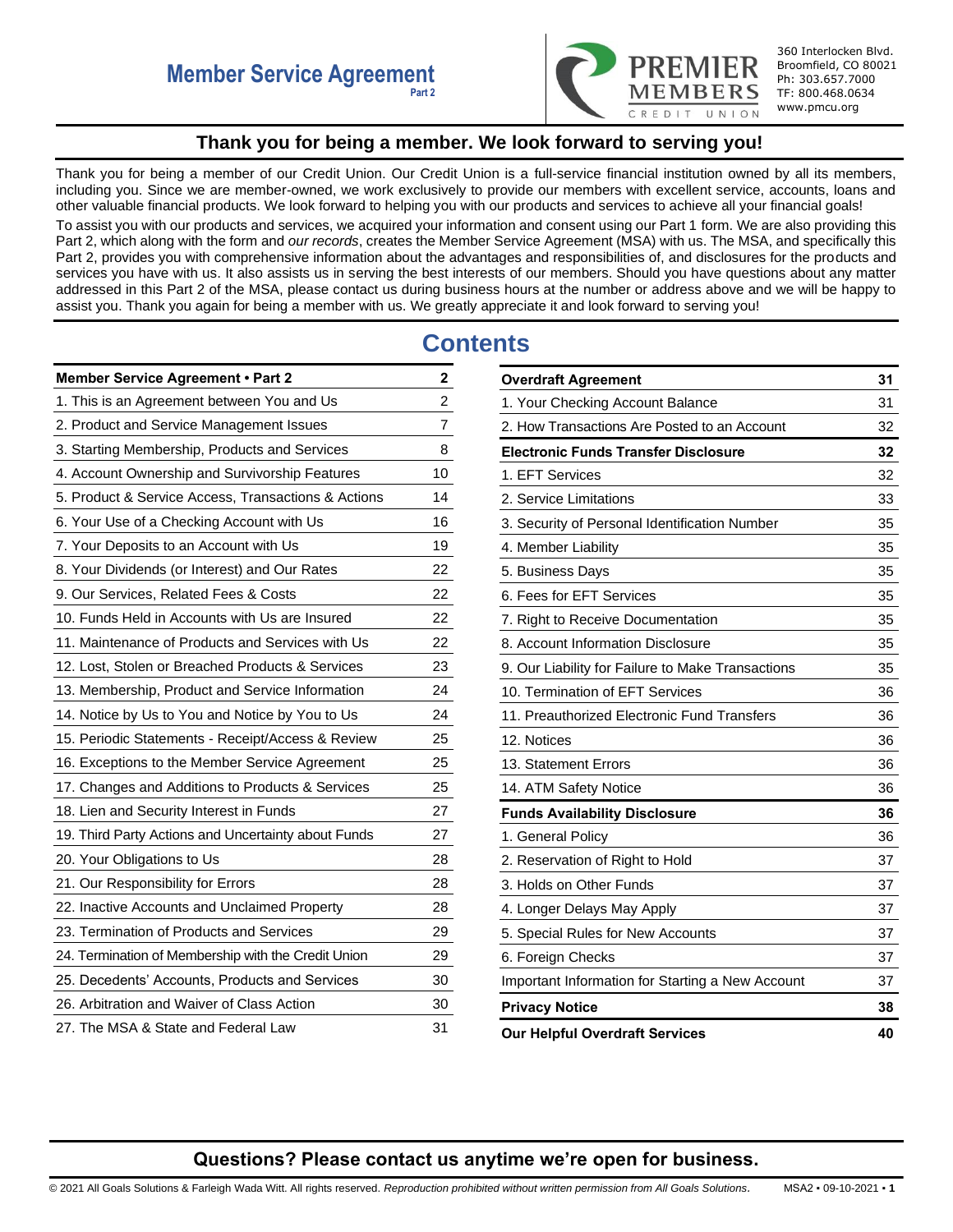# **Member Service Agreement • Part 2**

# <span id="page-1-1"></span><span id="page-1-0"></span>**1. This is an Agreement between You and Us**

**a. The Purpose of this Part 2 of the Member Service Agreement**  This Member Service Agreement (MSA) Part 2 provides you with comprehensive information about the privileges and responsibilities of the products and services you have with us. It also assists us in serving the best interests of the members of our Credit Union. Please read and keep a copy of this MSA Part 2 *document*, and all contracts you have with us, for future reference.

### **b. Agreement to Membership, Products and Services**

When you join our Credit Union and start accounts, loans, products and services with us, you may sign a Part 1 service form, and will be provided or be able to access this Part 2 *document*. The Parts 1 and 2, along with the related information and *documents* in *our records*, create the Member Service Agreement with us.

We refer to our Member Service Agreement form as a "Part 1 form" or "service form." We (or you) may complete the form, which you review and sign or authorize to use our products and services. The form may include information about you, the ownership and survivorship features of accounts, and the products and services you have requested. This information is entered in our *documents* or *computer system*. In fact, the service form may consist entirely of information in our *computer system*. The forms, *documents* and information are retained in *our records* and are used to start, maintain and *manage* the products and services you have with us. They are the first part of our Member Service Agreement - the "Part 1."

We refer to this *document* as the "Part 2" of our Member Service Agreement. The Part 2 explains the *terms* of membership, products and services with us. It also includes the "Electronic Funds Transfer Disclosure," the "Funds Availability Disclosure," the "Rate and Fee Disclosure" and the "Privacy Notice." Most of these disclosures are found at the end of this Part 2, and are also accessible separately from the Part 2 on our website or on request from us. The Part 2 is the second part of our Member Service Agreement.

You understand that Parts 1 and 2, along with the information and *documents* in *our records*, create a legally binding contract with us. This contract is the Member Service Agreement, which we refer to as the "MSA." The MSA addresses how membership, products and services are started, confirmed, maintained, reviewed, changed, added or terminated (please see the word "*action*" in Provision 1.e.). The MSA applies when you *take actions, conduct transactions on* or use our products and services. It also addresses how we *manage* and communicate with you about our products and services. The *terms* of the MSA apply to all products and services unless those *terms* are superseded (controlled) by specific provisions in the contracts for those products and services. The MSA also applies to any person or organization that wants to *take action*, *conduct a transaction* or requests us to act on any matter concerning the business of our Credit Union. You consent to the *terms* of the MSA when you apply for membership, share your information with us, sign or authorize a *document*, use a product or service, receive or have access to a periodic statement, or request to do, or do, business with us *by any method we allow*. When you perform any of the preceding activities, you also affirm all the information you provide to us is complete and true, and any *document* has been completed and the information has been entered accurately in a *document* or our *computer system* and according to your instructions**,** as reflected in *our records*. You agree we may rely exclusively on the *terms* of the MSA and have no obligation to rely on any non-Credit Union documentation unless otherwise required by law. You understand you may contact us and request to review or access a paper or *electronically managed* copy of your information or *document* in *our records*, the current version of this Part 2, and all disclosures or other contracts, any time we are open for business. You may also access a current version of this Part 2 and all disclosures on our website at www.pmcu.org.

**1) Your Planning Needs & Legal and Other Advice**. Please make sure the ownership and survivorship features of the account(s) you have with us match your financial and estate planning needs. This is particularly important if you have requested to have more than one account with us, or have designated a beneficiary/POD payee or beneficiaries/POD payees on the account(s) with us (please see Provision 4.). Your affirmation that the account(s) you have with us match your financial and estate planning needs helps us provide you with excellent service and manage the account(s) according to your wishes. We cannot and do not provide legal, financial, tax or other professional advice. Should you need such advice, please consult your own professional. We can however help you and your professional with any questions about our credit union and its products and services, which we are pleased to do anytime during business hours.

#### **c. Organization of this Part 2 of the MSA**

The twenty-seven (27) Provisions of the Part 2 are organized chronologically, starting with important information, definitions and *management* matters you should know about the MSA. The Part 2 then addresses membership and starting new products and services. The Part 2 thereafter explains how you may *conduct transactions on* and use our products and services, and how we maintain and *manage*  them. It also describes how you or we may make changes and additions to products, services and the contracts that govern them. Finally, the Part 2 addresses product and service termination issues. The Part 2 concludes with four (4) important disclosures that also affect our accounts, products and services the "Electronic Funds Transfer Disclosure," the "Funds Availability Disclosure," the "Rate and Fee Disclosure" and the "Privacy Notice." You may see the general organization of the Part 2 by reviewing the left side of the Table of Contents, which contains the twenty-seven (27) Provisions , and then the right side of the Table of Contents, which contains the disclosures. You may access any Provision or disclosure by page number, or by clicking on the title of the Provision or disclosure in the PDF of the Part 2. You may return to the Table of Contents in the PDF of the Part 2 by clicking on the acronym "TOC" located in the right lower corner of the PDF. Should you have questions about the organization of the Part 2, please contact us during business hours and we will be happy to assist you.

# **d. Questions? Please Contact Us at Your Earliest Convenience**

You may visit our branch or contact us at 303-657-7000 or toll free at 800-468-0634 during business hours for assistance with questions or concerns about the accounts, loans, products or services you have with us. It is important you read and follow the *terms* of the MSA so 1) we meet your product and service needs, 2) you fully benefit from the advantages of membership with us, and 3) you fulfill all your responsibilities and avoid fees, costs, losses or liability. The MSA is written in English. It is your responsibility to get help from someone you choose if you have any difficulties in reading or understanding the MSA. Also, if you attempt to initiate an *action* or *transaction on* a product or service by communicating with us in a language other than in English, we have no obligation to permit or conduct the *action* or *transaction* unless we communicate about the *action or transaction* with you in that language. If you need help with any matter addressed in the MSA, contract, product or service, please contact us at your earliest convenience.

#### **e. Important Definitions for the Member Service Agreement**

A number of important words and phrases used throughout the MSA are identified below by bolded capitalized words and phrases, and defined in alphabetical order (with the exception of "You" and "Us," which are defined first). To assure you are aware of specific important definitions, several key and frequently used words and phrases that follow are *italicized* throughout this Part 2. They include *action*, *by any method we allow*, *computer system*, *document*, *electronically manage, manage, our records, terms* and *transaction*. Please contact us during business hours with any questions you may have about the definitions of the MSA.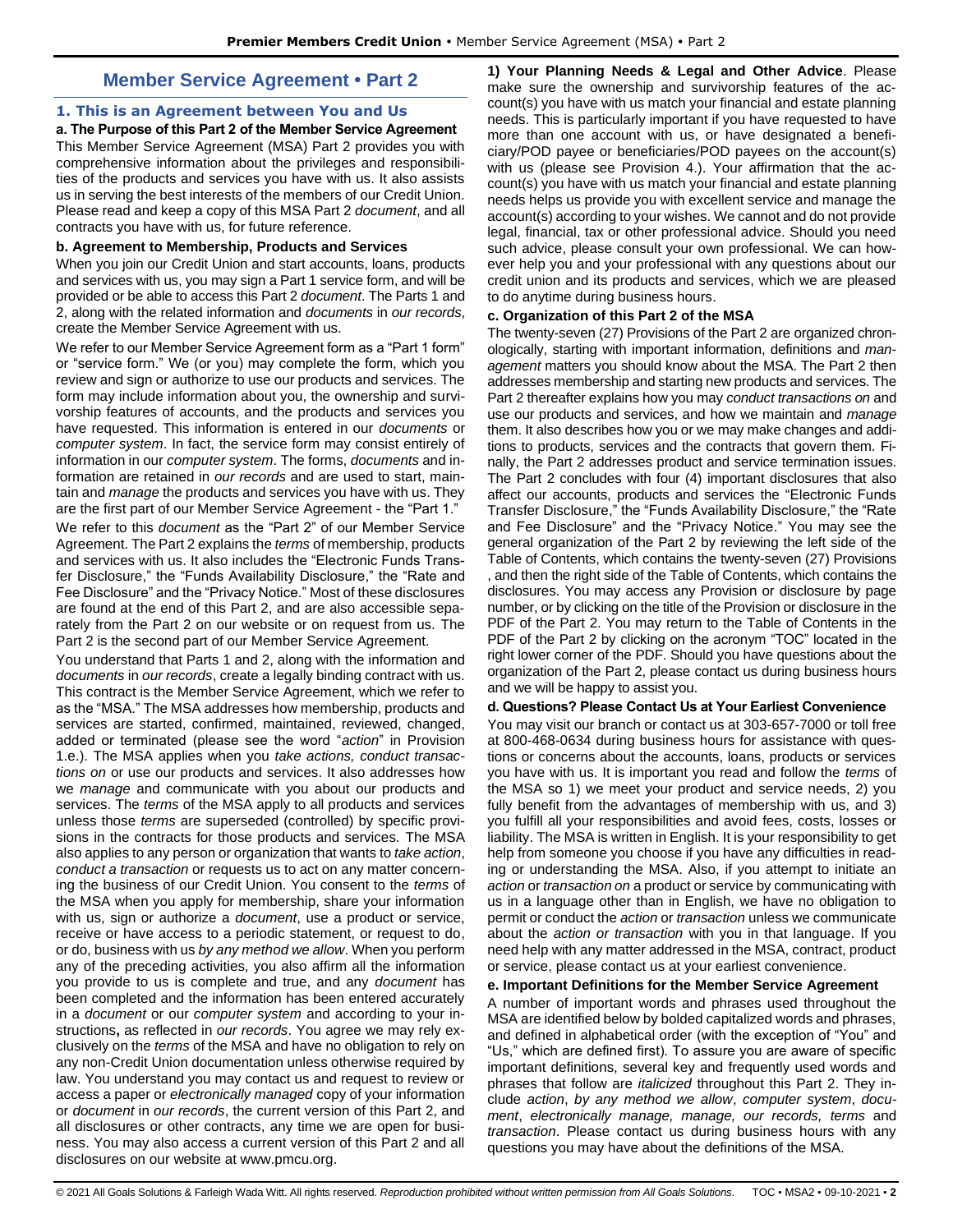**You and Us.** The words "you" and "your" mean 1) a member, owner, trustee, fiduciary, transactor, information user or person who requests to *take action* or *conduct a transaction on* membership, accounts, loans, products or services with us, and 2) any person or organization that requests us to act on any matter concerning the business of our Credit Union. The words "we," "our" and "us" mean the Credit Union and our associates.

**Accessible.** We use the words "accessible," "access" and "accessibility" to explain how 1) we may provide, and you may review and obtain, paper or *electronically managed documents* and the information that pertains to products and services with us, and 2) you may start and use a product or service *as we allow.* 

**Account.** The words "account" and "subaccount" mean one of three (3) types of savings products you may start and use to hold your funds with us: a savings (share) account, a checking (share draft) account or a term account (commonly referred to as a certificate or share certificate account). Accounts, along with membership and loans, are one of the three primary categories of products at our Credit Union. For further information, please see Provisions 2.k., 4., 6., 7. and 25.

**ACH.** Is an abbreviation for an automated clearing house *transaction*, which is an electronic credit to or debit from an account with us processed through an automated clearing house network. An ACH is an electronic fund transfer (EFT).

**Action.** The word "*action*" and the phrases "*action on*," "*take action*" and "*take action on*" mean to start, confirm, maintain, review, change, add or terminate membership, accounts, loans, products or services with us *by any method we allow*.

**Add.** The words "add," "adding," "addition" and "additional" mean to *take action* to start and add a new account, product or service to the current products and services you have with us *by any method we allow*. We may note an addition by placing an "A" (for added) in a box on our form. For further information, please see Provision 17.

**AIF.** Is an abbreviation for an attorney-in-fact of a power of attorney.

**As We Offer.** The phrases "as we offer" and "we offer" mean the products and services we may provide, and the methods (ways) you may access them. For further information, please see Provision 1.f.2).

**Associate.** The word "associate" and the phrases "associated person" and "associated organization" mean any person or organization employed or approved by us to assist us in any way with the business of our Credit Union.

**ATM.** Is an abbreviation for an Automated Teller Machine.

**Attorney-in-Fact.** The phrase "attorney-in-fact" means an attorney-in-fact under a power of attorney. An attorney-in-fact may be named as an attorney-in-fact on a service form or in *our records* and *managed* as *we allow*. For further information, please see Provision 4.g.

**Beneficiary.** The word "beneficiary" and the phrase "payable on death (POD) payee" mean a person or organization designated to receive the funds on the death of the owner (or the last owner) on an account. For further information, please see Provisions 4.a., b. and 25.b.

**By Any Method We Allow.** The phrases "*by any method we allow*," "*as we allow*" and "*we allow*," and the word "method" mean the ways you may start, consent to, access, *take actions, conduct transactions on* or use membership, accounts, loans, products and services with us in-person, online or by phone, mail or ATM as we offer. For further information, please see Provision 2.i.

**Change.** The words "change," "changed," "changing," "revise," "revised," "revising," "update," "updated" and "updating" mean to *take action* to amend or modify any information, contract or matter pertaining to a person, account, product or service, or add a person to or remove a person from an account, product or service *as we allow*. We may note a change by placing a "C" (for changed) in a box on our form. For further information, please see Provision 17.

**Check.** The word "check" means a check, share draft or draft issued, negotiated, deposited, collected, presented, paid or dishonored in any physical or *electronic* format we recognize. For further information, please see Provisions 6., 7., 15. and 22.b.

**Close.** The words "close," "closed" and "closing" mean to "terminate" an account, product, service or contract *as we allow*. Please see the definition of "Terminate."

**Computer System.** The phrase "*computer system*" means, but is not limited to, all hardware, software and technology we use to *electronically manage* any aspect of our Credit Union's business, including your *actions* and *transactions on* membership, accounts, loans, products, services, information and *documents*. Our data processing system is part of our *computer system*, and our *computer system* is part of *our records*. For further information, please see Provision 2.e.

**Conduct.** The words "conduct," "conducts" and "conducting" mean your consent and 1) performance of a *transaction* to deposit or withdraw funds from, 2) access to information about, or 3) use of, a product or service *by any method we allow*. For further information, please see Provisions 2.i. and 5.

**Consent.** The words "consent," "agree," "authorize," "authorization" and "authorizing" mean your assent to (approval of) 1) the MSA and any contract, as applicable, 2) any product or service, and 3) any *actions, transactions on* and use of membership, accounts, loans, products or services *by any method we allow*. For further information, please see Provision 2.b.

**Contents.** The word "Contents" and the phrase "Table of Contents" refer to the first page of this Part 2 *document* that lists the twentyseven (27) Provisions (in the left column) and the Disclosures (in the right column) that are contained in this Part 2. You may access a specific Provision or disclosure by clicking on the title in the Table of Contents in the PDF of the Part 2. You may also go to the Table of Contents from anywhere in the Part 2 by clicking on the acronym "TOC" located in the right lower corner in the PDF of the Part 2.

**Contract.** The words "contract" and "agreement" mean the MSA, any other contract or agreement that addresses membership, accounts, loans, products and services you have with us, and any changes or additions we make to the MSA, contract or agreement from time to time. For further information, please see Provision 1.f.2). **Costs.** The words "cost" and "costs" mean all expenses, employee time, fees, charges, reimbursements, penalties, attorney or other professional fees, collection costs, losses, liabilities, physical damages, travel and related expenditures or litigation we incur addressing any matter involving you or the products and services you have with us.

**Disclosures.** The words "disclosure" and "disclosures" generally mean the explanatory information that addresses your rights under specific federal or state laws that we provide (or you may access) along with or separately from this Part 2, and are part of the MSA. Please review the right column of the Table of Contents to see the disclosures included at the end of this Part 2.

**Document.** The words "*document*" or "*documents*" mean, but are not limited to, anything on paper or any *electronically managed* copy, image, text, information, data, record and file we create or use to *manage* any aspect of our Credit Union's business, including your *actions* and *transactions on* our products and services. An example of a typical *document* is a contract you authorize to start a product or service with us. Our *documents* are retained *in our records*. For further information, please see Provision 2.d.

**Documentation.** The word "documentation" means anything on paper or any *electronically managed* copy, image, text, information, data, record and file you offer to us (or we request) to perform due diligence or verify your authority to allow you to *take action* or *conduct a transaction on* a product or service. For further information, please see Provision 2.d.1).

**EIN.** Is an abbreviation for Employer Identification Number.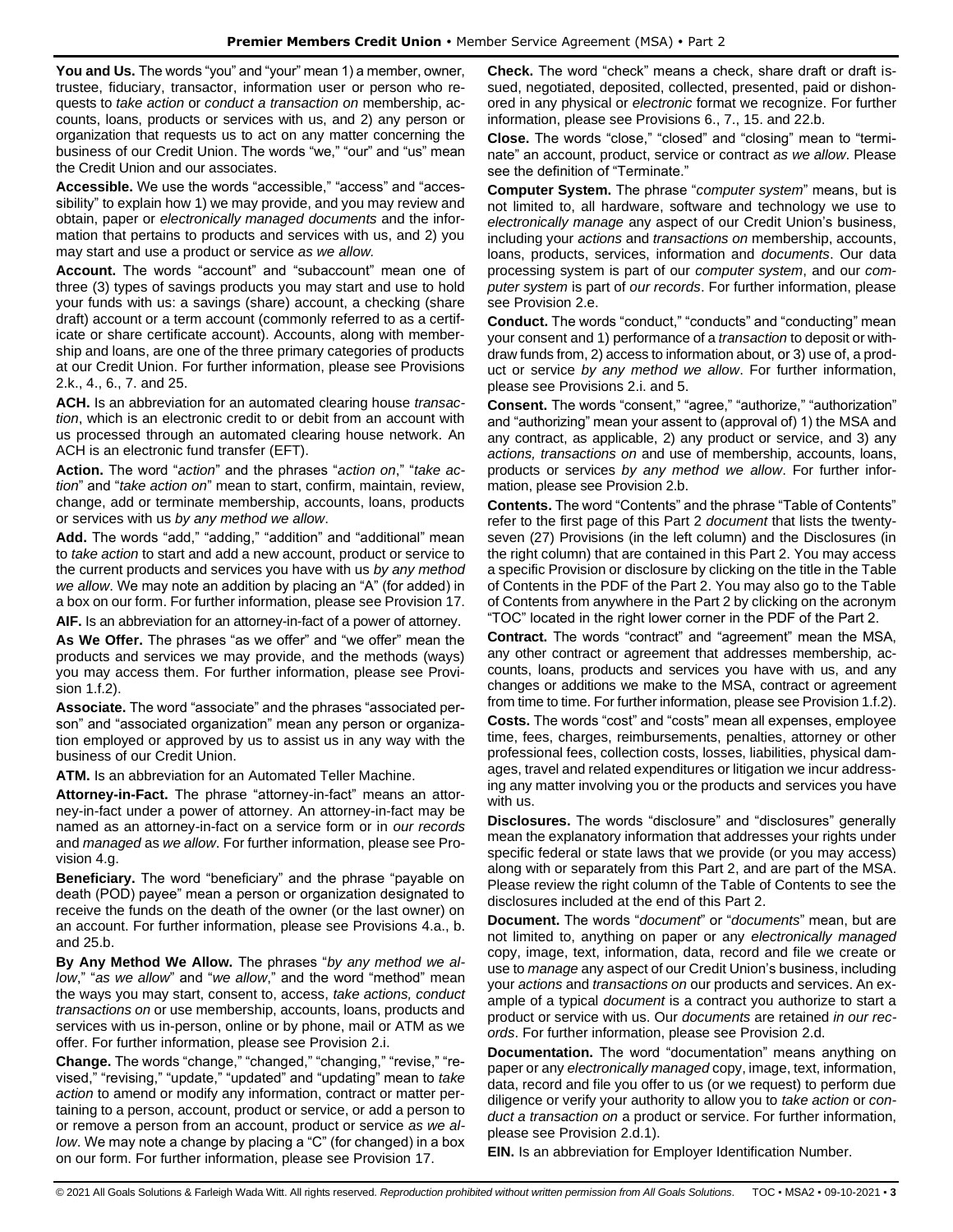**EFT.** Is an abbreviation for electronic fund transfer, which is an electronic credit to or debit from an account with us. For further information, please see the "Electronic Funds Transfer Disclosure"

**Electronically Manage.** The phrases "*electronically manage*," "*electronically managed*," "*electronic management*" and the words "*electronically"* and *"electronic"* mean the use of our *computer system* and technology to create, start, enter, obtain consent to, copy, image, retain, provide, operate, conduct, execute, facilitate, secure, administer, maintain, support, service, assist with, change, add, update, collect on, terminate and protect any aspect of our Credit Union's business. This definition includes the *electronic management of* all your information, *documents*, *actions* and *transactions on* our products and services. For further information, please see Provision 2.e.1).

**Electronic Funds Transfer Disclosure.** Is the explanatory information we provide about your rights concerning EFT debits and credits to an account with us. Please see the "Electronic Funds Transfer Disclosure" at the end of this Part 2 of the MSA.

**Enter.** The words "enter," "entered," "entering," "note," "noted," "noting," "reflect," "reflected" and "reflecting" mean that we (or you**,** *as we allow*) type, input or write your information in *documents* or our *computer system* that pertains to your *actions* and *transactions on* our products and services, which becomes part of and is retained in *our records*.

**Fee.** The words "fee" and "charge," and the phrase "service charge," mean an amount of money we require you to pay to partially cover the expense of when you use or incur a service with us. When the word "fee" is used in the MSA, it will typically be addressed in the "Rate and Fee Disclosure." For further information, please see Provision 9.

**Fiduciary.** The word "fiduciary" refers to a relationship in which a person or organization has a responsibility to act for the benefit of another person, organization or purpose. A fiduciary may be named as a fiduciary on a service form or in our *computer system* and *managed* as *we allow*. For further information, please see Provisions 4.d. through i.

**Funds Availability Disclosure.** Is the explanatory information we provide about your rights concerning the availability of funds from deposits to an account with us. Please see the "Funds Availability Disclosure," at the end of this Part 2 of the MSA.

**ID.** Means current government-issued photo identification.

**Information User.** The phrase "information user" means a person in *our records* designated by an owner to access information about the accounts, products and services used by the owner. For further information, please see Provision 4.k.

**Initiate.** The words "initiate," "initiated" and "initiating" mean to "start" products or services *as we allow*. Please see the definition of "Start."

**Internet Service**. The phrases "internet service," "internet services," "e-commerce services" and "online services" mean our products and services that can be accessed and used through the internet as we offer, which are part of our *computer system*.

**IRS.** Is an abbreviation for the Internal Revenue Service.

**Item.** The word "item" means a promise or order to pay money in any form or medium we recognize.

**Loan.** The word "loan" means one of our lending products. Loans, along with membership and accounts, are one of the three primary categories of products at our Credit Union.

**Maintain.** The words "maintain," "maintaining" and "maintenance" mean your and our activities to keep the accounts, loans, products, services, *actions*, *transactions*, information and *documents* you have with us active, operational and current. For further information, please see Provision 11.

**Manage.** The words "*manage*," "*management*" and "*managing*" mean all our work-related activities to create, start, enter, obtain consent to, copy, image, retain, organize, provide, operate, conduct, execute, facilitate, secure, administer, maintain, support, service, assist with, change, add, update, collect on, terminate and protect any aspect of our Credit Union's business. The definition of "*manage*" includes the *management* of all your information, *documents*, *actions* and *transactions on* our products and services. *Electronic management* (as defined in this Part 2) is one way we *manage* our business and the accounts, products and services you have with us. For further information, please see Provisions 2. and 11.

**Member.** The word "member" means a person who has met the requirements of membership and has joined our Credit Union. The privilege of membership, along with accounts and loans, is one of the three primary categories of products at our Credit Union. For further information, please see Provision 3.

**Member Service Agreement.** The Member Service Agreement (the MSA) is a contract composed of our Part 1 service form, the *documents* and information in *our records* and this Part 2.

**Membership Share.** The phrase "membership share" means a specific amount of your money in an account that represents the required deposit to be a member and owner of our Credit Union.

**Mobile Device.** The phrase "mobile device" means any transportable equipment or technology (typically a phone or tablet) that allows you to access the internet to *take actions*, *conduct transactions* or use the products and services as we offer.

**MSA.** Is an abbreviation for the Member Service Agreement, which is a contract composed of our Part 1 service form, the *documents* and information in *our records* and this Part 2.

**NACHA.** Is an abbreviation for the National Automated Clearing House Association, which operates the Automated Clearing House (ACH) *transactions system*. For further information, please see Provision 5.c.

**Open.** The words "open," "opened" and "opening" mean to "start" membership, accounts, products or services with us *as we allow*. Please see the definition of "Start."

**Organization.** The word "organization" means a business, association or other private or government entity, whether formally organized and/or recognized under the law or not.

**Original.** The word "original" refers to the first *document* (such as a Part 1 or other form) we use to start new products and services. We may note the original use of a form by placing an "O" (for original) in a box on the form.

**Our Check.** The phrase "our check" means our cashier's or teller's check that we write (issue) to people, organizations or you. For further information, please see Provisions 5.a., 6.e.,g.,n. and 22 b.

**Our Records.** The phrases "*our records*," "on file," "in our files" and the word "files" mean all *documents* and information we create, retain and use to *manage* any aspect of our Credit Union's business, including your information, *documents*, *actions* and *transactions on* our products and services. *Our records* are primarily contained in and composed of our physical paper files and *computer system*. For further information, please see Provision 2.h.

**Owner.** The word "owner" means a person designated in *our records* as an "owner," who may *take actions*, *conduct transactions*  and use our accounts, products and services. An owner typically owns the funds in an account. For further information, please see Provisions 2.g., 3., 4., 11., 17., 23. and 25.

**Ownership and Survivorship Feature Information.** The phrase "ownership and survivorship feature information" means the number and identity of owners on an account, and whether the funds in the account will ultimately go to a surviving owner, an owner's estate or a designated beneficiary(s)/POD payee(s), according to *our records*. For further information, please see Provisions 4., 13.a. and 25.

**Part 1.** The phrase "Part 1" means any service form, *document* and/or the information on paper or *electronically managed* in our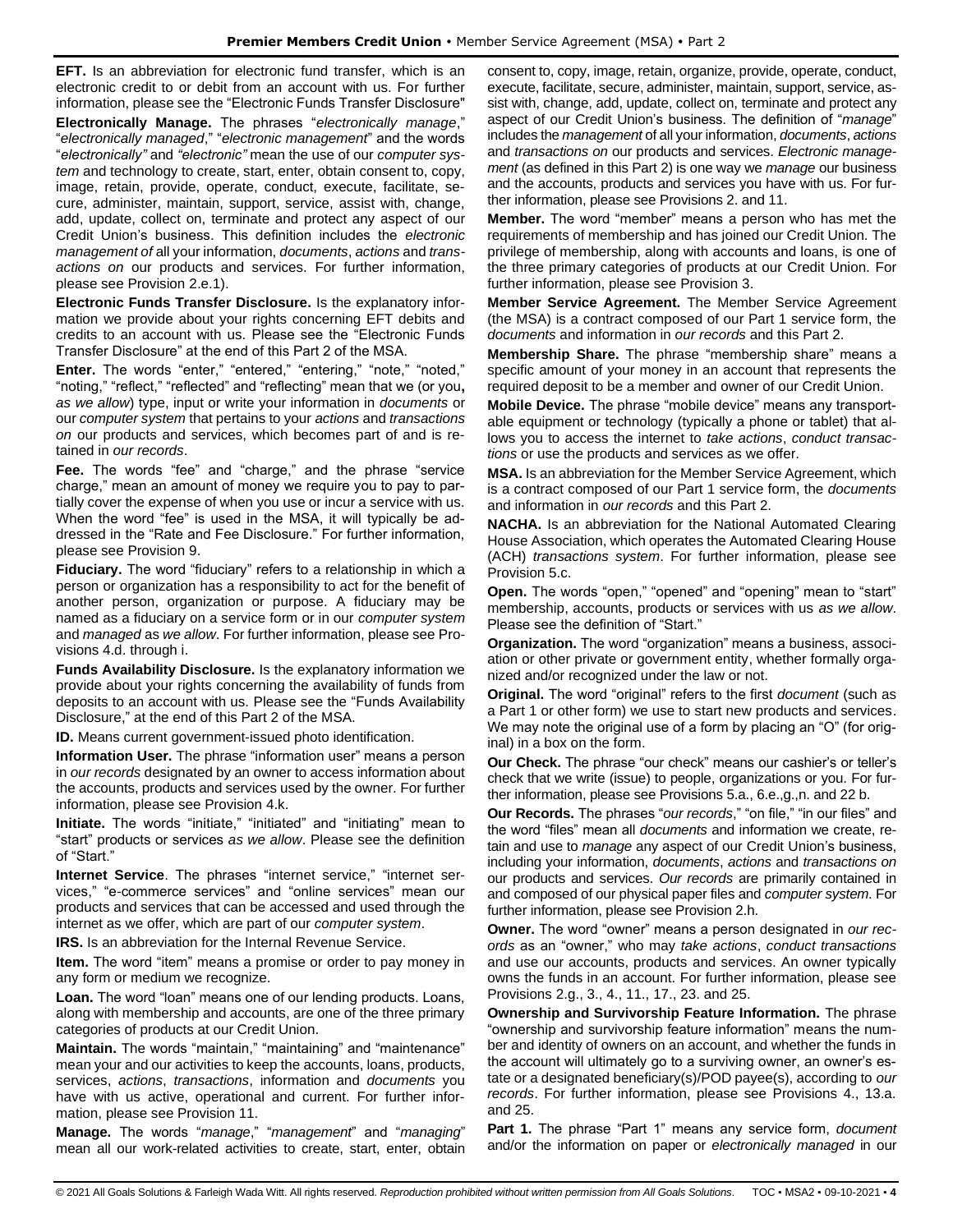*computer system*, used for any *action* or *transaction on* our products and services. For further information, please see Provision 2.d.

**Part 2.** The phrase "Part 2" means this *document*, which along with service forms, the information and *documents* in *our records* and other contracts, as applicable, comprises the Member Service Agreement (MSA). This Part 2 contains a majority of the *terms* of the MSA. For further information, please see Provision 2.

**Payable on Death Payee.** The phrase "payable on death (POD) payee" and the word "beneficiary" mean a person or organization designated to receive the funds on the death of the owner (or the last owner) on an account. For further information, please see Provisions 4.a., b. and 25.b.

**PDF.** The acronym "PDF" is an abbreviation for Portable Document Format file. It is a format we may use to *electronically manage* information and *documents* to address any aspect of our Credit Union's business, including your *actions* and *transactions on* our products and services. For further information, please see Provision 2.e.2).

**People and Person.** The words "people" and "person" mean human beings.

**Personal Identification Number.** The phrase "personal identification number (PIN)" means a confidential number you use to conduct *transactions* with EFT products and services (such as a debit card) to access an account with us. For further information, please see the "Electronic Funds Transfer Disclosure" at the end of this Part 2 of the MSA.

**PIN.** Is an abbreviation for personal identification number (please see the definition of "personal identification number" above). For further information, also please see the "Electronic Funds Transfer Disclosure" at the end of this Part 2 of the MSA.

**POD Payee.** Is an abbreviation for a Payable on Death payee.

**Privacy Notice.** Is the explanatory information we provide about your information we collect and retain in the ordinary course of business of our Credit Union. Please see the "Privacy Notice" at the end of this Part 2 of the MSA.

**Products and Services.** The words "products" and "services" and the phrases "our products and services" and "the products and services" mean, but are not limited to, 1) our membership, savings and lending products, 2) our services we offer to access the products, and 3) our services we offer independent of the products. Accounts, loans and membership are the three primary categories of products at our Credit Union. For further information, please see Provision 2.k.

**Provision.** The word "Provision" means the twenty-seven (27) Provisions of this Part 2 , which are listed in the left column of the Table of Contents. The Provisions of this Part 2 contain a majority of the *terms* of the MSA. For further information, please see Provision 1.c.

**Rate and Fee Disclosure.** Is the explanatory information we provide about the rates we pay on accounts and fees we may charge for services we offer. Please see the "Rate and Fee Disclosure," which is part of the MSA. You may access this disclosure on our website or by contacting us during business hours.

**Reported SSN or EIN Name.** The phrase "Reported SSN or EIN name" means the name that matches the SSN or EIN that dividends/interest are/is reported under on a service form or *as we allow*. For further information, please see Provisions 4.d. through i.

**Revised.** The words "revise," "revised" and "revising" mean to "change" an account, product, service or contract *as we allow*. Please see the definition of "Change."

**Section.** The word "Section" refers to the six to ten Sections of the Part 1 service forms. Each Section has a number that is located at the far-right side of each Section on the Part 1s. If a Section number is missing on Page 1 of a form it is because that Section appears on Page 2 of the form. If a Section number is missing on Page 2 of a form it is because that Section appears on Page 1 of that form.

**Service Form.** The phrases "service form" and "Part 1" and the word "form" mean a *document* or the information on paper or *electronically managed* in our *computer system*, used for any *action* or *transaction on* our products and services. For further information, please see Provision 2.d.

**SSN.** Is an abbreviation for Social Security Number.

**Start.** The words "start," "starting," "open," "opened," "opening," "initiate" and "initiating" mean to *take action* to begin membership**,** accounts, loans, products or services *as we allow*. For further information, please see Provisions 2.i., 3. and 17.

**Successor Trustee.** The phrase "successor trustee" means a person named as a successor trustee of a trust who may act if the trustee(s) can no longer act on behalf of the trust. For further information, please see Provision 4.h.

**Technology.** The word "technology" means any hardware, software, equipment, instrumentation, system and solution (such as our *computer system*) that enables us to maintain and *manage* any aspect of our Credit Union's business, including your information, *documents*, *actions* and *transactions on* our products and services.

**Terminate.** The words "terminate" and "close" mean to *take action* to end and no longer use an account, product, service, contract or membership with us *as we allow*. We may note a termination by placing a "T" (for terminate) in a box on our form. For further information, please see Provisions 23. and 24.

**Terms**. The word "*terms*" means all the explanatory language of the MSA (which includes any service form, this Part 2 and the information and *documents* in *our records*), and any contract you have with us, as applicable. A majority of the *terms* of the MSA are found in this Part 2. The *terms* of the MSA, like all our contracts, are designed to serve the best interests of the members of our Credit Union.

**Through the Internet.** The phrase "through the internet" and the word "online" mean the use of the internet to *take actions*, *conduct transactions* or use our products and services (which will typically be with the internet services we offer).

**Transaction.** The word "*transaction*" and the phrases "*transaction on*," "*conduct a transaction*," "*conduct a transaction on*" and "*conduct transactions on*" mean 1) any act, instruction, order or request to increase or decrease the balance of, or impose a lien or security interest on, the funds in an account *by any method we allow*, and 2) any request for or use of a product, service or information *by any method we allow*. The word "*transaction*" in this Part 2 may apply to a "loan" or obligation addressed in the MSA and other contract, as applicable. The word "*transaction*" does not include any *action* to change, add or terminate an account, product or service. For further information, please see Provisions 2.i. and 5.

**Transactor.** The word "transactor" means a person designated in *our records* by an owner to *conduct transactions on* the accounts, products and services used by the owner. For further information, please see Provision 4.j.

**Trustee.** The word "trustee" means a fiduciary of a revocable or irrevocable trust, who, like an owner, may *take actions*, *conduct transactions* and use accounts, products and services on behalf of the trust. A trustee may be named as a trustee on a service form or in our *computer system* and *managed* as *we allow*. For further information, please see Provision 4.h.

**Use.** The word "use," as applied to you, means to *take action*, *conduct a transaction on* or in any way access or utilize our products and services. The word "use," as applied to us, means anything we employ to *manage* the business of our Credit Union, which includes *managing* your *actions* and *transactions on* our products and services.

**Your Check.** The phrase "your check" generally means a check you write to a payee drawn on an account with us. It also means a check drawn on another institution payable to you that you wish to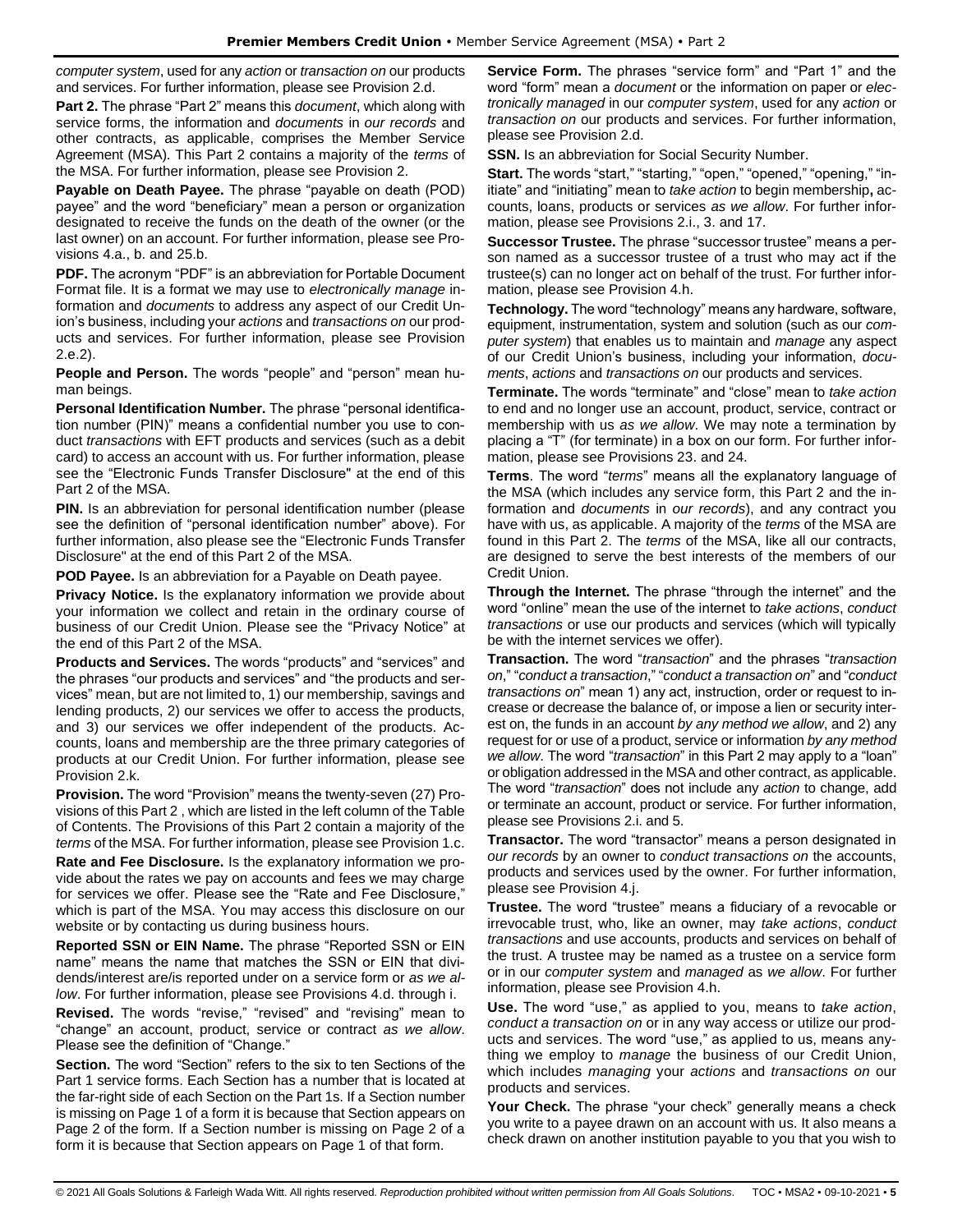deposit in an account with us or negotiate to us. For further information, please see Provisions 6., 7. and 15.

**Your Information.** The phrases "your information," "related information," "the information," "any information" and "all information" mean the information you provide to us that we use to *manage* any aspect of your *actions* and *transactions on* our products and services, along with *documents* we retain in *our records*. The definition of "your information" includes all data, ID, pictures, photographs, images, film, voice and image recordings, fingerprints and other biometrics you share and we retain in *our records*. The definition does not include information you do not communicate or deliver to us, but we obtain elsewhere. For further information, please see Provisions 2.c. and 13.

**Your Number.** The phrase "your number" means any number we create and assign to an account, loan, product, service, membership or you, to *manage* any aspect of your information, *documents*, *actions* and *transactions on* our products and services. For further information, please see Provision 2.f.

### **f. Right to Rely on the Member Service Agreement (MSA)**

When you join our Credit Union, attempt to *take action* or *conduct a transaction,* or ask us to act on any matter concerning the business of our Credit Union, you consent to the *terms* of the MSA. You acknowledge we offered you a paper copy of the Part 2 in-person, and emailed it to your address (if provided) in *our records*. If we assisted you by phone, mail or through the internet, your consent acknowledges the Part 2 was accessible to you, and we offered to mail you a paper copy of the Part 2 (please see Provision 3.g.).

You agree we may *electronically manage* (e.g., image or otherwise enter in our *computer system*) your information, *documents*, consent and all accounts, loans, products or services you have with us. This allows us to protect all information, *documents,* products and services, achieve significant savings and provide excellent service to our members. For these same reasons, you understand and agree once we have *electronically managed* any paper *document* along with your information*,* we may also destroy the paper *document* and the information, unless otherwise required by law. You agree that along with all paper *documents* and any information*,* all *electronically managed documents* and your information, in *our records* are binding on you and us. You understand while we own all information and *documents* in *our records* that pertain to membership, accounts, loans, products and services you have with us, you may request to review and obtain a paper or *electronic* copy of a *document* or the information in *our records* any time we are open for business or as we offer. You also understand you may *take action* to start, confirm, maintain, review, change, add or terminate membership, accounts, loans, products or services with us at any time *as we allow*.

You agree we may rely exclusively on the MSA, other contracts, as applicable, and *our records* (and any changes and additions we make to these contracts from time to time) to start, maintain and *manage* your *actions* and *transactions on* all the accounts, loans, products and services you have with us. Further, you understand any changes and additions you make to the accounts, loans, products or services you have with us will also be governed by the MSA, other contracts, as applicable, *our records* and any changes and additions we make to them from time to time.

**1) Your Actions and Transactions Entered in Our Records.** On your request and for your convenience, we may agree to assist you with any product, service, *action* and *transaction* by phone, mail, in-person or online. To accomplish your request, we may enter the information in a *document* or our *computer system* without having you sign a paper *document as we allow*. This means your consent and membership, accounts, loans, products, services, *actions* and *transactions* will be *managed* with the assistance of our employees or the use of our *computer system by any method we allow* and will be confirmed by your use of the account, loan, product or service. You understand and agree if we honor your request to assist you with any *action* or *transaction* by phone, mail, in-person or online without a signed *document*, we will maintain and *manage* the requested membership, accounts, loans, products, services, *actions* and *transactions* as reflected in *our records*.

You also agree the *action* or *transaction* is governed by the MSA and any other contracts, as applicable. For an account and its related services, this means you agree that the ownership and survivorship features of the account are governed by the ownership and survivorship features in *our records* (please see Provision 4.). You understand if we *manage* your request without having you sign a paper *document*, we do so to provide you with excellent service and for your convenience to expedite the product, service, *action* or *transaction* you have requested. Should you have second thoughts and prefer we *manage* your request on paper or by another method *we allow*, please let us know at your earliest opportunity. On your notification, we will be happy to provide you with a *document* for your signature or authorization, or find an alternative method for you to *take actions* or *conduct transactions on* accounts, loans, products or services with us. Finally, you understand you may request to review, confirm, obtain, change, add or terminate any product, service, *action* or *transaction*, any time we are open for business or *by any method we allow*. You may also request a paper or *electronically managed* copy of your information or a *document* in *our records* from us any time during business hours or *as we allow*.

**2) Products and Services Addressed by the MSA.** In addition to our products and services addressed in the MSA, we may offer products and services not mentioned in the MSA that are covered by its *terms* and any other contract, as applicable. If a contract for another product or service does not address a matter covered by the MSA, the *terms* of the MSA may apply to the matter. For example, if a contract for a product or service does not address whether that contract can be imaged (which is one method we may *electronically manage* a *document*) and that the image is binding on you and us, then we may *electronically manage* (image) and rely on that contract for the product or service as addressed in the *terms* of the MSA (please see Provisions 1.e. and f.). To provide members with excellent service and plan for future products and services, the MSA may address products and services currently not offered, which may be offered at a future date. Should you have any questions about the applicability of the MSA to a product or service, please contact us any time we are open for business.

# **g. Obligation for Advice on Matters Involving You**

To protect our Credit Union's interests, we may seek legal or other professional advice to address any matter concerning you or the products and services you have with us. We may seek advice to assist you with any products and/or services you request (for example, to review and advise us on any documentation you present, such as trusts, powers of attorney, estate documents, court orders, agreements, business and organization formation or request affirmation documents, etc.). We may also seek advice in connection with a person's, organization's or your claims or disputes regarding you or your information, funds, *actions* and *transactions on* products and services (for example, to review and advise us on any subpoenas, summons, levies, garnishments, claims, court orders, etc., that we receive). If we obtain legal or other professional advice to address any matter concerning you or the products and services you have with us, you agree to pay all costs, including reasonable attorney fees, incurred for that assistance. You further agree we may deduct all costs for the assistance from the account(s) you have with us, and you will be obligated for any additional amount owed. You understand and agree since these costs are incurred because of you or the products and services you have with us, fairness dictates that you are responsible for these costs, rather than imposing the costs on the members of our Credit Union.

# **h. Prohibition on Photography, Filming and Recording**

To protect and assure the privacy of members', employees' and visitors' information, we prohibit photography, filming and recording of any type with any device or technology on our Credit Union's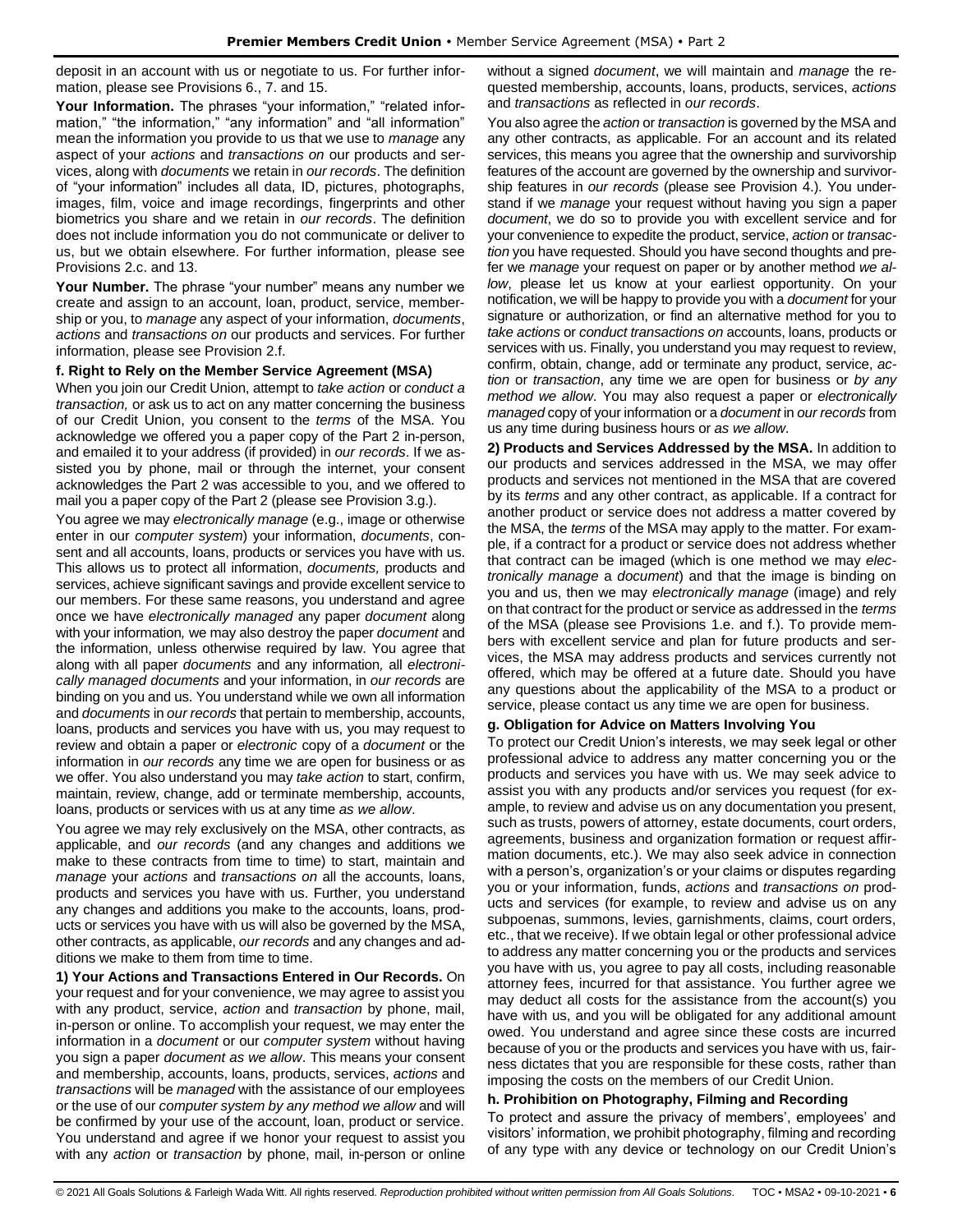premises without prior **express written** consent from us. This prohibition extends to outdoor areas near any ATM, Kiosk, or any other facility or device that may display, broadcast or provide any information. Any violation of this prohibition may result in the termination of products and services with us, or the exercising of our rights under the MSA or the law.

# <span id="page-6-0"></span>**2. Product and Service Management Issues**

#### **a. Overview of this Provision**

This Provision addresses a number of important matters that affect how we *manage* our products and services. The Provision begins with an explanation of how you may start and consent to products and services. It then explains how we maintain and *manage* your information, *documents*, *actions* and *transactions on* our products and services, and retain them in *our records*. The Provision concludes by describing the methods you may use to *take actions* or *conduct transactions on* our products and services, along with an explanation of the products and services we may offer. These important *management* issues assist us in serving the best interests of our members.

**b. Consent to Membership, Products, Services and Contracts** You may consent to membership, a contract, an account, loan, product, service, *action* or *transaction by any method we allow*. You may also consent to another person *taking actions* or *conducting transactions on* the products and services you have with us, as addressed in the MSA. Your consent may be demonstrated by, but is not limited to: 1) a signature, thumbprint, fingerprint, stamp, mark, facsimile signature or email, 2) verbal confirmation in-person, by phone, voice command, recorded message or conversation, 3) signing or using a signature pad, tablet, computer, device or mobile device, 4) using a debit card, credit card, code, password, PIN, ATM, kiosk or shared branch, 5) a notation by our employee in *our records* as *we allow*, 6) entering the information in *our records* as we offer, 7) the receipt or accessibility of a statement, 8) *electronic* and/or digital signature or agreeing to an internet service we offer, and 9) the maintenance or use of, or allowing another person to use, a product or service. Please see the definition of "consent" in Provision 1.e.

#### **c. Information Management for Products and Services**

The information you communicate or deliver to us is crucial for us to provide you with excellent service and maintain and *manage* all products and services. We may specifically use your information to *manage* your *actions and transactions on* our products and services you have with us. You understand your information may be *managed* on paper or *electronically*. In either case, you may request to review or access your information any time during business hours. Please see the definition of "your information" in Provision 1.e., and Provision 13.

#### **d. Document Management for Products and Services**

We use our *documents* to *manage* the business of our Credit Union in general, and your *actions and transactions on* the products and services you have with us in specific. Examples of our *documents* include any paper or *electronically managed* service form (Part 1), form, application, loan form, note, contract, this Part 2, record, file, letter, disclosure, schedule, periodic statement, statement, check, item, receipt, information return, notice, warning, advisory, explanatory material, newsletter or anything else we create or use to *manage* the business of our Credit Union. You understand and agree the *documents* we create and/or use to *manage* our products and services and retain in *our records,* are binding on you and us. You also understand you may request to review or access a *document*  any time during business hours. Please see the definition of "*documents*" in Provision 1.e.

**1) Documentation You Offer for Us to Perform Due Diligence.** You may offer or we may request documentation to perform due diligence or to verify your authority to *take action* or *conduct a transaction on* a product or service. Examples of documentation may include, but are not limited to, any paper or *electronically managed* letters, trusts, powers of attorney, wills, estate papers, business or organization formation or operational papers, licenses, claims, court orders, legal instruments or anything you deliver or share with us concerning you or your *actions* or *transactions on* products and services. You understand and agree when you provide documentation, which we may retain in *our records* for due diligence purposes, it is not binding on us unless otherwise required by law. Please see the definition of "documentation" in Provision 1.e.

#### **e. Our Computer System to Manage Credit Union Business**

Our *computer system* is vital to providing you with excellent service and maintaining and *managing* all the products and services with us. Our *computer system* may include, but is not limited to, our data processing system, our employees' computers, tablets and mobile devices, our phone system, website, internet services, kiosks, ATMs, networks, backup data storage systems, offsite data archival systems, all data, software and applications retained and utilized in the cloud, and any other software, equipment, instrumentation, solution or technology we use now or in the future. If offered, our *computer system* also includes any Credit Union "member use only" computers, tablets and mobile devices. The information and *documents managed* in our *computer system* are part of *our records*. Please see the definition of "*computer system*" in Provision 1.e.

**1) Electronic Management of Credit Union Business.** We may use our *computer system* to *electronically manage* any aspect of the business of our Credit Union, which includes all your information, *documents*, *actions and transactions on* our products and services. You understand you may request to review or have a copy of *electronically managed* information or *documents* in *our records* any time we are open for business. Please see the definition of "*electronic management*" in Provision 1.e.

**2) Information and Documents may be Accessible in PDF.** For your convenience, to assure accuracy and security, and to reduce costs for our members, we may *electronically manage* any information or *documents* as a Portable Document Format (PDF) file. PDFs may be accessible on our website, in the internet services we offer and as attachments to emails. To open, review, print, download, save and read a PDF *document*, you will need to download a PDF display application, such as Adobe Reader, to your computer, mobile device or other technology. As of the date of the MSA, Adobe Reader is accessible at no charge at Adobe.com. You understand you may also request to access any information or *documents* on paper during business hours. Please contact us and we will be happy to assist you. Please see the definition of "PDF" in Provision 1.e.

#### **f. Your Number for Membership, Products and Services**

Your number is extremely important to provide you with excellent service and maintain and *manage* all the products and services you have with us. We may create your number on paper and/or *electronically* with our *computer system*. We may refer to your number as an "account number," "member number" or "membership number" in communications or when referencing *our records*. The phrase "your number" may also refer to a "subaccount number," which is a secondary number we assign that is organized under your number ("your subaccount number"). We may use a subaccount number to manage your *actions and transactions on* our products and services. Should you have any questions about your number, please contact us at your earliest convenience. Please see the definition of "your number" in Provision 1.e.

# **g. Management of Accounts, Products, Services & Numbers**

You understand while you have the privilege to start, use and maintain an account we offer, we *manage* the privilege to have an account at our Credit Union. You also understand and agree for business, compliance and risk management purposes, we may change, suspend or terminate an account (and if applicable subaccounts), and reimburse the funds to you as needed. We may decline to restart an account (or subaccount) at our discretion. You further agree we *manage* the privilege to use our products and services and may change, suspend or terminate this privilege, as needed and at our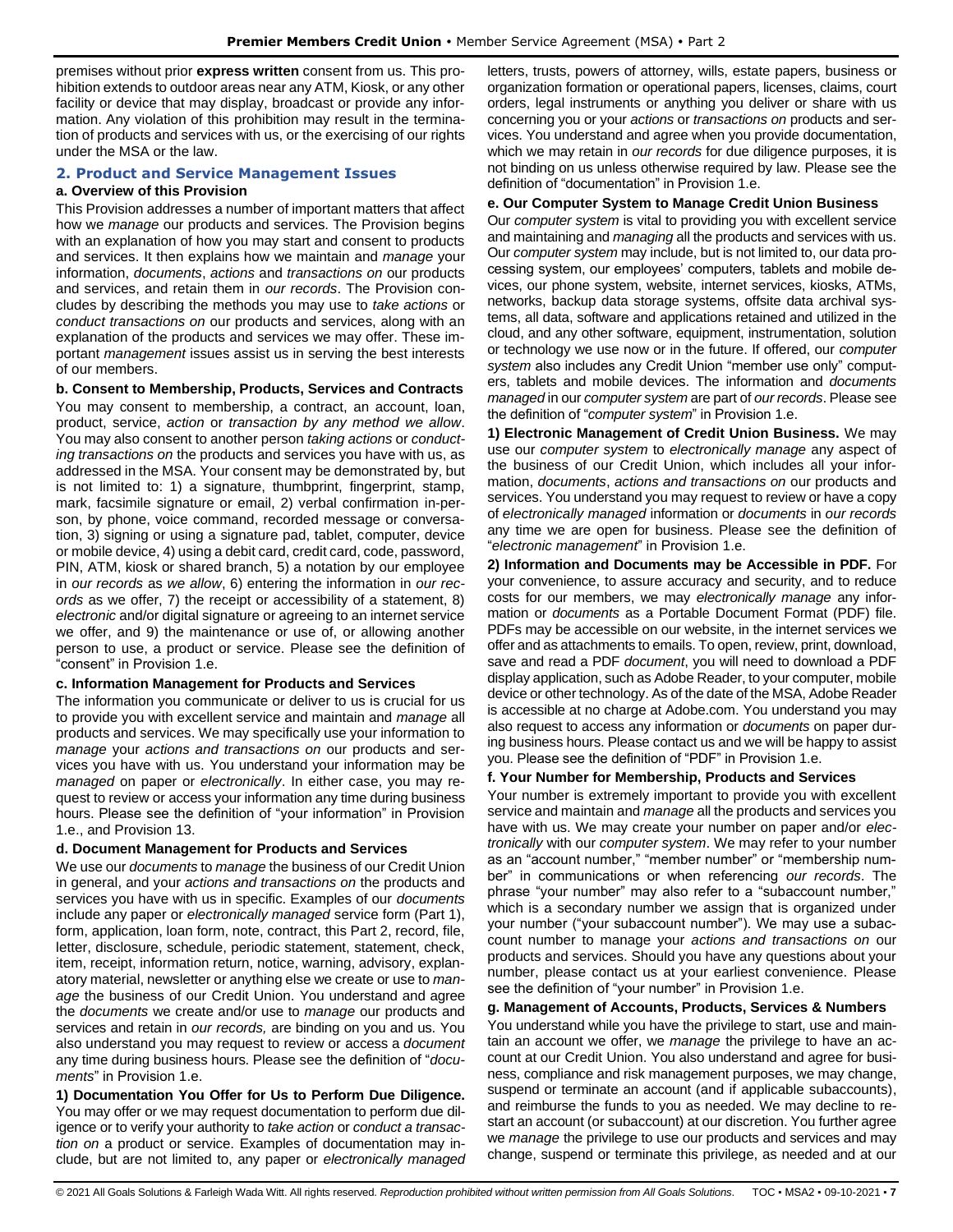discretion, as addressed in the MSA and other contracts, as applicable, unless otherwise required by law. Finally, you agree we *manage* your number(s) for business and compliance purposes, and may change or terminate your number(s) (or subaccount numbers) as needed and at our discretion.

#### **h. Our Records are Used for All Business Purposes**

We create and use *our records* to *manage* the business of our Credit Union in general, and your *actions and transactions on* the products and services you have with us in specific. *Our records* are composed of all information and *documents* retained 1) on paper in physical files, 2) *electronically* in our *computer system,* or 3) in any other solution or technology we use to *manage our records* (such as offsite data archival systems). To protect all information and *documents*, achieve cost-savings and for the convenience of our members, we may *electronically manage* most of *our records*. For these same reasons, ultimately all *our records* may be *electronically managed*, unless otherwise required by law. You may request to review or obtain your information or a *document* in *our records* any time we are open for business. Please see the definition of "*our records*" in Provision 1.e.

### **i. Methods to Take Actions and Conduct Transactions**

You may *take actions*, *conduct transactions on* and use our products and services *by any method we allow*. Specifically, the ways you may access, *take actions*, *conduct transactions on* and use our products and services may include, but are not limited to, 1) inperson, by phone, mail, facsimile, email, drive-through window, night deposit or drop box (or lock box), 2) through the use of a debit card, credit card, code, password, PIN, check, signature pad or device, ATM, kiosk, shared branch or any product or service, and 3) through the internet with a computer, tablet, phone, device, mobile device or other technology. An *action* or *transaction* conducted *by any method we allow* is valid no matter what method *we allow* you to use. Please see the definitions of "*action*," "*by any method we allow*" and "conduct" in Provision 1.e.

# **j. The Title of Products and Services You Have with Us**

The products and services you have with us are generally titled on our *documents* and in our *computer system* so the name used on the product or service (typically your name) matches the SSN and EIN certified. This allows us to maintain and *manage* the product or service in *our records* for you and satisfy reporting requirements. Due to the maintenance, *management* and reporting requirements, the information and *documents* accessible to you may not contain the full or exact title you prefer. However, on your request, we often can include a description or legal title on a *document* or in *our records* that explains the purpose of and/or person(s) who may use a product or service.

# **k. Our Exclusive and Beneficial Products and Services**

To be entitled to use and enjoy all our financial products and services, a person must first be eligible for the privilege of being a member of our Credit Union (our first product). As a member, you may request the exclusive products and services we offer that generally come under one of two categories: our savings products and services, and our lending products and services. Both are valued by our members for their rates and our excellent service. However, we may offer other beneficial financial products and services in addition to our traditional savings and lending solutions. Examples of products include membership, accounts and loans as we offer. Examples of services include teller assistance, phone assistance, *transactions* and safe deposit boxes, which typically require use of our premises, employees or *computer system* to provide the service to you. Please see the definition of "products and services" in Provision 1.e.

**1) The Products and Services We Offer.** *Please see "Our Products and Services" for a comprehensive summary of our beneficial products and services.*

**2) The Business Products and Services We Offer.** The business and organization products and services you have with us are

governed by the Business Service Agreement (BSA). The BSA Part 2 can be accessed on our website or on request from us any time we are open for business.

## **l. The Length of this Part 2 of the MSA**

To assure excellent service, comprehensive information, and to proactively answer your questions about our products, services and Credit Union, we provide this Part 2. It is lengthy 1) because of the numerous legal, operational and practical matters that affect membership, accounts, loans, products and services, and 2) because it is important to explain why everything we do at our Credit Union is in the best interests of the members. Should you have questions about any matter addressed in the MSA, please contact us during business hours and we will be happy to assist you.

## <span id="page-7-0"></span>**3. Starting Membership, Products and Services**

All our members together own our Credit Union. The Provisions of the MSA are intended to serve the best interests of our members.

### **a. Requirements to Start Membership with Us**

To become a member of our Credit Union, you must be in our field of membership and meet all the requirements for eligibility. Please understand that membership is a privilege and not a right, and is granted to you by our Credit Union on the condition you observe all applicable laws, regulations, the MSA and all other contracts, obligations and responsibilities with us.

### **b. Your Identification, SSN or EIN and Backup Withholding**

To join our Credit Union, we may require your full current name, the physical address of your residence or business (and, if different, your mailing address), and your phone number, birthdate, employer and occupation. We may also require your current government-issued photo identification and a Social Security Number (SSN) or Employer Identification Number (EIN). We require all this information to both provide you with excellent service and to protect your valuable information and funds (and without it, we may not be able to start membership, products and services). For IRS reporting purposes, you may need to certify that the SSN or EIN matches the name and address provided, and indicate if you are subject to backup withholding. Your delivery, review and certification of this information may be required for membership, products or services. For your and our protection and to fulfill our due diligence responsibilities, you may need to obtain an EIN for an account, product or service relationship you wish to start that is not for your personal use. For your convenience and protection we may also request your mother's maiden name, your email address, other identification and information requirements and other undiscoverable confidential information (such as your most or least favorite subject in school, artist, fruit or vegetable, etc.) and require you to create a password in order to *take actions* or *conduct transactions on* our products and services (please see Provision 5.a.).

To provide you with excellent service, for your convenience and for your and our protection, you agree we may photograph you and retain a copy or image of your current government-issued photo identification (hereafter referred to as ID) to identify you for the products and services you have with us. We may request to see your current government-issued military photo identification, and though we will not image or copy it, we may enter the information in *our records*. We may also require other current government ID (such as your driver's license or passport) that can be copied or imaged along with entering the information from your military ID. At our discretion, we may only ask for your non-government ID (employer-created ID) and information to start products and services with us, though we may later require current government ID and information to start additional products and services. We may also permit people under the age of sixteen to be identified by family members or legal guardians in order to use our products and services. If our copy or image of your ID (or other identification) is expired, to continue to serve you, for your convenience and for your and our protection, you agree we may request, review and retain a copy or image of your current ID. If the IRS notifies us of a discrepancy with the name, SSN, EIN or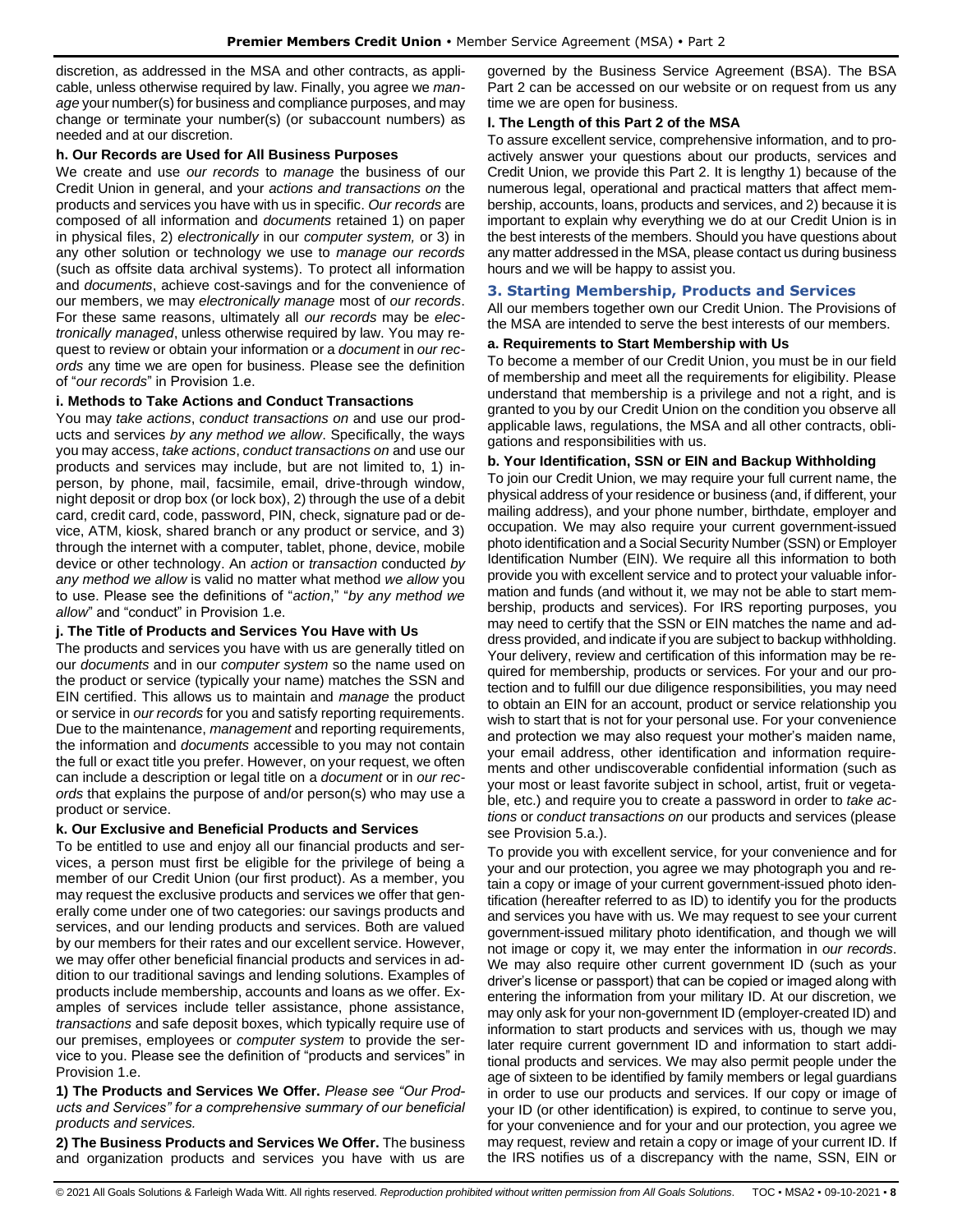information in *our records*, you may be subject to backup withholding, requiring us to withhold and pay a portion of dividends, interest or other payments to the IRS.

When you join our Credit Union and start products and services, we may require you to sign or authorize a service form to assist us in *managing* the products and services you have with us. We may note the original use of the form by placing an "O" (for original) in a box on the form. Alternatively, on your request we may agree to start, obtain your consent to and *manage* membership, products and services with the assistance of our employees or the use of our *computer system* (please see Provision 1.f.1)). You agree for purposes of accuracy, we may subsequently verify and correct, complete or update your information in *our records*. You understand and agree that to provide you with excellent service and for your and our protection, we may photograph, film and retain all pictures, photographs, film, likenesses or images of any person (including you) who enters or uses our (or an associate's) premises, facility, location or service solution. Additionally, to provide excellent service, for training and quality assurance purposes and for your and our protection, you agree we may record and retain all conversations with you and anyone who contacts, calls and/or leaves us messages *by any method we allow*. You agree we may obtain, retain and use all ID, pictures, photographs, images, film, voice and image recordings, fingerprints and other biometrics of you with our *computer system* or other technology to identify you and *manage* any product, service, *action* or *transaction* addressed by the MSA or other contract, as applicable. Finally, you agree we may obtain, retain, maintain and *manage* all ID, photographs, images, film, voice and image recordings, fingerprints and other biometrics of you in *our records*.

### **c. Your Authorization for Us to Obtain Information**

You agree we may review your account, employment and credit history, which includes obtaining reports from third parties and credit reporting agencies, to confirm your eligibility for membership, accounts, loans, products and services we may offer. We obtain reports for two important reasons. The first is to provide you with excellent service by pre-qualifying you for products and services with us: that way we can make a product or service available to you as soon as possible. The second is for loss prevention purposes, which is required to fulfill our due diligence responsibilities to our members. Additionally, to provide you with excellent service, for your convenience and your and our protection, we may request additional information to assist you with any currency needs for the accounts, loans, products and services you may request.

# **d. Your Family Can be Members with Us Too!**

Since you are a member of our Credit Union, generally, your immediate family can become members too, and enjoy the privileges of our products and services. Please see our website or contact us during business hours to learn how your family members, friends and co-workers can join our Credit Union.

#### **e. Starting Membership, Products and Services Online**

We may offer an internet service that allows you to join our Credit Union and start products and services with us online. This internet service is governed by any contract you agree to online, the MSA, all other contracts, as applicable, and *our records*. Should you have any questions about this service, please contact us at your earliest convenience.

# **f. Starting Membership, Products and Services by Mail**

On your request and for your convenience, we may at our sole discretion mail *documents* with your information to you to join our Credit Union and start products and services with us. We do not advise mailing your confidential information since it exposes you to numerous problems (ID theft, fraudulent *transactions*, etc.). We recommend you come to our Credit Union at your convenience (or use an internet service we offer) to start membership, products and services with us. In fairness to the members, if you request us to mail your information, you agree to take responsibility for all

problems and losses that result from theft and/or unauthorized use of your information. Please contact us during business hours for information about starting membership by mail.

#### **g. Starting Membership, Products & Providing the Part 2**

When you join our Credit Union we will first review a number of important matters about membership, products, services and the MSA (please see Provision 3.h.). Thereafter we (or you) may complete a service form (which we may require to be notarized) and/or enter your information in *our records* according to your instructions to start the products and services you have requested. Once you have reviewed your information, you will consent to the *terms* of the MSA and to the use of our products and services. If we assist you in-person we will offer you a paper Part 2 of the MSA, and email it to your address (if provided) in *our records*. If we assist you by phone, mail or through the internet, we will make the Part 2 of the MSA accessible to you *by any method we allow*, or offer to mail you a paper Part 2 of the MSA. We will ask (or advise you to ask) if you have questions about any matter addressed in the MSA, and encourage you to contact us during business hours for help with any product or service. Finally, we will remind you that you can always access a current Part 2 of the MSA and disclosures on our website, and may contact us about the information or *documents*  in *our records* any time we are open for business.

### **h. Matters We Address when You become a Member**

When you join our Credit Union we: 1) verify your ID and eligibility for membership, 2) may obtain relevant account, employment and credit reports, as needed, 3) review important information about membership, products, services, privileges and responsibilities with you, 4) enter the information (including the ownership and survivorship features of any account, if applicable) in a form or our *computer system* and review that information with you, 5) offer you a paper Part 2 of the MSA (or offer to mail it to you), email you the Part 2 of the MSA (if we have an address on file), and make the Part 2 of the MSA accessible to you on our website or in an internet service we offer, 6) run all required verifications and reviews, and address all applicable compliance requirements, 7) review and have you consent to membership, products, services and the MSA, *as we allow*, 8) start the accounts, products and services requested by you, 9) ask you (or advise you to ask) if you have any questions and encourage you to contact us during business hours about any matter pertaining to our products and services, *and* 10) remind you that you may always access a current Part 2 of the MSA and disclosures on our website, and contact us about the information or *documents* in *our records* any time we are open for business.

# **i. Non-Member Owners on Accounts, Products and Services**

On your request, you may place one or more non-member owners on the accounts, products and services you have with us. An owner, trustee or fiduciary who would like to become a member of our Credit Union may need to apply and meet all the requirements of membership. We are happy to assist with this simple process during business hours (which may also be accomplished online, as we offer). If there is no member on (or represented on) an account, we may terminate and pay the balance of funds in the account (as of the date of termination) to any owner, trustee or fiduciary.

#### **j. Denial of the Privilege of Membership**

We may deny the privilege of membership to a person for any reason not prohibited by law, including but not limited to, 1) ineligibility for membership, 2) failure to provide required documentation, information or ID, 3) information from a third-party report, 4) any lost or stolen check, card or access device, 5) overuse of *actions* on our products or services, 6) a breach of or unauthorized access to a product or service, 7) business or compliance purposes, 8) to stop or prevent a loss, 9) potential lack of capacity or victim of undue influence, 10) failure to comply with any *term* of a contract, 11) failure to use products or services to justify membership, 12) inactive or abandoned products or services, 13) chronic dissatisfaction with us, 14) disparaging our reputation, 15) default on any obligation, 16)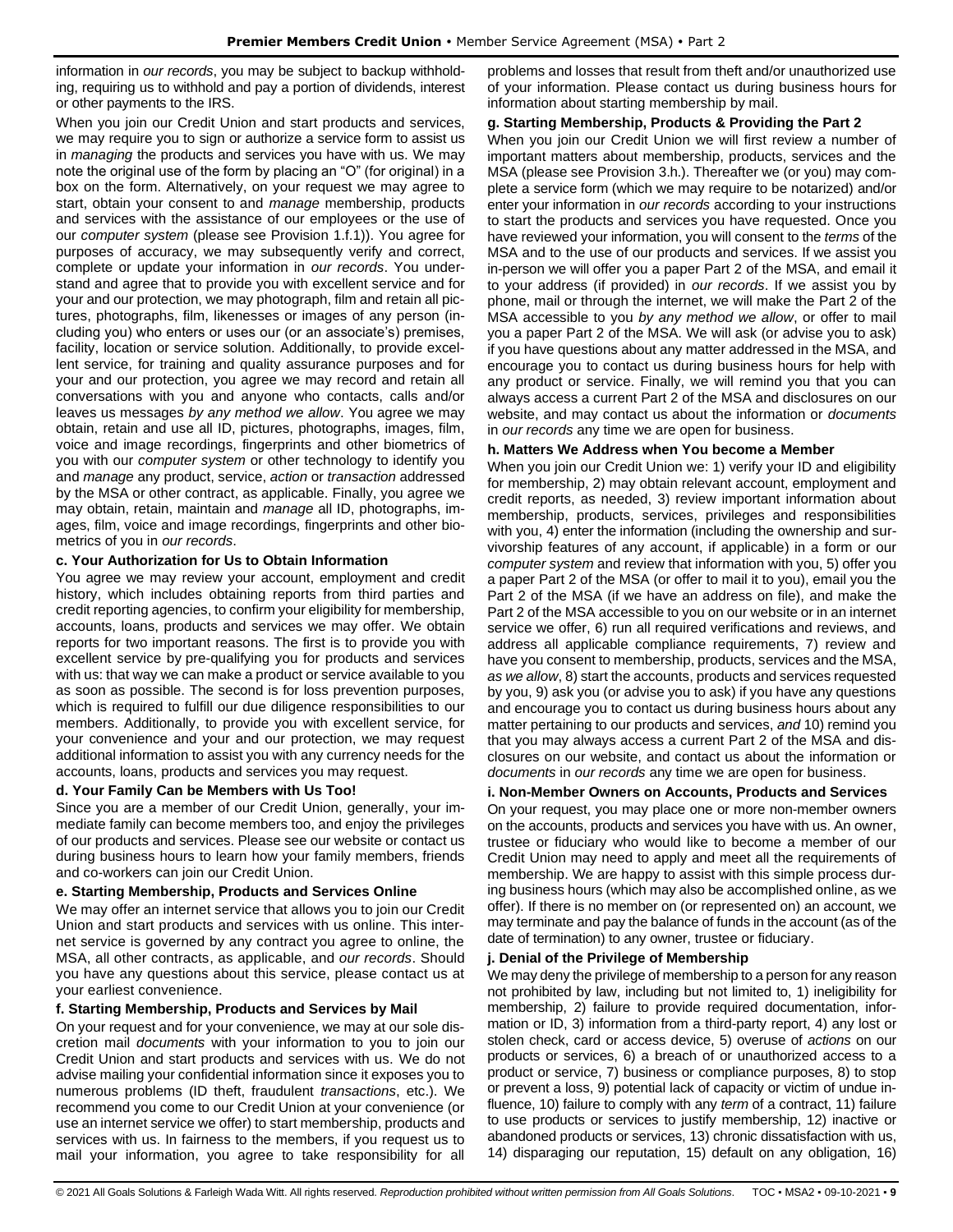causing us a loss, 17) not voluntarily repaying a loss, 18) previous expulsion, 19) anything unethical or unlawful concerning you or your or our business, 20) any alteration, forgery or fraud concerning you or your or our business, 21) any falsification or misrepresentation concerning you or your or our business, 22) any alleged crime concerning you or your or our business, 23) abuse of or threats to anyone associated with us, or 24) any other reason we believe is appropriate to *manage* the business of our Credit Union.

#### **k. Also Please Review the Four Important Disclosures**

We recommend you also review the "Electronic Funds Transfer Disclosure," the "Funds Availability Disclosure," the "Rate and Fee Disclosure" and the "Privacy Notice." These disclosures have specific application to this Provision as well as a number of other matters throughout the MSA. Most of these disclosures are found at the end of this Part 2, and are accessible to you separately from the Part 2 on our website or upon request from us.

### <span id="page-9-0"></span>**4. Account Ownership and Survivorship Features**

When you start an account, you acknowledge that we have explained and you have selected the ownership and survivorship features for that account as reflected in *our records*. You may start an account by yourself, referred to as a "one owner account," or with another person or persons, referred to as a "multiple owner account." You may also start an account as a trustee, custodian, representative payee, VA fiduciary, attorney-in-fact, estate representative, guardian, conservator or other fiduciary, as addressed in Provisions 4.d. through 4.i. You understand that it is your responsibility, and not our responsibility, to assure that the ownership and survivorship features of the account(s) you have with us coincide with your financial and estate planning needs. Because you are in control of the ownership and survivorship features of the account(s) with us, you irrevocably waive the right to dispose of the funds in the account(s) with us by will (Provision 4.l.).

**Important Note: The Ownership and Survivorship Features of the Savings Account You Have apply to other Accounts You Start under Your Number**. For your convenience and to determine who may access an account, the ownership and survivorship features of the savings account you have with us apply to all other accounts with us under the same number (including sub-accounts if applicable). **This requirement does not apply to retirement accounts with us. For those accounts, the ownership and survivorship features will be determined by** *our records***.** If you would like to start one or more accounts with different ownership or survivorship features than the initial savings account with us, please let us know and we will assist you in obtaining an additional number (or if applicable, a subaccount number) for the account(s), which may be started on a new service form or *as we allow*. In the event there is a dispute or uncertainty about the ownership or survivorship features of any account, we may place a hold on the account and the funds in the account or deposit the funds with a court as explained in Provision 19.b.

# **a. One Owner Accounts with Us**

A one owner account is a savings, checking or term (certificate) account started and used by you alone, where typically you maintain and own the funds in the account. As an owner you may *conduct transactions on* and *take actions* to start, confirm, maintain, review, change, add and terminate the account, products and services. On your death, the funds in the account will go to your estate and may be claimed by a representative of your estate or other claimant authorized by law. You understand that it is your responsibility (and not our responsibility) to inform a representative of your estate about any account with us. Alternatively, you may designate a person or organization as a beneficiary/Payable on Death payee (POD payee) on an account with us, as reflected in *our records*. If you designate a beneficiary/POD payee on an account, on your death the beneficiary/POD payee may claim the funds in the account upon presenting proof of death and ID.

If the sole beneficiary/POD payee on an account dies before you, on your death the funds in the account will go to your estate and may be claimed by a representative of your estate or other claimant authorized by law.

If the beneficiary/POD payee dies after you but before receiving funds in the account, the deceased beneficiary's/POD payee's estate may claim the funds in the account.

If you designate more than one beneficiary/POD payee on the account, on your death each beneficiary/POD payee may claim her or his (or its) equal share of the funds in the account by presenting proof of death of the owner and the beneficiary's/POD payee's ID. Each beneficiary's/POD payee's share of the funds in the account will be determined by dividing the amount of the funds in the account by the number of beneficiaries/POD payees designated on the account.

If a beneficiary/POD payee on an account with multiple beneficiaries/POD payees dies before you, on your death all of the funds in the account will go to and be evenly divided among the remaining living beneficiaries/POD payees on account (upon providing proof of death of any deceased beneficiary/POD payee). If all the beneficiaries/POD payees on an account die before you, on your death the funds in the account will go to your estate and may be claimed by a representative of your estate or other claimant authorized by law.

If a beneficiary/POD payee dies after you but before receiving the deceased beneficiary's/POD payee's share of the funds in the account, the deceased beneficiary's/POD payee's estate may claim the deceased beneficiary's/POD payee's share of the funds in the account.

You understand that it is your responsibility (and not our responsibility) to inform a person or organization that she, he or it is a beneficiary/POD payee on any account with us. If a beneficiary/POD payee on an account dies before you, it is also your responsibility to notify us and change the account if you desire to do so. Please be aware your beneficiary/POD payee designations in our records do not apply to any retirement account, which has separate beneficiary designations.

As an owner you may maintain and *take actions* and *conduct transactions on* the account, products and services *as we allow*. You may also add an additional owner (or owners) to a one owner account. However, once you add an additional owner (or owners) to an account, that account becomes a multiple owner account (please see Provision 4.b.). Finally, for any obligation owed to us, our rights take priority over all other claims to the funds in an account unless otherwise required by law (please see Provisions 18. and 22.).

# **b. Multiple Owner Accounts with Us**

A multiple owner account is a savings, checking or term (certificate) account started, maintained and used by two or more owners who together own the funds in the account. Multiple owners have equal rights to *take actions* and *conduct transactions on* the account, products or services. These rights allow each owner alone to start, confirm, maintain, review, change, add, terminate and *conduct transactions on* the multiple owner accounts, products or services on behalf of all owners for any purpose. This includes an owner withdrawing funds, terminating and adding new accounts, products or services on behalf of all other owners. While any owner may *take actions* and *conduct transactions* alone, we may require all owners to consent in writing to the addition or removal of any owner to or from the account. Each owner owns the funds in a multiple owner account with right of survivorship. This means that when one owner dies, her or his interest in the account and the funds in the account are owned by the surviving owner or owners on the account. On the death of the final owner on the account, the funds in the account belong to that owner's estate and may be claimed by the representative of that owner's estate or other claimant authorized by law. You understand that it is your responsibility (and not our responsibility) to inform a representative of your estate about any account with us. If an owner on the account dies before you, it is also your responsibility to notify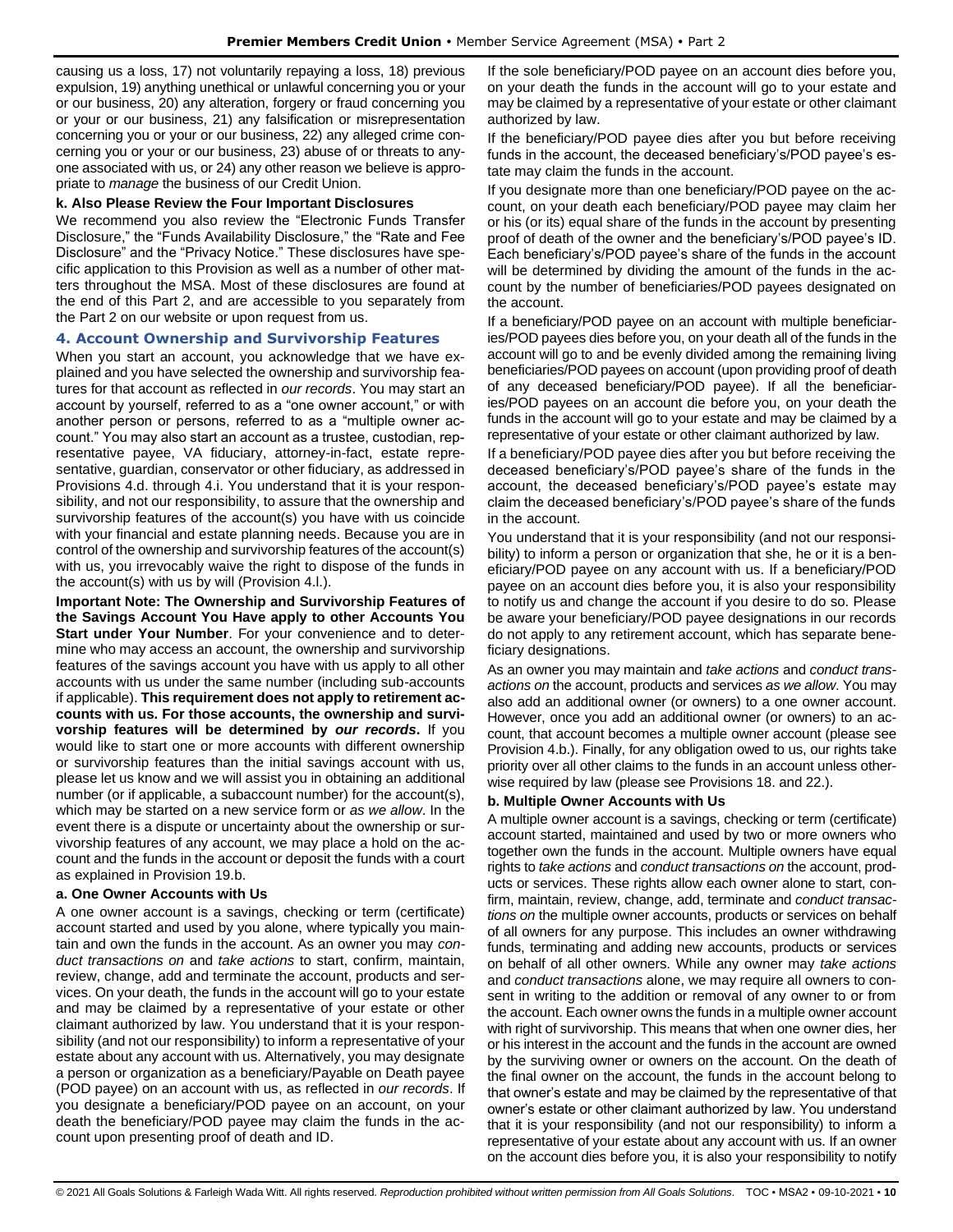us and change the account. Alternatively, you may designate a person or organization as a beneficiary/Payable on Death payee (POD payee) on a multiple owner account as reflected in *our records*. On the final owner's death, the beneficiary/POD payee may claim the funds in the account on presenting proof of death of all owners and the beneficiary's/POD payee's ID.

If the beneficiary/POD payee on an account dies before the last owner is deceased, on the last owner's death the funds in the account belong to that owner's estate and may be claimed by a representative of that owner's estate or other claimant authorized by law.

If the beneficiary/POD payee dies after the last owner on the multiple owner account dies but before receiving funds in the account, the deceased beneficiary's/POD payee's estate may claim the funds in the account.

If you as multiple owners designate more than one beneficiary/POD payee on the account (i.e., a multiple owner account with multiple beneficiaries/POD payees), on the death of the final owner on the account each beneficiary/POD payee may claim her or his (or its) equal share of the funds in the account by presenting proof of death of all the owners and the beneficiary's/POD payee's ID. Each beneficiary's/POD payee's share of the funds in the account will be determined by dividing the amount of the funds in the account by the number of beneficiaries/POD payees designated on the account.

If a beneficiary/POD payee on an account with multiple beneficiaries/POD payees dies before the last owner is deceased, the deceased beneficiary's/POD payee's share of the funds in the account will go to and be evenly divided among the remaining living beneficiaries/POD payees on account (upon providing proof of death of any deceased beneficiary/POD payee). If all the beneficiaries/POD payees on an account die before the last owner is deceased, on the death of the final owner the funds in the account will go to the final owner's estate and may be claimed by a representative of the final owner's estate or other claimant authorized by law.

If a beneficiary/POD payee dies after the last owner on the account is deceased but before receiving the deceased beneficiary's/POD payee's share of the funds in the account, the deceased beneficiary's/POD payee's estate may claim the deceased beneficiary's/POD payee's share of the funds in the account.

You understand that it is your responsibility (and not our responsibility) to inform a person or organization that he, she or it is a beneficiary/POD payee on any account with us. If a beneficiary/POD payee on an account dies before you, it is also your responsibility to notify us and change the account if you desire to do so. Please be aware your beneficiary/POD payee designations do not apply to any retirement account, which has separate beneficiary designations.

You understand and agree that any owner may sign the signature of any other owner on the account and guarantees the signature or authorization of any or all other owners for all *actions* and *transactions on* the account, products or services. You also agree we may permit an owner to deposit checks payable to any other owner in the account, with or without the endorsement of the other owner. Furthermore, by maintaining the multiple owner account, you consent to any *actions* or *transactions on* accounts, products and services by any other owner. All owners agree we have no duty to notify the owners of any *actions* or *transactions* by an owner acting alone. If you request us to designate a person as an owner by entering the owner's information in *our records* without signing or authorizing a form, you agree this person is an owner. You further agree this person may subsequently sign or authorize a form as an owner. All owners, alone and together, are responsible for any fees, costs, losses or liabilities incurred for any *action* or *transaction on* an account, product or service, regardless of which owner conducted or benefited from the *action* or *transaction*. If any owner owes us money for any reason, we may enforce our rights against all funds in any account on which that person is an owner, regardless of which owner deposited the funds in the account. You agree

that a security interest granted by one owner, trustee or fiduciary of an account will continue to secure that owner's, trust's or fiduciary's obligation to us even after that person dies. Finally, for any obligation owed to us, our rights take priority over all other claims to the funds in an account unless otherwise required by law (please see Provisions 18. and 20.).

**1) Restricting Access to an Account, Product and Service**. On your request, we may allow you to start a multiple owner account with another person (such as an infant, child, teenager or even an adult), and specify that only you as an owner may *take actions* and *conduct transactions on* the account and related products or services. If *we allow* such a restriction on the accounts, products and services (which may only be reflected in *our records*), you agree the restriction is for your purposes only. This means it is your sole responsibility (and not our responsibility) to supervise your affairs with the person that you place on the account as an owner and monitor all *actions* and *transactions on* the account and related products or services. You further agree that we may honor any *actions* and *transactions on* the accounts, products and services by this person as an owner should this person not follow the restriction. You understand we have only allowed you to place this restriction on the accounts, products and services because you 1) are in the best position to address your affairs with the person you designated as an owner, and 2) have agreed to take responsibility for any loss that occurs if this person violates your restriction on the accounts, products and services.

# **c. Accounts for or with People under 18 Years of Age**

A person under eighteen (18) years of age may be an owner and start, use and maintain accounts, products and services with us *as we allow*. The owner may *take actions* and *conduct transactions on*  the accounts, products and services, and agrees to the *terms* of the MSA. We may require an owner under eighteen years of age to have another owner on the accounts, products or services who is at least eighteen years of age or older. All owners on a multiple owner account agree to be responsible to us, alone and together, for any *actions* and *transactions on* the accounts, products and services (please see Provision 4.b.).

# **d. Accounts by Custodians under the UTTMA**

You may start, use and maintain an account and related products and services to hold the funds of a minor (a person less than twentyone (21) years of age) under a state's Uniform Transfers to Minors Act. The account is a one custodian account used by you alone (unless multiple custodians are allowed by state law). You as the custodian are the owner on the account, in which you hold the funds for the exclusive benefit of the minor. Though dividends/interest are reported under the minor's name and SSN, you are the only person who may *take actions* and *conduct transactions on* the account, products and services. If you wish to designate a successor custodian on the account, you may ask us to include that person's name in *our records*. The successor custodian may claim the funds in the account in the event of your death or inability to serve upon delivering proof satisfactory to us of her or his authority to act as a custodian. When the minor reaches twenty-one (21) years of age, it is your responsibility (and not our responsibility) to pay the funds in the account to the minor. You, as custodian, will still be the only owner on the account.

# **e. Accounts by Representative Payees for SS Beneficiaries**

You may start, use and maintain an account and related products and services as a "representative payee" for a "Social Security beneficiary." We may require you to provide ID and documentation confirming your authority to act as a representative payee before starting the account. We may keep a copy of the documentation designating you as a representative payee for initial due diligence purposes. However, you agree that once you start and consent to the account, products and services, we may thereafter rely exclusively on the MSA.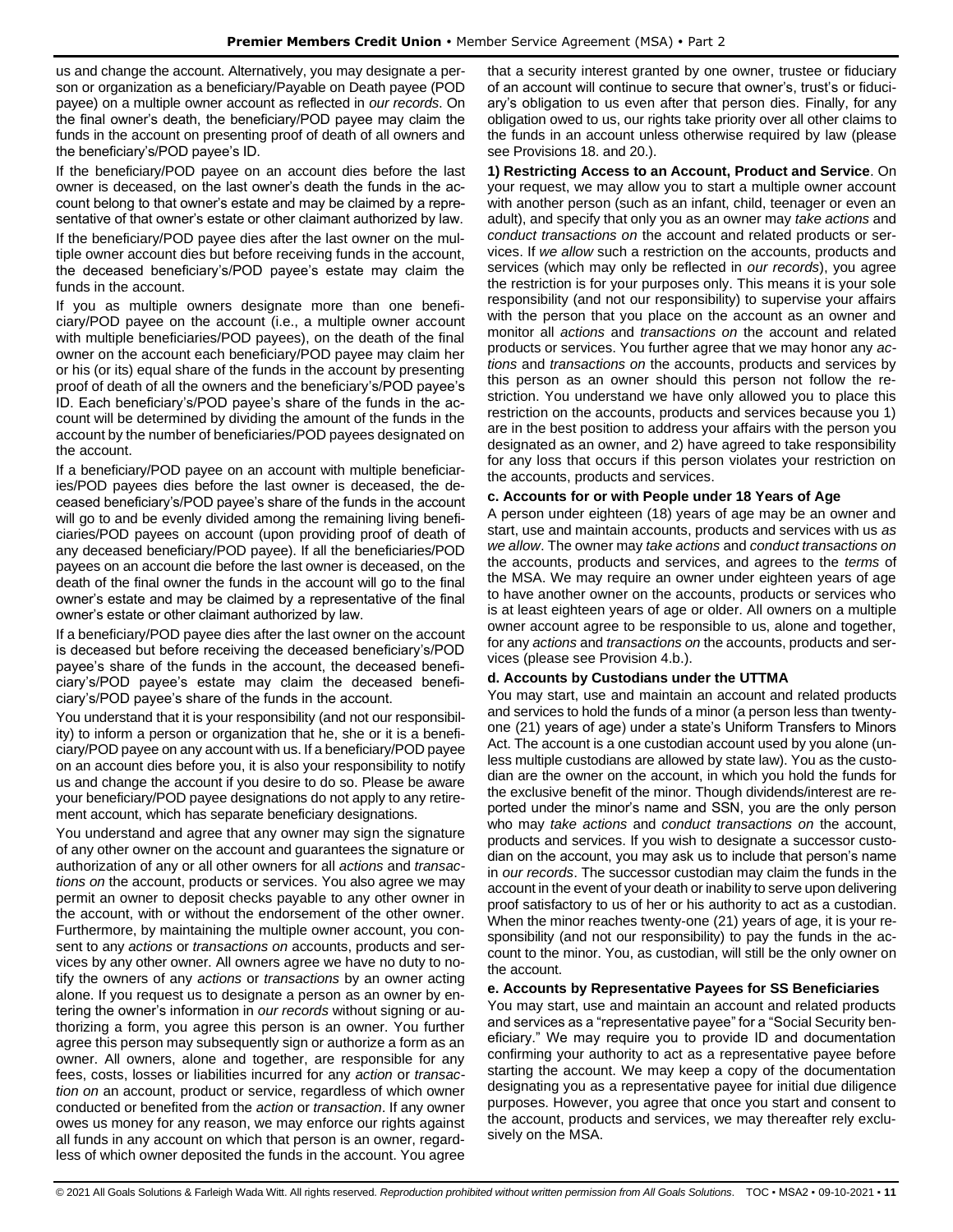You as a representative payee are the owner on the account in which you hold the funds for the sole benefit of the Social Security beneficiary. Though dividends/interest are reported under the beneficiary's name and SSN, you are the only person who may *take actions* and *conduct transactions on* the account, products and services. If we receive notice of a replacement representative payee (which we may require in writing) and decide to rely on the notice, you agree we may change the account for the replacement representative payee according to the notice, as reflected in *our records*. Alternatively, if we decide to rely on the notice, you agree we may terminate the account and issue a check to the representative payee in the name of the Social Security beneficiary. Finally, you agree to be responsible for legal advice we require to assist with or that results from any matter concerning the accounts, products or services for a representative payee (please see Provision 1.g.).

## **f. Accounts by VA Fiduciaries for VA Beneficiaries**

You may start, use and maintain an account and related products and services as a Veteran's Administration fiduciary (VA fiduciary) for a Veteran's Administration beneficiary (VA beneficiary). We may require you to provide ID and documentation confirming your authority to act as a VA fiduciary before starting the account. We may keep a copy of the documentation designating you as a VA fiduciary for initial due diligence purposes. However, you agree that once you start and consent to the account, products and services, we may thereafter rely exclusively on the MSA.

You as a VA fiduciary are the owner on the account in which you hold the funds for the sole benefit of the VA beneficiary. While dividends/interest are reported under the VA beneficiary's name and SSN, you are the only person who may *take actions* and *conduct transactions on* the account, products and services. If we receive notice of a replacement VA fiduciary (which we may require in writing) and decide to rely on the notice, you agree we may change the account for the replacement VA fiduciary according to the notice, as reflected in *our records*. Alternatively, if we decide to rely on the notice, you agree we may terminate the account and issue a check to the VA fiduciary in the name of the VA beneficiary. Finally, you agree to be responsible for legal advice we require to assist with or that results from any matter concerning the accounts, products or services for a VA fiduciary (please see Provision 1.g.).

## **g. Powers of Attorney & Accounts, Products and Services**

If you give a person power of attorney to act as your attorney-infact, we may require that person to prove her or his ID and the validity and applicability of the power of attorney, before allowing the attorney-in-fact (hereafter referred to as the AIF) to *take actions* or *conduct transactions on* the accounts, products or services you have with us. You agree that we may *manage* the relationship with your AIF by placing her or him (or them) on the accounts, products and services you have with us as an AIF with a service form or in *our records.* We may also *manage* the relationship with your AIF *by any method we allow* in a manner we deem appropriate.

Your AIF and you agree that your AIF and you (and not us) are solely responsible for monitoring and fulfilling the duties and responsibilities of the power of attorney. We may keep a copy of the power of attorney documentation for initial due diligence purposes. However, you agree that once your AIF or you start and consent to the MSA, we may thereafter refer to and rely exclusively on the MSA. By using any product or service both your AIF and you agree to indemnify, defend, and hold us harmless from any loss, damage, claim or liability that occurs as a result of our reliance on the power of attorney. Your AIF and you further agree we may require your AIF to sign or authorize a *document* reconfirming this obligation. Because your AIF legally acts for you, we may require your AIF to sign or authorize a form as an AIF or authorize the AIF relationship by entering the information in *our records***.** This gives your AIF the right to act on your behalf with respect to the accounts, products and services you have with us. You understand that your AIF's authority to *take actions* and *conduct transactions* for you will continue until we receive notice of your death or that you terminated your AIF's authority, and we have a reasonable opportunity to act on that notice. Therefore, once we elect to honor your power of attorney, it is your AIF's and/or your responsibility to notify us if you terminate the AIF's authority to *take actions* and *conduct transactions on* the accounts, products or services, and your AIF's responsibility to notify us of your death.

If we receive notice that you have died or terminated your AIF's authority to *take actions* and *conduct transactions* (which we may require in writing), you agree we may terminate your AIF's authority on the accounts, products and services, and may continue to rely on *our records* thereafter. If we allow your AIF to *take actions* or *conduct transactions* as an AIF, the ownership and survivorship features of the accounts you have with us will not apply to your AIF personally (since she or he is, or they are, legally acting on behalf of you). If your AIF or you request us to allow your AIF to *take actions* or *conduct transactions* by entering the information in *our records* or *as we allow* without signing or authorizing a form or indemnification and hold harmless agreement, your AIF consents to the MSA and may *take actions* or *conduct transactions on* the accounts, products or services. Additionally, you agree that your AIF may subsequently sign or authorize a form or indemnification and hold harmless agreement, as we require.

You understand that your AIF may remove her or himself from the accounts, products and services you have with us, and that we have no duty to notify you of that removal. If an AIF decides to remove her or himself from the accounts, products and services, we may require her or him to notify us in writing or sign or authorize a form. An AIF's removal from the accounts, products and services, does not relieve the AIF from any responsibilities, obligations or liabilities for *actions* taken and *transactions* conducted as an AIF. Finally, you agree to be responsible for legal advice we require to assist with, or that results from, any matter concerning your power of attorney (please see Provision 1.g.). Alternatively, we may refuse to recognize the authority of a person with a power of attorney, if we determine that we cannot reasonably rely on the power of attorney, unless otherwise required by law.

#### **h. Accounts that Hold the Funds of a Trust**

You may start, use and maintain accounts, products and services to hold the funds of a trust. If you do so, you may be named as a trustee on a service form or in *our records*. You agree it is your responsibility as a trustee (and not our responsibility) to administer the accounts, products, services and funds according to the terms of the trust. You further agree that we are only providing you with accounts, products and services and are not assisting you with or advising you about the trust. For IRS reporting purposes, the name that appears first on a form or that is entered in *our records* generally must match the SSN or EIN that you certify on behalf of the trust. However, on your request, we may be able to write the full name of the trust on a form or in *our records* to explain the purpose and/or the ownership of an account, loan, product or service.

If you are the only trustee on an account, you have the same rights and responsibilities as an owner to *take actions* and *conduct transactions on* the account, products and services (please see Provision 4.a.). If two or more trustees are on an account, you have the same rights and responsibilities as an owner on a multiple owner account to *take actions* and *conduct transactions on* the account, products and services (please see Provision 4.b.). For all trustees' convenience, each trustee on a multiple trustee account agrees that any trustee acting alone may *take actions* and *conduct transactions on* accounts, products and services for all trustees on the accounts, products and services. By maintaining the multiple trustee account, you consent to any later *actions* or *transactions on* accounts, products and services by any other trustee. While any trustee may take actions and *conduct transactions* alone, we may require all trustees to agree to any additions or removals of any other trustee to or from the accounts, products and services. All trustees agree we have no duty to notify the trustees of any *actions* or *transactions* by a trustee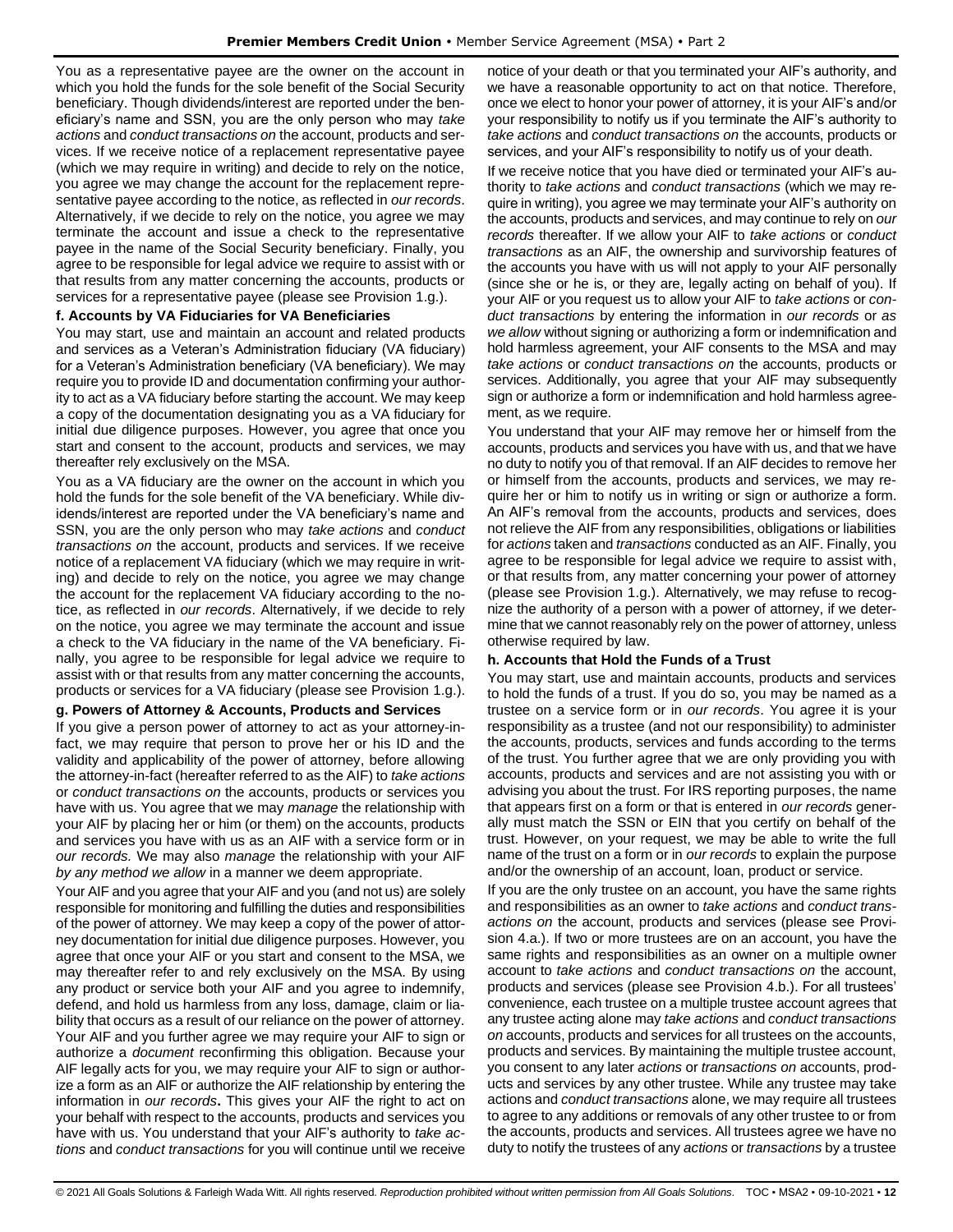acting alone. If you request us to designate a person as a trustee by entering the trustee's information in *our records* or *as we allow* without signing or authorizing a form, you agree this person is a trustee. You further agree this person may subsequently sign or authorize a form as a trustee. If you wish to name a successor trustee we can note that information in *our records* as well. A successor trustee may *take actions* and *conduct transactions* upon delivering proof satisfactory to us of her or his succession and authority to act as the current trustee of the trust. Until such proof is delivered and verified by us, a successor trustee has no rights to the account or to the funds held in the account.

We may keep a copy of the trust documentation for initial due diligence purposes. However, you agree that once you start and consent to the account, products, services and the MSA, we may thereafter refer to and rely exclusively on the MSA. By starting an account, loan, product or service for the trust, all persons or organizations associated in any way with the trust (i.e., all grantors, trustees, successor trustees, and beneficiaries), agree to indemnify, defend us against and hold us harmless from any loss, damage, claim or liability that results from any *actions* or *transactions on* the accounts, loans, products or services for the trust. You understand we may require any person or organization associated with the trust to sign or authorize an indemnification and hold harmless agreement along with her, his or its consent to the MSA. We may require you to prove your authority to negotiate a check payable to a trust before taking it for deposit, and may require you to deposit the check into an account for the trust. Finally, you agree to be responsible for legal advice we require to assist with or that results from any matter concerning the trust (please see Provision 1.g.).

### **i. Accounts for Fiduciary Purposes**

You may start, use and maintain accounts, products and services to hold the funds of an estate, memorial, guardianship, conservatorship, fund or other fiduciary, legal or court ordered purpose with us (referred to in this Provision as the "fiduciary purpose"). You may be named as a fiduciary on the accounts, products and services on a service form or in *our records*. You agree that it is your responsibility as the fiduciary (and not our responsibility) to administer the accounts, products and services and funds for the fiduciary purpose. You further agree that we are only providing you with accounts, products and services for and are not assisting you with or advising you about the fiduciary purpose. For IRS reporting purposes, the name that appears first on a form or that is entered in *our records* generally must match the SSN or EIN that you certify on behalf of the fiduciary purpose. However, on your request, we may be able to write the full name of the fiduciary purpose on a form or in *our records* to explain the purpose and/or the ownership of an account, loan, product or service. To start the accounts, products and services, we may require and review a copy of the documentation addressing the fiduciary purpose, and your ID and authority to act as a fiduciary for that purpose. You agree that you, as the fiduciary on the accounts, products and services, are fully responsible for fulfilling the duties and responsibilities of the fiduciary purpose. We may keep a copy of the documentation designating you as a fiduciary for initial due diligence purposes. However, you agree that once you start and consent to the account, products, services and the MSA, we may thereafter refer to and rely exclusively on the MSA. If you are the only fiduciary on an account, you have the same rights and responsibilities as an owner to *take actions* and *conduct transactions on* the account, products and services (please see Provision 4.a.). If two or more fiduciaries are on an account, you have the same rights and responsibilities as an owner on a multiple owner account to *take actions* and *conduct transactions on* the account, products and services (please see Provision 4.b.).Your authority to conduct business with us as the fiduciary will remain in full force until we receive lawful notice otherwise. You, as the fiduciary, must notify us of any change to the fiduciary purpose that affects the accounts, loans, products and services. You warrant that all your *actions* and *transactions on* an account, loan, product or service will be for the sole

benefit of the person or purpose for which you are acting. You agree we may rely on these representations and have no duty to examine subsequent authorizing documentation for compliance or inquire as to the powers and duties of you or any fiduciary. We also have no notice of any violation of fiduciary duties by you or any other fiduciary unless we observe the actual wrongdoing.

You acknowledge that we will not be liable for any losses due to your failure to notify us of unauthorized acts by a fiduciary or changes to the relationship between a fiduciary and the person or purpose for whom the fiduciary acts. By starting an account, product or service you and any fiduciary agree to indemnify, defend us against and hold us harmless from any loss, damage, claim or liability that results from 1) any *actions* or *transactions on* the accounts, loans, products or services, and 2) the unauthorized acts of a fiduciary on which we rely prior to any actual notice of any change in the fiduciary's authority. We may require any person associated with the fiduciary purpose to sign or authorize an indemnification and hold harmless agreement along with his, her or its consent to the MSA. Finally, you agree to be responsible for legal advice we require to assist with or that results from any matter concerning the fiduciary purpose (please see Provision 1.g.).

#### **j. Transactors & Accounts, Products and Services**

You as an owner may designate a person (or persons) to be a transactor on the accounts, products and services you have with us. A transactor is authorized by you to *conduct transactions on* (i.e., deposit and withdraw funds, and obtain information about) the accounts, products and services on your behalf. We will require your transactor to provide her or his ID and information and to consent to the MSA. A transactor only has the right to *conduct transactions on* the accounts, products and services, and has no ownership or survivorship rights to the funds in the accounts, or other rights to the accounts, products and services. Further, a transactor cannot *take action* to start, change, add or terminate an account, product or service, except to remove her or himself from the accounts, products and services as explained in this Provision. You also agree a transactor may conduct any *transaction* by cash, check, EFT, wire, etc., *by any method we allow* on your behalf, acting alone, with or without the knowledge, signature, endorsement or authorization of any other owner or transactor on the account(s), product(s) or service(s). If you request us to designate a person as a transactor by entering the transactor's information in *our records* or *as we allow*  without signing or authorizing a form, you agree this person is a transactor. You further agree this person may subsequently sign or authorize a form as a transactor.

Once you have designated a transactor, it is your sole responsibility (and not our responsibility) to monitor the transactor's *transactions on* the accounts, products and services. You agree we have no duty or responsibility to monitor, inquire about or notify you of the use and purpose of any *transaction* conducted by your transactor, or assure that any *transaction* is for your benefit. You also agree you take full responsibility for any transactor, and for all *transactions on* the accounts, products and services by your transactor. The transactor's authority to *conduct transactions* will continue until we receive notice (which we may require in writing) that you have terminated the transactor's authority or of your death, and we have a reasonable opportunity to act on that notice. Any owner may remove a transactor from the accounts, products and services, which we may require to be confirmed in writing. We may also suspend any further *actions* and *transactions* on the account until you sign or authorize an updated form (or remove the transactor *as we allow*) or terminate the accounts, products and services. A transactor may remove her or himself from the accounts, products and services you have with us, and we have no duty to notify an owner of the removal. If a transactor decides to remove her or himself, we may require her or him to notify us in writing and/or sign or authorize a form (or be removed *as we allow*). A transactor's removal from the accounts, products and services, does not relieve the transactor from any responsibilities,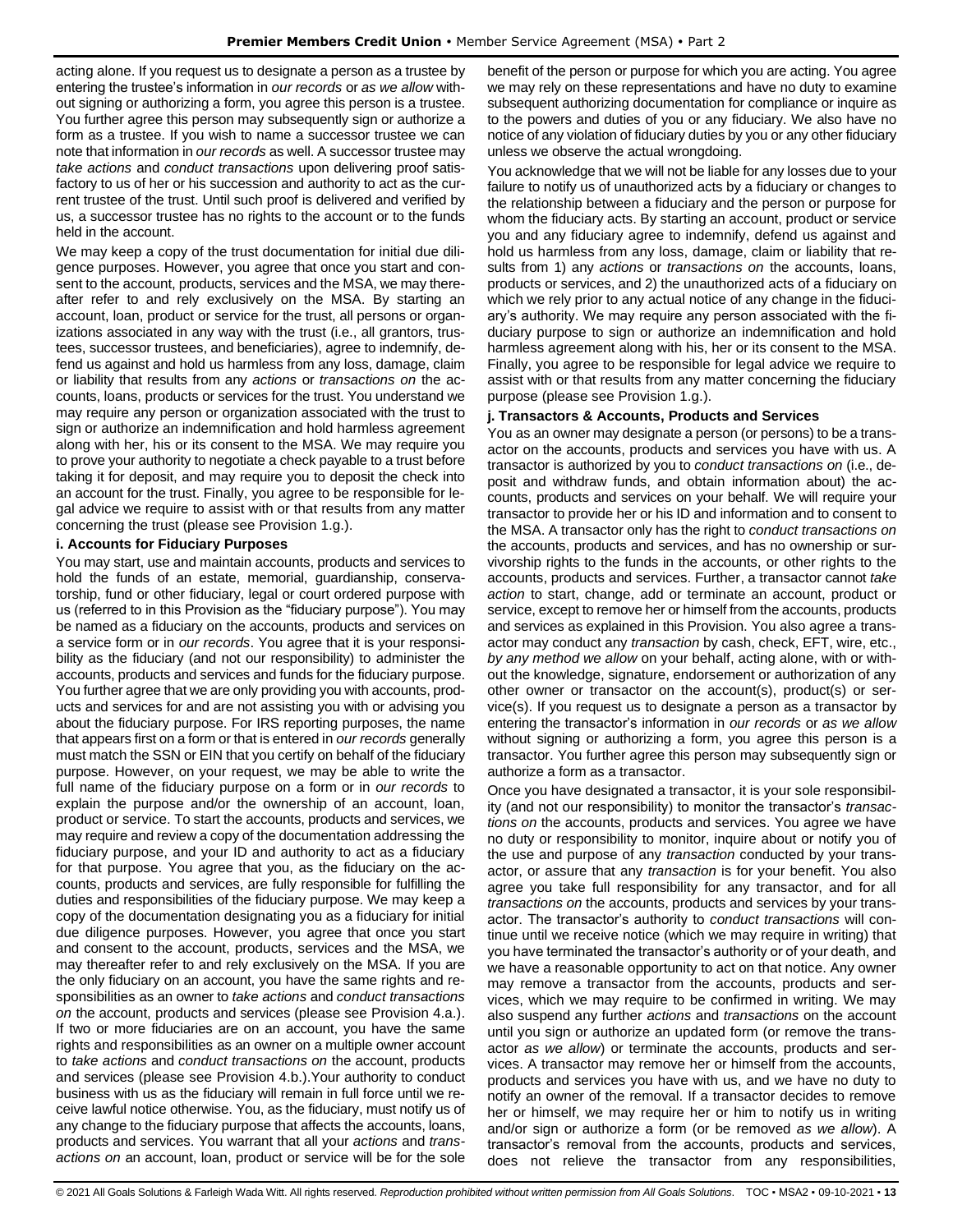obligations or liabilities for *transactions* conducted as a transactor under the MSA. In the event of your death on a one owner account, or the death of the final surviving owner on a multiple owner account, any funds in the account will be disbursed as explained in the MSA.

#### **k. Information Users & Accounts, Products and Services**

You as an owner may designate a person or persons to be an information user on the accounts, products and services you have with us. An information user is authorized by you to request and access all information about the accounts, loans, products and services with us on your behalf *by any method we allow*. Your information user and you (and not us) are responsible for how your information user utilizes your information. We will require your information user to provide her or his ID and information and to consent to the MSA. An information user only has the right to access all information about the accounts, loans, products and services you have with us, and has no ownership or survivorship rights to the funds in the accounts, or other rights to the accounts, products and services. Further, other than accessing information, an information user cannot *take actions* or *conduct transactions on* accounts, loans, products or services, except to remove her or himself as an information user as explained in this Provision. If you request us to designate a person as an information user by entering the information user's information in *our records* or *as we allow* without signing or authorizing a form, you agree this person is an information user. You further agree this person may subsequently sign or authorize a form as an information user.

You agree we have no duty or responsibility to monitor, inquire about or notify you of the information user's access to or use of the information about the accounts, loans, products and services, or assure that the access or use of that information is for your benefit. You agree you take full responsibility for any information user on accounts, products or services with us, and for anything your information user does with your information. The information user's authority will continue until we receive notice (which we may require in writing) you have terminated the information user's authority or of your death, and we have a reasonable opportunity to act on that notice. Any owner may remove an information user from the accounts, loans, products and services, which we may require to be confirmed in writing. We may also suspend any further *actions* and *transactions* on the account until you sign or authorize an updated form (or remove the information user *as we allow*) or terminate the accounts, products and services. An information user may remove her or himself from the accounts, loans, products and services you have with us, and we have no duty to notify an owner of the removal. If an information user decides to remove her or himself, we may require her or him to notify us in writing. We may also suspend any further *actions* and *transactions* on the account until you sign or authorize an updated form (or remove the information user *as we allow*) or terminate the accounts, products and services. An information user's removal from the accounts, loans, products and services, does not relieve the information user from any responsibilities, obligations or liabilities undertaken or incurred as an information user under the MSA.

#### **l. Waiver of Testamentary Account Distributions**

You understand and agree that it is your sole responsibility (and not our responsibility) to assure that the ownership and survivorship features of the accounts, products and services you have with us, as designated by you in *our records*, accurately reflect your personal, domestic, financial, business and estate planning needs. Matters you may want to consider include, but are not limited to, those created, changed or terminated by marriage, children, grandchildren, adoption, separation, divorce, remarriage, disability, retirement, death or as a result of any agency, power-of-attorney, guardianship, conservatorship, trusts, wills, businesses, corporations, partnership agreements, contracts, indebtedness, etc.

If permitted by applicable state law, you irrevocably waive your rights to make testamentary dispositions from any account, and do

so with the understanding that the ownership and survivorship features of an account (such as "multiple ownership of an account with right of survivorship" and "beneficiary/POD payee" designations) control and supersede any inconsistent testamentary disposition. It is your responsibility to assure that the ownership and survivorship features of the accounts, products and services you have with us accurately reflect and take into consideration your personal, domestic, financial, business and estate planning needs. In addition, you can take action to start, confirm, maintain, review, change, add or terminate an account, product or service at any time as we allow. Therefore, you irrevocably waive your right to make a testamentary disposition of any account at our Credit Union, both now and in the future. You agree that since you are in complete control of the ownership and survivorship features of the accounts with us, and can take action to start, change, add or terminate the accounts at any time as we allow, on your death we may rely exclusively on the MSA and *our records* concerning all matters that affect the accounts, products and services you have with us.

#### **m. See the "Rate and Fee Disclosure"**

We recommend you also review "Rate and Fee Disclosure," which has specific application to this Provision as well as a number of other matters throughout the MSA.

## <span id="page-13-0"></span>**5. Product & Service Access, Transactions & Actions a. Authorization of Transactions and Actions**

Your signature on a form, *document* or *as we allow* (when required) is important for identifying you and allowing you to start, consent to, *take actions* and *conduct transactions on* our accounts, loans, products and services. On your request, we may agree to obtain your consent to *take actions* and *conduct transactions* on products and services with the assistance of our employees or the use of our *computer system* (please see Provision 1.f.1)). You understand and agree that all ID, photographs, images, film, voice and image recordings, fingerprints and other biometrics obtained when you take any *action* or conduct any *transaction* are *managed* by us as explained in Provision 3.b. To provide you with excellent service and for your and our protection we may require your physical signature or reconfirm your signature in-person or before a notary public prior to any *action* or *transaction on* an account, loan, product or service. We may also require your ID, a second form of ID and other (or updated) information (such as your physical address, SSN, birthdate, password, mother's maiden name, thumbprint or fingerprint, date and type of last *transaction*, other historical factual and confidential information, etc.) before you may *take action* or *conduct a transaction on* an account, loan, product or service.

You may deposit and withdraw funds by cash, check, EFT, wire or by any other method *we allow*. You may also authorize the payment of checks, other *transactions* or *actions by any method we allow*. You agree we may pay checks and honor *actions* or *transactions on*  an account, loan, product or service that contain your signature or authorization, even if you later claim the method of consent or the *action* or *transaction* was not authorized. On your request, we may allow you to include a legend on or notation in *our records* and on checks requiring two or more signatures or authorizations on your checks, *actions*, *transactions* or any other matter pertaining to the accounts, loans, products or services you have with us. You understand this legend or notation requiring two or more signatures or authorizations may only be entered in *our records* or as *we allow*. You agree any such legend or requirement is for your convenience only, and it is your sole responsibility (and not our responsibility) to supervise your internal control affairs with all persons you authorize. You also agree we may pay a check, or honor any *action*, *transaction* or other matter pertaining to the accounts, loans, products or services with us, with only one signature or authorization by any person you authorize. You understand we have only allowed you to add a legend or requirement for two or more signatures or authorizations because you 1) are in the best position to address your own internal control affairs with the persons authorized, and 2) have agreed to take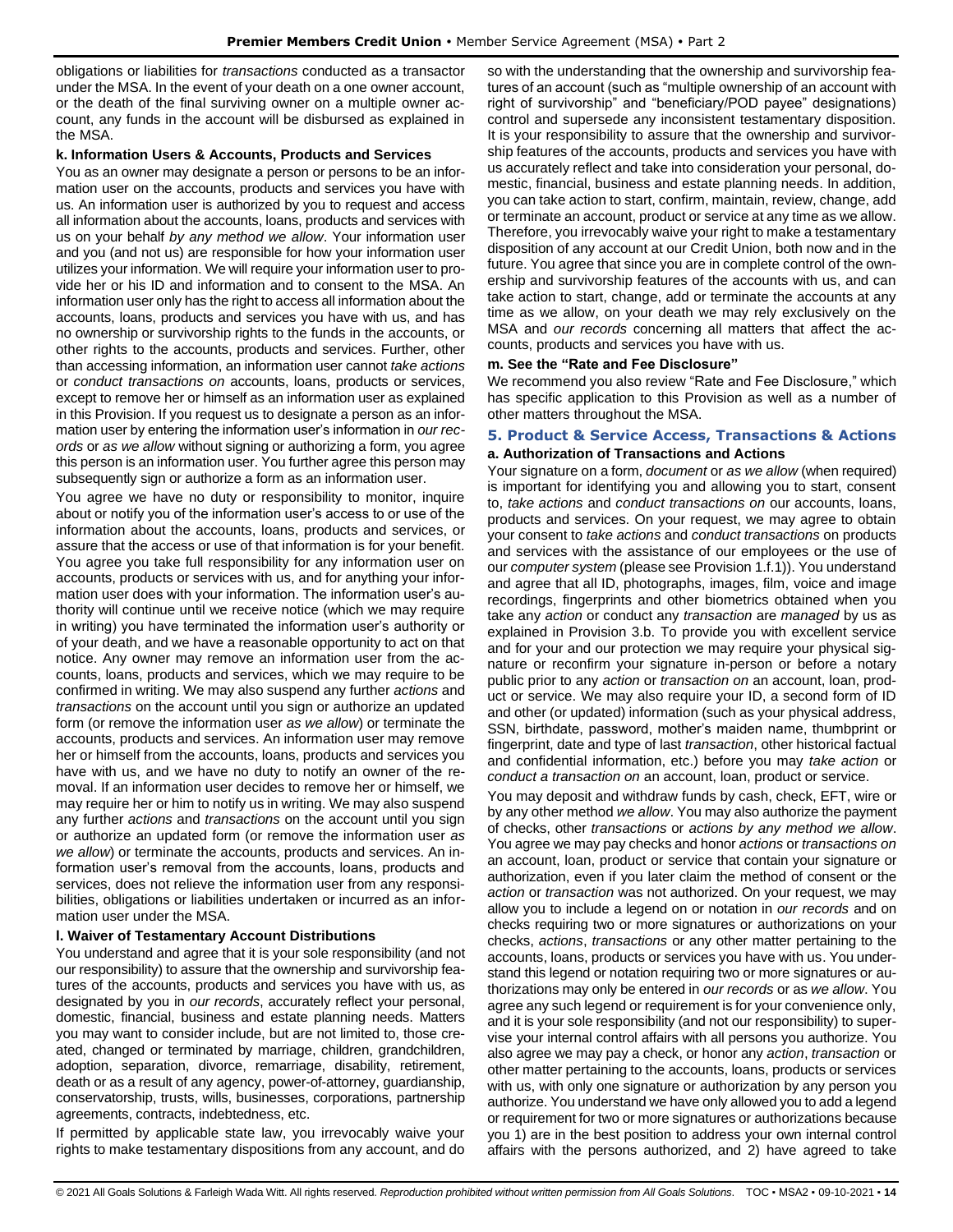responsibility for and recover any loss that occurs from a violation of your requirement.

If we contact you about an *action* or *transaction on* an account, loan, product or service that you confirm is authorized (which our employee may note in *our records* or *as we allow*), you agree we may rely on your confirmation. If you share your information, password, code or PIN (or any other method of authorization *we allow*) with any person or organization, you agree you authorize *actions* or *transactions on* the account, loan, product or service conducted by this person or organization. You further understand that until you notify us and revoke your authorization, all *actions* or *transactions on* the account, loan, product or service conducted by this person or organization are authorized and genuine, even if they are not conducted for your benefit or according to your instructions. If you request and we agree to provide you with cash for any *action* or *transaction*, you understand once you are in possession of the cash, you (and not us) are completely responsible for its care and safekeeping from any loss, theft, damage or destruction. Should you have any concerns about the loss or theft of cash, please let us know and we may be able to provide you with one of our checks (for which there may be a fee). Additionally, for your and our protection and security purposes, you agree we may pay any person (including you) requesting a withdrawal in cash with a limited amount of cash, our check, an EFT or wire. You understand and agree these cash withdrawal options are appropriate since a person can obtain cash by depositing the check at her or his own financial institution, and we can schedule the delivery of cash for you on your request, for which there may be a fee.

#### **b. Transaction and Action Options & Required Forms**

When you *take action* or conduct a *transaction on* accounts, loans, products or services, we may require you to use a specific form or *document* to conduct or complete the *action* or *transaction*. If you do not use that form or *document*, for your and our protection we may refuse to honor, perform or complete the *action* or *transaction*. Whether an *action* or *transaction* is honored, completed or not, you are responsible for any loss or liability we incur as a result of your failure to use a required form or *document* or follow the *terms* of the MSA.

#### **c. Account Transfers by Wire or ACH**

We may offer wire transfers or ACH transfers that allow you to send or receive debits or credits to an account with us. We may require all wire transfers to be authorized in writing. When you initiate a wire or ACH transfer you may identify either the recipient or any financial institution by name and account or identifying number. We (and other institutions) may rely on the account or other identifying number you give us as the proper identification number, even if it identifies a different person or institution. You understand we may confirm the information on all wire requests before sending the wire. Once we have sent an outgoing wire, the transfer is final and cannot be stopped, so please make sure all the information about the wire is correct and that you want the wire sent according to that information. If you provide incomplete or inaccurate written or verbal transfer instructions to us, we will not be responsible for any resulting wire transfer losses, delays or failed *transactions*. You understand international wire transfers may not be completed for several weeks, or at all.

Wire transfers are governed by Federal Reserve Regulation J if the transfer is cleared through the Federal Reserve. ACH *transactions* are governed by the rules of the National Automated Clearing House Association (NACHA). You acknowledge that our processing of international *transactions* may be delayed if necessary to complete screening required by federal law. You must ensure that all international entries you initiate are designated with the appropriate international entry code, as required by NACHA rules. All entries will be credited to or debited from the account you have with us in U.S. dollars. Currency conversion will be at rates determined by, or available to, us or the Automated Clearing House. You bear

all currency conversion risk as well as all gains or losses associated with currency conversion for international entries. All wires and ACH transfers must comply with applicable U.S. law. If you use these services and receive funds by wire or ACH transfer, you agree to confirm the transfers by reviewing your periodic statement (or online service we offer), since we are not obligated to notify you when funds are received. While we may conditionally and provisionally credit the account you have with us with an ACH transfer, if we are not finally and ultimately paid for the transfer, we may reverse the credit to the account and the sender will be deemed not to have paid you. If we cannot reverse the credit or you do not have sufficient funds in an account, you agree to reimburse us for the amount of the reversed transfer.

### **d. Limitations on Account Transactions**

**1) Account Withdrawal Limitations.** You understand we have no obligation to honor a request to withdraw funds if you do not have 1) sufficient available funds in an account or 2) one of our overdraft services (please see "available balance" in Provision 6.i.). If a check or other transfer or payment order is presented against insufficient available funds in an account, you will be charged a fee. If there are sufficient available funds to pay some but not all checks or items drawn or presented against the account, we may pay or allow withdrawals for those checks, transfer or payment orders for which there are sufficient funds in any order we choose, according to applicable law and the *terms* of the MSA. There are a number of circumstances where you may not be able to withdraw funds from an account, including but not limited to: 1) our methods are inoperative due to emergencies or problems, 2) the product or service has been terminated, 3) we are unable to contact you, 4) failure to provide required documentation, information or ID, 5) failure to use a required method or *document*, 6) exceeding a limit or an amount set by us, 7) failure to meet a minimum balance for thirty (30) days, 8) deposited check funds are not available, 9) funds are collateral for an obligation, 10) any lost or stolen check, card or access device, 11) a breach of or unauthorized access to a product or service, 12) business or compliance purposes, 13) to stop or prevent a loss, 14) potential lack of capacity or victim of undue influence, 15) failure to comply with any *term* of a contract, 16) funds held or offset per a security interest or lien, 17) account and/or funds held for a dispute or uncertainty, 18) unpaid check(s) or EFT(s) for insufficient funds or stop payment orders, 19) deposited item(s) charged back for nonpayment or a claim, 20) a garnishment, levy or similar legal claim or notice, 21) default on any obligation, or 22) our belief that an *action* or *transaction* may be fraudulent. To comply with the law and to protect you and the members of our Credit Union, you understand we may require written notice of your intent to withdraw funds from an account you have with us at least seven (7) calendar days and up to sixty (60) calendar days before the time you would like to make the withdrawal. Finally, you understand in the event any account is overdrawn, any loan is past due, or you are otherwise in default under any contract with us, we may suspend your ability to conduct *actions or transactions* to any or all accounts, products, services, until you have resolved the matter with us.

**2) Account Transaction Volume Limitations.** We may limit the number of items deposited and the frequency of deposits and other *transactions* you can make each day to the account(s) you have with us. The date we use to determine the number of *transactions* is the date a *transaction* is posted to (actually credited to or debited from) an account, rather than the date you conducted the *transaction*. Should the *transactions on* an account with us exceed the limitations we establish, we may limit your *transaction* activity, charge a fee or terminate the account. You understand if *we allow* or honor a *transaction* that exceeds these restrictions (a nonconforming *transaction*), we are not required to allow or honor any future *transaction* that exceeds these restrictions.

**3) Limits on ATM Transactions.** For your and our protection, we may limit the number and dollar amount of cash withdrawals at ATMs. We may also limit the number and amount of deposits by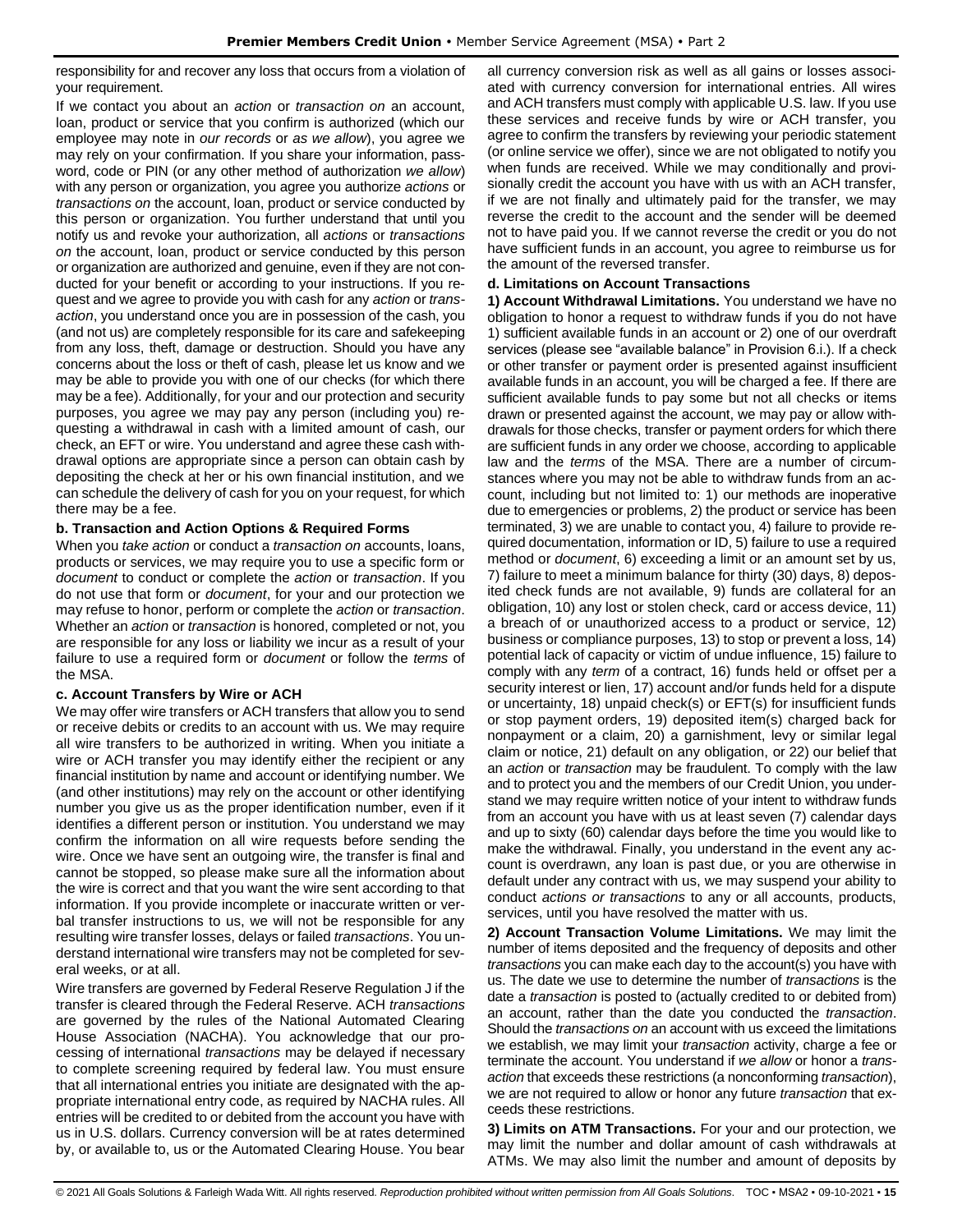cash and check at ATMs. Our current limitations on ATM cash withdrawals are stated in the "Electronic Funds Transfer Disclosure" at the end of this Part 2 of the MSA. Should you need to make withdrawals and deposits that exceed our ATM limits, you may come to our branch any time we are open for business.

### **e. Accounts May Not be Transferred to Others**

The accounts you have with us are non-negotiable, non-assignable and non-transferable to another person or organization. This means you may not endorse, negotiate, transfer, secure or pledge any account and the funds in that account to a person or organization other than us for any reason. Unless a person's name appears on a service form or is in *our records*, she or he may be denied access to all accounts, products and services and all funds and information pertaining to the accounts, products and services unless otherwise required by law.

# **f. When a Transaction or Action May be Refused**

Generally to conduct an *action* or *transaction* on an account, product or service with us, you must be an owner, trustee or fiduciary on the account, product or service. For your and our protection, you understand we may refuse an *action* or *transaction on* an account, loan, product or service for any reason not prohibited by law, including but not limited to, 1) our methods are inoperative due to emergencies or problems, 2) we are unable to contact you, 3) failure to provide required documentation, information or ID, 4) failure to use a required method or *document*, 5) exceeding a limit or an amount set by us, 6) failure to meet a minimum balance for thirty (30) days, 7) inactive or abandoned products or services, 8) deposited check funds are not available, 9) funds are collateral for an obligation, 10) any lost or stolen check, card or access device, 11) a breach of or unauthorized access to a product or service, 12) business or compliance purposes, 13) to stop or prevent a loss, 14) potential lack of capacity or victim of undue influence, 15) the product or service has been terminated, 16) failure to comply with any *term* of a contract, 17) funds held or offset per a security interest or lien, 18) account and/or funds held for a dispute or uncertainty, 19) unpaid check(s) or EFT(s) for insufficient funds or stop payment orders, 20) deposited item(s) charged back for nonpayment or a claim, 21) a garnishment, levy or similar legal claim or notice, 22) default on any obligation, 23) limited to a savings account and voting by mail, 24) ineligible for membership, 25) membership terminated, 26) notification of death, 27) anything unethical or unlawful concerning you or your or our business, 28) our belief that an *action* or *transaction* may be fraudulent, 29) any alteration, forgery or fraud concerning you or your or our business, 30) any falsification or misrepresentation concerning you or your or our business, 31) any alleged crime concerning you or your or our business, 32) abuse of or threats to anyone associated with us, or 33) any other reason we believe is appropriate to *manage* the business of our Credit Union.

# **g. Transactions and Actions Online**

We may offer an internet service that allows you to *take actions* or *conduct transactions on* products or services with us online. For your convenience, and in order to remind you to go online to start the service, we may note your request for this internet service on a form or enter it in *our records*. This internet service may be governed by a contract you agree to online, the MSA, all other contracts, as applicable, and *our records*. Should you have any questions about this service, please contact us at your earliest convenience.

# <span id="page-15-0"></span>**6. Your Use of a Checking Account with Us**

# **a. Completing Your Checks and Check Register**

When you write a check drawn on a checking account with us, you must write your payee's name, complete the numerical and written amount lines on the check and sign your name. Always begin by writing the payee's name and the amounts at the start of the farleft side of these lines to avoid leaving any spaces; this will reduce the risk of your check being altered. It is also important to draw a line after the payee's name and after the written amount to protect yourself against alterations. Please make sure all information you write on your check is legible. Finally, make sure the numerical and written amounts of your check match, since the written amount is likely the amount we may pay from the account. If the amounts do not match, you agree we may pay either amount or return the check unpaid, at our sole discretion.

Once completed, you should write the check number, amount, date, payee's name and purpose in your check register or payment records, and deduct the amount of the check from the account balance. This helps you to keep track of the current balances of an account, which in turn helps you avoid insufficient funds or overdraft fees (please see Provisions 6.i. through l.). It also allows you to detect and report checks with alterations and forged drawer's signatures (please see Provision 15.b.). Please use dark permanent ink (preferably black ink) to complete and sign your checks. You agree you are responsible for any losses incurred for your checks if you do not use a dark permanent ink when writing your checks. You should also keep your checks in a secure location and separate from your ID so they are not stolen from you. If the account is a multiple owner, trustee or fiduciary account, each owner, trustee, fiduciary or transactor may sign (or authorize), issue and endorse checks in the other owner's, trustee's or fiduciary's name. If you require more than one signature on a check drawn on an account with us, you agree we may pay that check regardless of the number of signatures on it if the check is issued by a person authorized to *conduct transactions on* the account (please see Provision 5.a.). You understand when you write a check you are ordering us to pay the check, and that payment is proper even if you did not completely fill out or sign your check.

### **b. Please Use the Check Forms We Provide**

For your protection, when starting a checking account you agree to use the checks we make available that we refer to as, "your checks." Your checks are actually forms (check forms) provided to you by our approved associate. It is important that you use our associate-provided checks because 1) the security features help protect against fraud losses, and 2) the forms help us confirm that a check is your check when presented for payment. Using any other check form may indicate fraud, and you agree we may refuse to pay it if we believe our refusal may prevent a loss, and is not dishonor or wrongful. Alternatively, if you use and we pay a check not provided by our associate that results in any loss or fees, you agree to be responsible for any loss and fees incurred. The reason you are responsible for any loss and fees is because in order to obtain check forms from another organization or person, you must provide your information to unknown people, any of whom may create a fraudulent check drawn on the account. Accordingly, we use an associate's check forms to help avoid losses, and require owners, trustees and fiduciaries to take responsibility for all losses and fees for not using these forms.

#### **c. Dates on Your Checks**

We may pay a check you write regardless of its date or language limiting payment to a certain time (for example, "stale dated" checks or checks bearing a "void after" date legend). However, we are not obligated to pay a check before its date or more than six (6) months after its date. Attempts to limit payment of a check by date or language are ineffective because 1) checks presented as EFTs or other transfers may not include the date, 2) our processing technology may not allow for the examination of a date, and 3) a person in possession of your unpaid check may take legal action against you for the amount and costs. If you do not want an outstanding check paid, you may place a stop payment order on the check (please see Provision 6.d.). Similarly, if you date a check for payment in the future (often referred to as a "postdated check notice") and notify us, we may agree not to pay a check before its date. Please be aware this postdated check notice will only be effective if it allows us a reasonable amount of time to act on and not pay the check. Additionally, for the notice to be effective we will need your name, your number, the check's number and date, amount and the payee's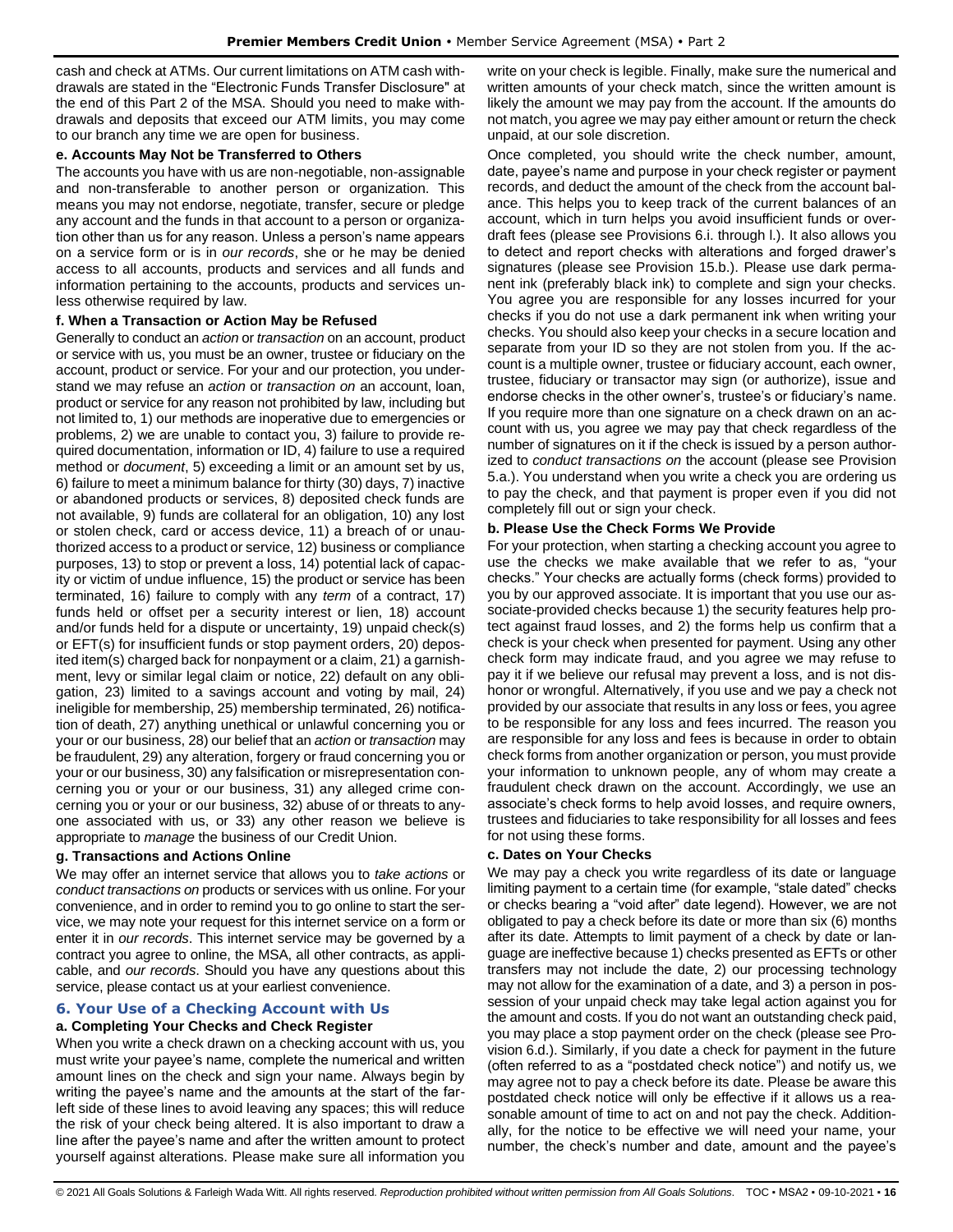name. You understand that failure to fulfill any of these requirements may result in payment of the check. If you fulfill these requirements, we will return the check as postdated and charge you a fee to cover some of our employee's time. Should you request us to cancel a postdated check notice and pay the check, we may also charge a fee to cover some of our employee's time. For your convenience, we may agree to a verbal postdated check notice that will expire after fourteen (14) calendar days unless you confirm that notice in writing. Once confirmed in writing, the notice will be effective for six (6) months, and can be renewed for an additional six (6) months for a fee. You understand we have no duty to notify you when your notice will or has expired.

# **d. Stop Payment Orders on Your Checks and ACHs**

You may request us to stop payment on any check drawn on or ACH debit scheduled from a checking account you have with us by a stop payment order *as we allow***,** which we may require to be confirmed in writing. Your request (order) to stop payment will be effective only if we have a reasonable amount of time to act before the check is presented or the ACH entry is transmitted to us. For the request (order) to stop payment to be effective we will need your name, your number, check number, the date of the check or ACH entry, the name of the payee and the amount of the check or ACH entry. You understand that failure to comply with any of these requirements may result in payment of the check or ACH entry. If you fulfill these requirements, we will return the check or ACH entry and require a service charge to cover some of our employee's time. Should you request us to cancel a stop payment order and pay the check or ACH entry, we may also require a service charge to cover some of our employee's time. For your convenience, we may agree to a verbal stop payment order that will expire after fourteen (14) calendar days unless you confirm that order in writing or *as we allow*. A stop payment order on a check placed or confirmed in writing will be effective for six (6) months and can be renewed for an additional six (6) months for a service charge. A stop payment order on an ACH entry will continue until the entry is returned or until you cancel the stop payment order (which may require the payment of a service charge). We have no duty to notify you when your stop payment order will or has expired.

You understand that although you may stop the payment of your check, generally the person or organization in possession of the check may recover the full amount of the check from you (which may include interest and costs). In addition, if you owe money to the payee of the check or ACH entry, stopping payment on the check or ACH entry means you will not have paid the money to that person. In the unlikely event we pay a check or ACH despite a timely, accurate and complete stop payment order, we may be obligated to credit the account you have with us. We also may not be obligated to credit the account and you will need to address the matter with the payee. If we issue a credit to the account, you agree to sign or authorize a statement explaining the dispute with your payee, and assist us in taking legal action against any and all persons or organizations to recover our loss. You understand if you repeatedly place stop payment orders on your checks drawn against insufficient funds, we may consider that account abuse and may terminate the account.

# **e. No Stop Payment On Our Cashier's or Teller's Checks**

If we provide you with one of our checks that is payable to you or that you have requested us to make payable to another person or organization, it is your sole responsibility to make sure you want the person or organization to be paid with the check before you deliver the check to that person or organization. You understand that if you give our check to a person or organization, and afterwards become displeased with the person, organization or *transaction* and do not want the check paid, *we will not be able to stop payment on our check.* If you have any doubt about the person, organization or *transaction*, do not give the check to that person or organization, since we will not be able to stop the payment of the check. Should you change your mind and decide not to use one of our checks, you may return the actual physical check to us and request a refund for the amount of the check.

### **f. Conversion of Checks to Electronic Fund Transfers**

In some circumstances, a person, merchant or other organization can convert your check and check information into an EFT and debit the account you have with us. The conversion of your check to an EFT is covered by the "Electronic Funds Transfer Disclosure," which is part of the MSA (and is found at the end of this Part 2). You agree we may honor the EFT and debit the account just as if the original check was presented for payment. Should a person or organization convert your check to an EFT, you will have to contact that person or organization if you wish to access a copy of your check. You understand that if we return your check to an organization unpaid for insufficient funds or stop payment, the organization may try to represent the check as an EFT. The EFT that represents the dishonored check will be treated as a re-presented check.

### **g. Presentment of Your and Our Checks**

For your and our protection, compliance purposes and to cover costs for our members, we may require any person presenting your or our check to comply with our due diligence requirements before we pay the check. These requirements may include, but are not limited to, the presenter supplying us with her or his ID, SSN, birthdate, physical address and authority to present (negotiate) the check. We may also require the person to sign a statement of receipt, place her or his thumbprint or fingerprint on the check and pay a fee. If a check is payable to two or more persons (whether payable sequentially or together), we may require all payees or endorsers to sign the check in-person at our Credit Union (or *as we allow*) to assure all endorsements are valid. You agree that if a person presenting a check declines to carry out any of these requirements, we may refuse to pay the check, and that our refusal is not dishonor or wrongful since this person has not complied with our presentment requirements. (A presenter always has the option to deposit and receive funds for the check at the presenter's own financial institution). For your and our protection, checks presented after our 2 p.m. cut-off hour may be treated as if presented on the next business day we are open. You agree to be responsible for legal advice we require regarding any matter concerning a check drawn on an account you have with us (please see Provision 1.g.). Also, for your and our protection and security, we may pay a person presenting your check with our check or an EFT, and we may decline to pay this person with cash. You understand and agree that payment with our check is not wrongful since this person can obtain cash by depositing the check at her or his own financial institution. Additionally, for your and our protection and security purposes you agree we may pay any person (including you) presenting our check with a limited amount of cash, our check or an EFT, and may decline to pay the check entirely with cash. You understand and agree these payment options are appropriate since a person presenting our check can obtain cash by depositing the check at her or his own financial institution, and we can schedule the delivery of cash to you on your request, for which there may be a fee.

#### **h. Our Use of Automated Collection and Payment Processes**

We use electronic check deposit, transmission, presentment, payment and return technology to *manage* the greatest number of checks in the most cost-effective manner for the benefit of the members of our Credit Union. These automated processes rely on and can only recognize information in the Magnetic Ink Character Recognition (MICR) line at the bottom of the check, which contains your number, amount of the check and check number. To achieve these cost efficiencies for our members, you agree when we pay or take a check for deposit and collection we may disregard all information on the check (including notes and legends) other than 1) the identity of the institution the check is drawn on, and 2) the information encoded in the MICR line (whether consistent with other information on the check or not). You also agree when we pay a check without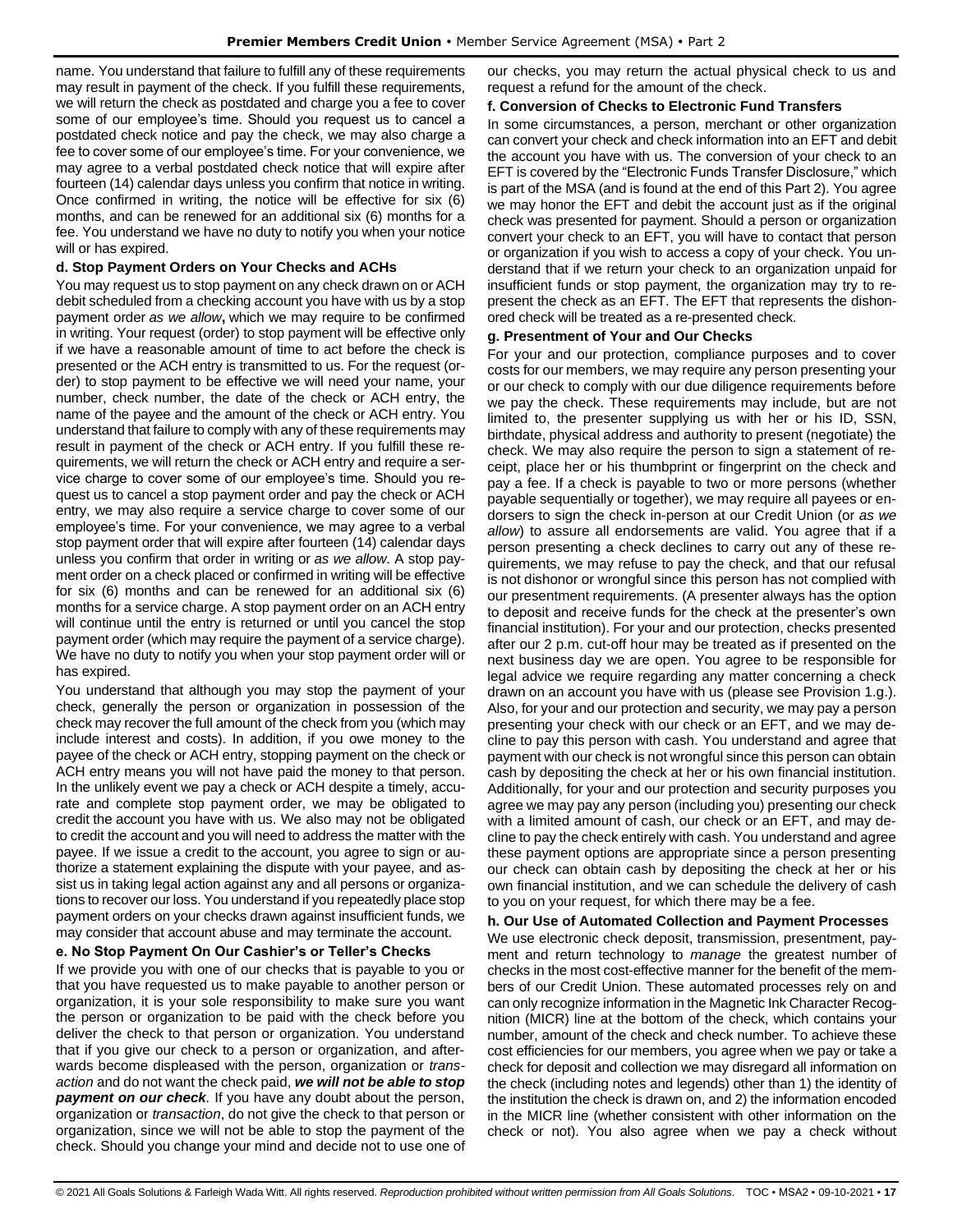physically or visually examining it, it does not mean we failed to exercise ordinary care in paying the check.

## **i. Determination of Available Balance to Pay Items**

Checks and other *transactions on* a checking account with us are paid based on your available balance, and not the actual balance. Your actual balance is the actual amount of funds in the account (based on credits and debits posted to the account at that time). Your available balance is generally equal to the actual balance, less the amount of any holds placed on recent deposits, holds placed for other reasons, and holds for pending *transactions* (such as debit card purchases) we have authorized but have not yet posted to the account. If an item presented for payment against the account exceeds the available balance, we will treat it as presented against insufficient funds even if the actual balance exceeds the amount of the item (please see Provision 6.k.).

# **j. The Order in which Checks and Other Items are Paid**

In general, we pay checks and other *transactions* in the order they are presented to us, regardless of when you issued or authorized them. Insufficient funds balances on accounts may result from 1) checks paid, 2) holds on funds of deposited checks, 3) ACH debits such as online bill payment *transactions*, 4) payments authorized by an owner or other withdrawal requests, 5) items deposited by an owner and returned unpaid by the paying institution, and 6) imposition of requested or required fees. Checks and ACH debits may be presented to us in batches or data files, and are paid when we process the data file. Checks in the same data file are processed in low to high amount order. Checks presented for payment at our branch are processed at the time of payment. Debit card *transactions* are processed when transmitted to us, which may occur immediately or up to several days later. You understand that the merchant or its processor (and not us) determines when the *transaction* will be transmitted to us. When a merchant obtains authorization for a debit card *transaction*, we place a temporary hold against the funds in the account for the amount of the authorized *transaction*. In some cases, such as restaurants, gas stations, or car rental *transactions*, there may be a hold for an initially authorized amount, but the *transaction* is submitted at a different amount. You should be certain there are sufficient funds in your available balance at all times to pay checks or *transactions*, or they will be handled according to the overdraft and insufficient funds *terms* of the MSA, or paid under one of our check overdraft services if applicable. This Provision reflects our practices in effect at the time the MSA was prepared. You agree we may change these practices at any time without prior notice to you to address data processing constraints, changes in law, regulation, clearing house rules or to *manage* the business of our Credit Union.

# **k. Insufficient Funds to Pay Checks and Other Items**

If the available balance of funds in a checking account are not sufficient to pay a check or other item presented on the account, we may return it for insufficient funds, and charge a fee for the dishonored check or item (as explained in Provision 9.). You understand we have no duty to notify you if there are insufficient funds to pay your check or other items drawn on an account: *this is a matter you must pay attention to and are responsible for*. If we pay a check or transfer that exceeds the available balance in an account, you agree to immediately repay us the amount of the paid check or transfer and any fee for that service, unless otherwise addressed by the MSA or other contract with you. If we pay a check or transfer that exceeds your available balance, it does not mean we will pay a check or transfer that overdraws an account in the future. If we charge an account you have with us for any obligation you owe, you understand the balance thereafter may be insufficient to pay a check or item drawn on the account, and we will rightfully refuse to pay the check or item for insufficient funds. If we return an item for insufficient funds, the payee (or the payee's institution) may re-present it. Each presentment against insufficient funds will result in a separate fee. Finally, if we are repeatedly presented with checks or items drawn on an account for insufficient funds, we may consider that account abuse and may terminate the account.

## **l. Payment of Checks & Items that Overdraw an Account**

**1) Account & Lending Overdraft Transfer Payment Services.** To assist you when you want or need your checks and EFTs or other items paid, we may provide you with overdraft payment services. If you qualify for and we agree to provide these services, we will pay your checks or EFTs drawn against insufficient funds by transferring funds from another account or loan to a checking account with us, and charge you a fee. Transfers from account(s) to a checking account are covered by the MSA and the "Electronic Funds Transfer Disclosure," whereas transfers from a loan to a checking account are governed by a separate loan agreement. You agree we may apply funds deposited to account(s) with us to your outstanding overdrafts and fees, regardless of the source of the deposit, including directly deposited government entitlements or benefits, such as Social Security deposits.

**2) Courtesy Pay Services.** If you have a checking account and are in good standing, you may use the privilege of our overdraft service, which allows you to overdraft an account up to a set limit of \$1000.00. To be in good standing requires that you have a checking account for at least sixty (60) calendar days, be eighteen (18) years of age or older, and to have not caused us a loss. If you qualify, we may pay your overdrafts up to a total of \$1000.00 and charge you a fee. This service will not apply to ATM *transactions* or to non-recurring debit card *transactions* unless you notify us that you would like to opt into coverage of such *transactions* as we may require. If you use this service, we will notify you of the amount paid and the fee for each *transaction*, and you will have thirty (30) calendar days to reimburse us for paid checks, EFTs and fees. For more information about this service, please contact us at 303-657- 7000 or toll free at 800-468-0634.

### **m. Your Lost or Stolen Checks: Notify Us Immediately!**

If your checkbook, a box of checks or a check is lost or stolen, please contact us immediately at 303-657-7000 or toll free at 800- 468-0634. The sooner you contact us, the less liability you have for unauthorized checks drawn on the account, and the sooner we can provide new checks, a new account and new number as required. When you notify us that your checks are lost or stolen, we may require you to sign or authorize a notice (*as we allow*) so we can rightfully refuse to pay the check(s) if presented for payment. You further agree that for your and our protection we may terminate an existing account and provide you with a new account (and potentially a new number to replace your number) to avoid a loss to you or us. In fairness to our members, there may be a fee for all termination and replacement costs when you lose your checks. However, there will not be a fee when your checks are stolen. If you give, mail or send your check to your payee (such as a creditor) who informs you that your check is purportedly lost or stolen, please contact us immediately at 303-657-7000 or toll free at 800- 468-0634. When you notify us that your check to a payee is lost or stolen, for your and our protection you agree to sign or authorize a notice (*as we allow*) so we can rightfully refuse to pay the check if presented for payment.

# **n. Lost or Stolen Cashier's or Teller's Checks**

If one of our cashier's or teller's checks in your possession is lost, stolen or destroyed, you (and your payee if applicable) agree to sign or authorize a notice (*as we allow*) so we may rightfully refuse to pay the check if presented for payment. We may require you (or your payee if applicable) to post a bond, furnish us with collateral or a security interest in collateral, or wait ninety-one (91) calendar days from the date of the check, to receive a replacement check or refund. If you do not receive one of our checks that was sent or mailed to you, you agree to sign or authorize a notice (*as we allow*) so we may rightfully refuse to pay the check if presented for payment. At our discretion, we may require you to post a bond or furnish us with collateral or a security interest in collateral, prior to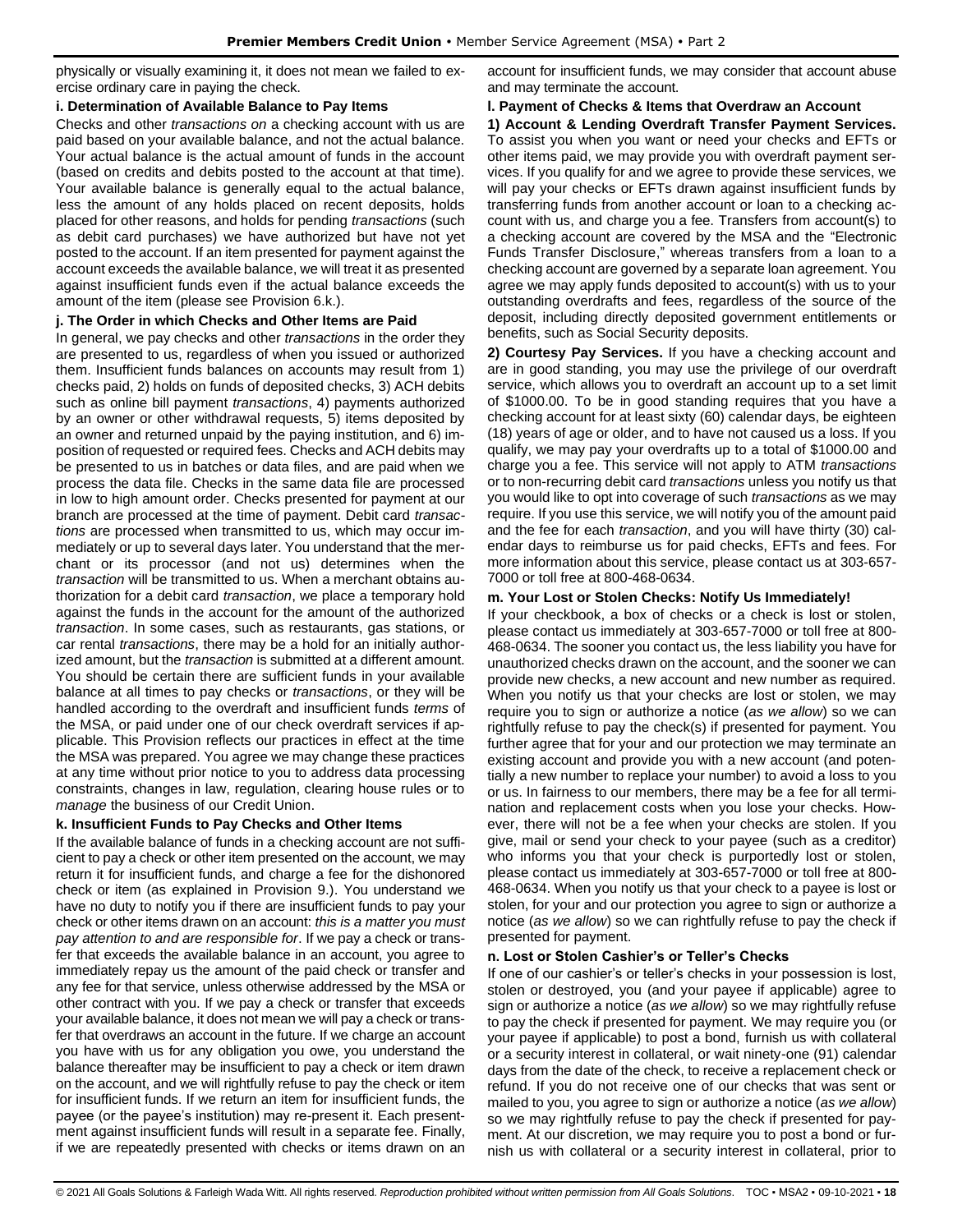obtaining a replacement check or refund for our check that you did not receive.

**1) Delivery of Our Checks to You.** When you request one of our cashier's or teller's checks and are unable to take possession of the check in-person, we may send the check to you by a secure delivery service. This service may include but is but not limited to using Federal Express or United Parcel Service, which require your signature and proof of receipt. We use this secure method to deliver our checks for your and our protection to assure only you receive the check, and to spare you from having to post a bond and/or furnish collateral. Since this service is for your convenience and protection, you may be responsible for the cost of this method of check delivery. If you authorize us to deliver the check to you by regular U.S. mail, you agree to all time delays and to repay all costs and losses if the check is lost or stolen.

#### **o. Your Checks & Family Members, Friends and Employees**

If you report your check has been forged or altered, we will investigate the potential crime. If we determine your family member, friend or employee committed or assisted with the crime, we will investigate your use of ordinary care in the matter. If we determine you failed to use ordinary care (i.e., were negligent) in handling or managing the check (or your ID), you agree to take responsibility for recovering any loss for the check. You understand you, like each member of our Credit Union, are in the best position to both prevent and address the crime with your family member, friend or employee, rather than imposing the cost on the members of our Credit Union.

### **p. Right to Refuse Payment for Potential Risks**

For your and our protection, we may refuse to pay any check or item we believe has a potential payment or fraud problem. Payment problems include, but are not limited to, insufficient funds, stop payment, closed account, illegible checks or checks or items written in a language other than English. Fraud problems include, but are not limited to, alterations and forgeries. You understand our non-payment or non-action under these circumstances is beneficial to you because it protects your funds and reduces the risk of loss and is therefore not wrongful. Alternatively, if we believe there is a fraud problem with your check and the presenter is the perpetrator of the fraud, you agree that for your and our protection we may retain the check to determine if it is fraudulent. You understand that our retention of the check protects you and us from incurring a loss on the account. You also agree that retaining the check is not wrongful because it may substantiate the commission of a crime, and its retention eliminates potential additional crimes. Following appropriate due diligence, if we determine the check is not fraudulent, we will either pay the check or offer to return it to the presenter. Finally, if we believe there is a fraud problem with your check and the presenter is not the perpetrator of the fraud, you agree that for your and our protection we may note the type of fraud on the face of the check before returning it to the presenter to alert branches and other institutions of the potential fraud problems with the check. Our action or inaction in these circumstances is purely at our discretion. You agree we are not required to take or refrain from taking any particular action on any of these matters.

# <span id="page-18-0"></span>**7. Your Deposits to an Account with Us**

*Please see our "Summary of Our Service for Your Checks Offered for Deposit" for an overview of our check deposit services.*

# **a. How You May Deposit Funds**

You may make deposits to an account with us *by any method we allow*, including in-person, mail, phone, online, ATMs, night depository, wire transfer and EFT. You may deposit funds in the form of cash (U.S. dollars), check, wire transfer and EFTs as we offer.

#### **b. Our Rights on Your Deposit**

When we agree to take your deposits we are providing you a service by saving you the time and expense of having to go to the paying institution to receive your funds. In providing this service, we will credit the amount of the deposit to the account you have with us. However, depending on the type of deposit, we may hold some or all of the funds from the deposit. We may also refuse or return a deposit if we believe it is necessary to prevent you and us from incurring a loss. If we elect to hold the funds from your deposit the time period for the hold will depend on 1) the type of deposit (cash, check, wire, etc.), 2) the amount, 3) the account it goes into, 4) the source of funds, 5) our ability to verify persons, organizations and institutions issuing, negotiating and making payment, and 6) any other facts we consider important. In addition to this Provision, we encourage you to review the "Funds Availability Disclosure," which is part of the MSA and found at the end of this Part 2. You understand if we make funds available to you from a check you deposit (in cash or otherwise) we are only *providing you with credit,*  and are not *cashing, promising or guaranteeing payment of the check you deposited*.

Please be aware any check you deposit that is drawn on another financial institution can come back to us for a number of reasons. For reference, we group these reasons into two categories: nonpayment reasons (such as, but not limited to, insufficient funds, stop payment, closed account) and fraud reasons (such as, but not limited to, alterations or forgeries). It may take as many as nine days (seven business days and two weekend days), and in some instances more, for your deposited check to be returned by the paying institution for a nonpayment reason. If there is a fraud problem with the check, the paying institution may make a claim against us (even after the check has been paid) and demand repayment for the amount of the check for several years after you deposit the check (the number of years varies by state). If your deposited check is returned unpaid or we are required to repay the amount of the check for any reason, you are responsible for the amount of the check and all related fees and costs. Accordingly, when we take your checks drawn on other institutions for deposit, to attempt to prevent losses for you and us, you agree we may hold the funds from the deposited check for a period of time. Also please see the "Funds Availability Disclosure," at the end of this Part 2.

If we have reasonable cause to doubt collectability of a check you offer for deposit (typically for a nonpayment or fraud reason), we may hold the funds from the check. If we hold the funds in a checking account, we will provide you with a notice of the status of your deposit and when the funds will be available. If we believe there may be a problem with a check, we may choose to not take the check for deposit unless you agree that we may place an extended hold on the funds of the check offered for deposit. The extended hold is for your and our protection to determine if the check will be paid or is not subject to a fraud claim. In such cases, if you do not want us to place an extended hold on the funds, please tell us before we have processed the check for payment and we will return the check to you so you may obtain payment elsewhere.

In some instances, we may require the check to be deposited into a savings account that has transactional limitations, with the funds held for an extended number of days. We may provide you with a notice of the status of your deposit and when the funds will be available. We may choose to not allow you to deposit the check unless you consent to an extended hold on the funds of the check. The extended hold is for your and our protection because it gives us time to attempt to determine if the check will be paid and is not subject to a fraud claim. If you do not want us to deposit the check to a savings account and place an extended hold on the funds, please tell us before we have processed the check for payment and we will return the check to you so you may obtain payment elsewhere.

On your request and consent, we may also send a check you offer for deposit for special collection. Special collection means that we will not deposit the check in an account, but rather send the check directly to the paying institution for payment (for which there may be a fee). You understand if we send the check for special collection, no funds will be deposited to an account you have with us until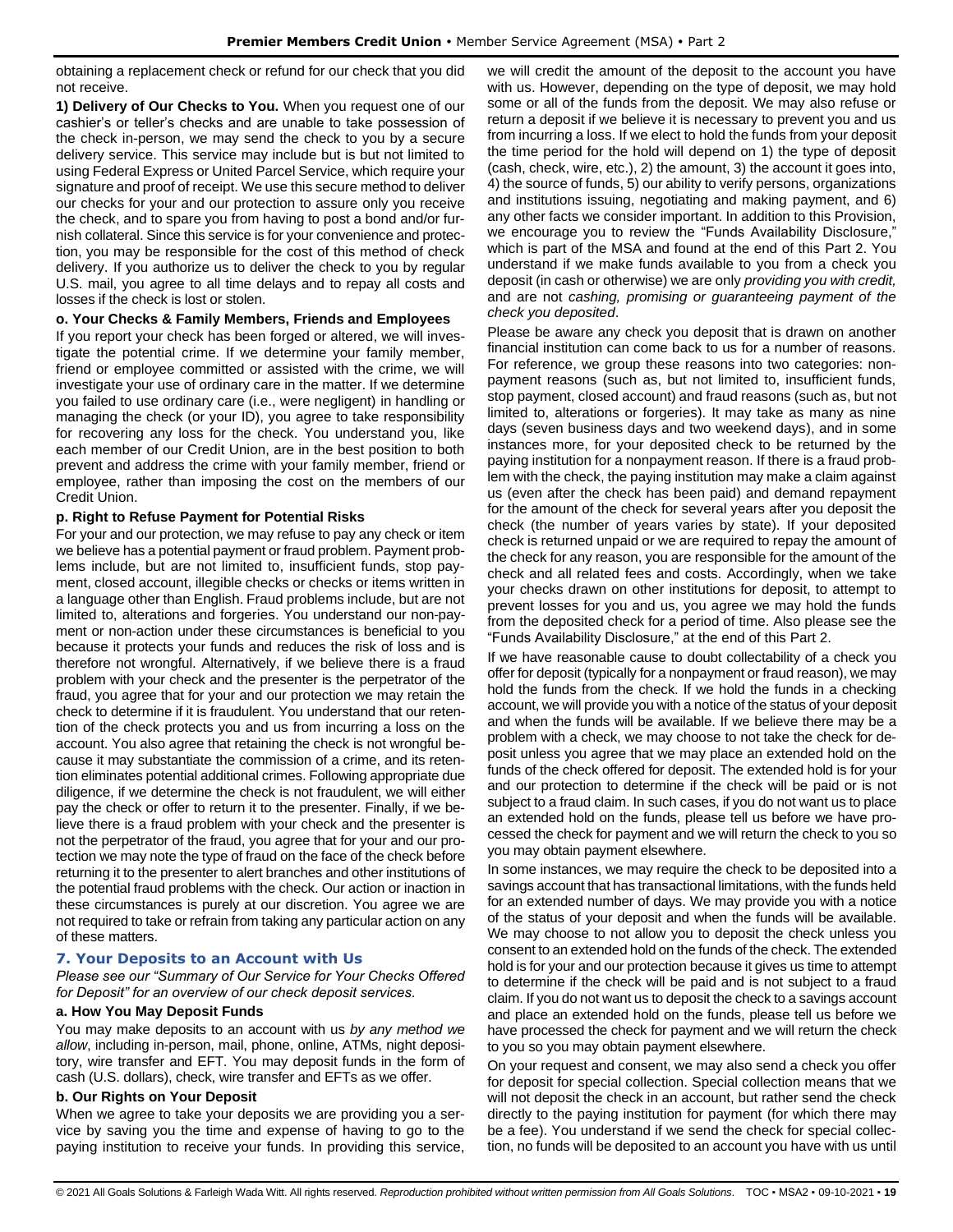the paying institution agrees to pay the check. If we send the check for special collection it may take an extended (indeterminate) amount of time for the check to be finally paid. If you do not want us to send a check you offer for deposit for special collection, please tell us and we will return the check to you so you may obtain payment elsewhere.

Please be aware that we have no way to guarantee that any check you offer for deposit that is not drawn on our Credit Union will not be sent back to us for a nonpayment, fraud or other reason that requires us to repay the amount of the check. This is true even if we place a hold on funds from the check or send it for special collection. You understand if the check comes back to us and we are required to repay it, you are responsible for the amount of the check, and all related fees and costs. You also agree that before you deposit a check, you will tell us about any circumstances or information you are aware of that could indicate the check may not be paid, or may be fraudulent or issued in connection with an illegitimate, unlawful or fictitious transaction or enterprise. You understand, regardless of the facts, circumstances and information you disclose about the check, you are still completely responsible for the amount of the check and all fees and costs if it is dishonored, returned or a claim is made. Further, you understand that for your and our protection, prior to or after your deposit, should we believe there is a problem with the check you have offered for deposit, we may refuse to take the check and may return it to you so you may obtain payment elsewhere. Alternatively, if you request us to take a check for deposit and we believe there is a fraud problem with the check, for your and our protection you agree we may retain the check to determine if the check is fraudulent, and if so, the identity of the perpetrator of the fraud. You understand that our retention of the check protects you and us from incurring a loss on the check. You agree that in such cases, our retention of the check is not wrongful because the check may substantiate the commission of a crime, and our retention of the check avoids additional potential crimes. Following appropriate due diligence, if we determine the check is not fraudulent, we may take the check for deposit or return the check to you. Finally, if we believe there is a problem with a check and elect to return the check to you, you agree we may note the problem on the face of the check to alert branches and institutions of any potential fraud or nonpayment problem. You understand that if you do not want us to retain or make a notation on a check with a potential problem, you should not offer the check to us, because once the check is offered for deposit it has potentially involved us in a criminal or nonpayment and collection matter.

#### **c. How to Endorse a Check You Wish to Deposit**

When you wish to deposit a check payable to you in an account with us, please turn the check over and locate the designated place for your endorsement on the back of the check at one end (which may have pre-printed lines). We recommend you write the words "For Deposit Only," sign your name beneath those words, and write your number beneath your signature in the endorsement space. If there is no designated endorsement space (or lines) on the back of the check, please write "For Deposit Only," sign your name and write your number in the blank area no more than one and one-half (1½) inches from the top edge of the check. For all mobile check deposits, you must endorse the original paper check with your signature and write: "FOR PREMIER MEMBERS CREDIT UNION MOBILE DEPOSIT ONLY" in the endorsement area. Please make sure the endorsement language, signature(s) and number go on the back of the check at the top edge, and are no more than one and one-half (1½) inches from the top edge of the check. Endorsing the check in any other way may risk the account not being credited for the amount of the check.

You agree we may ignore any other language or markings on the check, and you will be responsible for any loss that results from endorsements, language or markings inside or outside of your designated endorsement space. Also please use dark permanent ink (preferably black ink) for all endorsements, since you are responsible for any losses incurred for not meeting this requirement. Finally, you should use our deposit slips and envelopes when making your deposit. You understand you may not deposit 1) a substitute check without our consent, or 2) a substitute check or similar item you have created or for which no institution has made the substitute check warranties and indemnity. If you do so, you agree to indemnify us for all losses we incur in connection with the substitute check or item.

#### **d. How to Write Your Check for Deposit with Us**

If you want to write a check drawn on an account you have at another financial institution, and deposit it into an account with us (in order to receive money back for the deposited check), please complete the check as follows. Make the check payable to yourself as the payee, and then complete and sign the check. Turn the check over and write "For Deposit Only" on the top of the back of the check, sign your name below this language along with your number and offer the check to us for deposit. While your check will be treated as any other check offered for deposit that is drawn on another institution, should you have an immediate need for cash or credit, please let us know. We have a number of ways we may be able to assist you.

#### **e. Authority to Negotiate Checks and Endorsements**

We may take checks for deposit into any accounts you have with us, and recommend you endorse all checks you deposit. If we take a check for deposit without your endorsement, you agree that your liability for the check is the same as if you had endorsed it. If the account is a multiple owner, trustee or fiduciary account, each owner, trustee or fiduciary may endorse and deposit checks for one another. For identification and tracking purposes we may place your number on any check you offer for deposit. If you do not want your number on a check, please tell us and we may return the check to you to obtain payment elsewhere. For your and our protection, we may confirm the endorsement on any check you offer for deposit, and require you to carry out specific endorsement requirements for business, insurance or government checks.

If you wish to deposit any check payable to two or more persons (whether negotiable sequentially or together), we may require the check to be endorsed (or re-endorsed) in-person at our Credit Union by everyone required to endorse the check. However, we may choose to take such a check for deposit regardless of the number of endorsements on it (or whether those endorsements were made inperson at our Credit Union) if the check is deposited by you or a person you have authorized according to the MSA. For checks not made payable to you as the payee (or endorsee), we may require proof 1) of your authority to endorse a check on behalf of another person or organization, and 2) that any endorsement on a check prior to your endorsement is authentic and authorized. These measures are necessary so we can provide you with our check deposit services and for your and our protection. You agree to be responsible for legal advice we require regarding any matter concerning a check you offer for deposit (please see Provision 1.g.). Finally, if you send us a check for deposit (payable to you or us) and do not specifically tell us in writing what is to be done with the check (i.e., you do not explain the exact purpose or reason you are sending the check to us, such as for a loan payment), we may deposit the check to either a checking or savings account you have with us.

### **f. Your Options for Direct Deposit Services**

We offer direct deposit services that allow you to preauthorize deposits to accounts with us (such as payroll, Social Security, retirement or other government deposits) or preauthorize transfers from accounts with us (such as regularly-scheduled payments to creditors). You must initiate direct deposits by a method acceptable to the initiator of the deposit (such as your employer or the federal or state government). You understand we may refuse and return any or all funds transfers for any lawful reason. Should we be required to reimburse the federal or state government or other initiator of a transfer for any payment directly deposited into an account you have with us, you agree we may deduct the reimbursed amount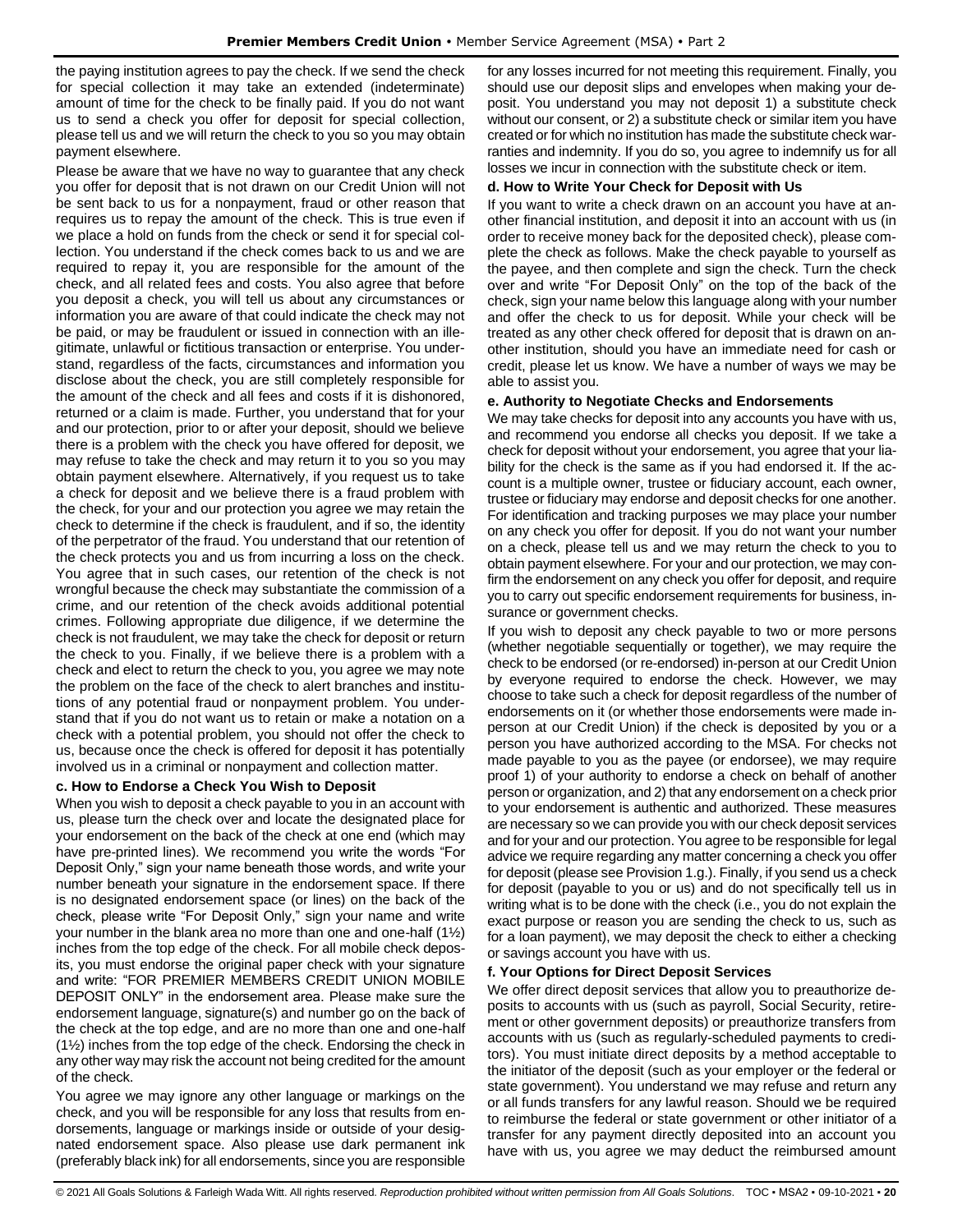from the account, and may recover any amount you owe according to the *terms* of the MSA unless otherwise required by law. If you file for bankruptcy and do not cancel a direct deposit authorization to an account, you agree we should continue to apply your direct deposits according to the instructions previously given to us.

#### **g. Deposits Made at a Night Depository**

If you make deposits at a night depository, you agree to use any special container, bag or envelope we may require. You understand we access night depositories only once on each business day we are open. Containers, bags or envelopes placed into the night depository before we access it are processed that business day, whereas those placed after we access it are processed the next business day. Night depositories are opened and items placed in the depository are removed and logged in the presence of two (2) of our employees or associates. The contents of each container, bag and envelope is counted, and we issue a credit to the account on the deposit ticket accompanying the deposit for the amount, as indicated by our count.

You agree we are a bailee of items placed in the night depository (i.e., we are simply in possession of the container, bag and envelope) until we have opened the containers, bags and envelopes, verified the contents, and credited the contents to an account you have with us or returned the container, bag or envelope and contents to you. You acknowledge that our count of any deposit placed into the night depository is the final determination of the contents of a container, bag or envelope placed in the depository. We will use reasonable efforts to notify you of any difference between the amount of a deposit we counted and that shown on a deposit ticket, though we will not be liable for any delay or failure of this notification. No deposit is considered to have been made until we have removed it and processed it as explained in this Provision, and a credit has been issued to the account you have with us. You agree you will be responsible for any damage to the night depository or delay in crediting deposits if you use a container or bag other than those we supply or you do not follow our instructions on the use of envelopes. You understand and agree the procedures explained in the MSA are commercially reasonable, and if we follow these procedures, we are not negligent in handling items placed into the night depository.

#### **h. Taking Checks from You for Deposit is a Service**

You understand that in handling checks, drafts, items, images or money you wish to deposit, we are providing you a valuable service. Not only are we saving you the time and expense of having to take checks or items to the institution they are drawn on and present them in-person for payment, we are also safeguarding and paying dividends/interest on your money. While we are pleased to provide you with this service when collecting the payment of your deposited checks or items, we act only as your agent, and assume no responsibility for the checks or items beyond using ordinary care as a depositary institution. We are also not responsible for any deposit sent by mail or made at an unstaffed facility (for example, an ATM not at a branch) until we actually receive the deposited item or money. We are not liable for the negligence or default of any correspondent institution or for loss in transit, and each correspondent will only be liable for its own negligence. You agree we may send any check offered for deposit for special collection, as explained in Provision 7.b. You further agree we have the right to charge an account you have with us for any check taken for deposit should it become lost in the collection process.

#### **i. When Your Deposits Will be Credited to an Account**

Deposits to an account with us will generally be credited on the business day of the deposit. Deposits made after our end of business day or on a Saturday, Sunday or holiday, will be credited to the account on the next business day we are open (please see the "Funds Availability Disclosure" at the end of this Part 2). Deposits made at unstaffed facilities (for example, an ATM that is not at a branch) will be credited to an account on the day funds are

removed and processed by us. Deposits of coin or currency will not be finally credited until we have counted the deposit and confirmed the amount. If we are aware of a discrepancy between the amount on a deposit slip and the cash or checks we count, we will provide you with a notice of the discrepancy by mail or other method accessible to you. In rare instances, an actual discrepancy may not be detected. In such cases, the amount credited will be the final amount of your deposit unless you or we discover the discrepancy and are able to correct it without loss to our Credit Union. You agree that to provide check deposit services efficiently and effectively for the members, if we discover a discrepancy of less than \$25.00, we may choose not to correct it. Credit to an account you have with us for funds deposited is conditional (provisional) until we are actually paid for the deposited items (i.e., when we receive final payment). Checks drawn on an institution or organization outside the U.S. may be handled on a special collection basis only (as explained in Provision 7.b.), to attempt to prevent a loss for you or us on the foreign check.

#### **j. When We Do Not Take a Check for Deposit**

For your and our protection, we may decline to take a check from you for deposit if we believe the check has a potential nonpayment, fraud or other problem. Nonpayment problems include, but are not limited to, insufficient funds, stop payment, closed account, illegibility or checks or items written in a language other than English. Fraud problems include, but are not limited to, potential alterations and forgeries. We may also decline a check that we have agreed is ineligible for deposit under this or any contract you have with us (typically for the type or amount of the check when deposited online or at an ATM). You understand that when we decline to take a check from you for deposit, we are providing you with an important service by sparing you from being obligated to us for the amount of the check and all related fees and costs if the check is dishonored and returned or a claim is made.

#### **k. Erroneous or Fraudulent Deposits to an Account**

If a deposit, payment or other credit (whether by check, cash, EFT, wire or otherwise) is made in error or by fraud to an account you have with us, we may debit the account for the amount of the erroneous or fraudulent deposit, payment or credit. We may do so without notice to you, regardless of when the original deposit, payment or credit took place. If you withdraw any or all of the funds erroneously or fraudulently deposited, paid or credited to an account or you, you agree you will reimburse us for the amount of the erroneous or fraudulent *transaction*, plus all dividends/interest paid on the erroneous or fraudulent amount, along with all fees and costs.

#### **l. Your Responsibility for Unpaid Deposits and Claims**

All deposits or other credits to an account (including checks, items, EFTs, ACH transfers, wire transfers, etc.) are subject to being paid (they are "provisional"). This means if we do not receive final payment on any deposit or credit, we will charge an account you have with us for the amount of the unpaid check or item and a return fee. Further, if we incur a fee or any cost to collect a check or item deposited by you, we may charge that fee or cost to the account you have with us. If the amount in the account is not sufficient to cover the unpaid check or item, and all related fees and costs, you are responsible for the difference.

After we have received final payment, we refer to these deposits as collected items. If any check or other item deposited to an account is returned to us for any reason, we have the right to charge the account you have with us for the amount of the check or item, plus any fee incurred. We may charge an account regardless of whether the amount of the check or item was available for your use or not. If any check or other item credited to an account you have is returned to us for any reason, you waive your right to any notice of non-payment or dishonor for the check or item. For your benefit and ours, you agree we may pursue payment of a dishonored check or other item at any time, including giving the financial institution the check or item is drawn on extra time beyond any midnight deadline limits.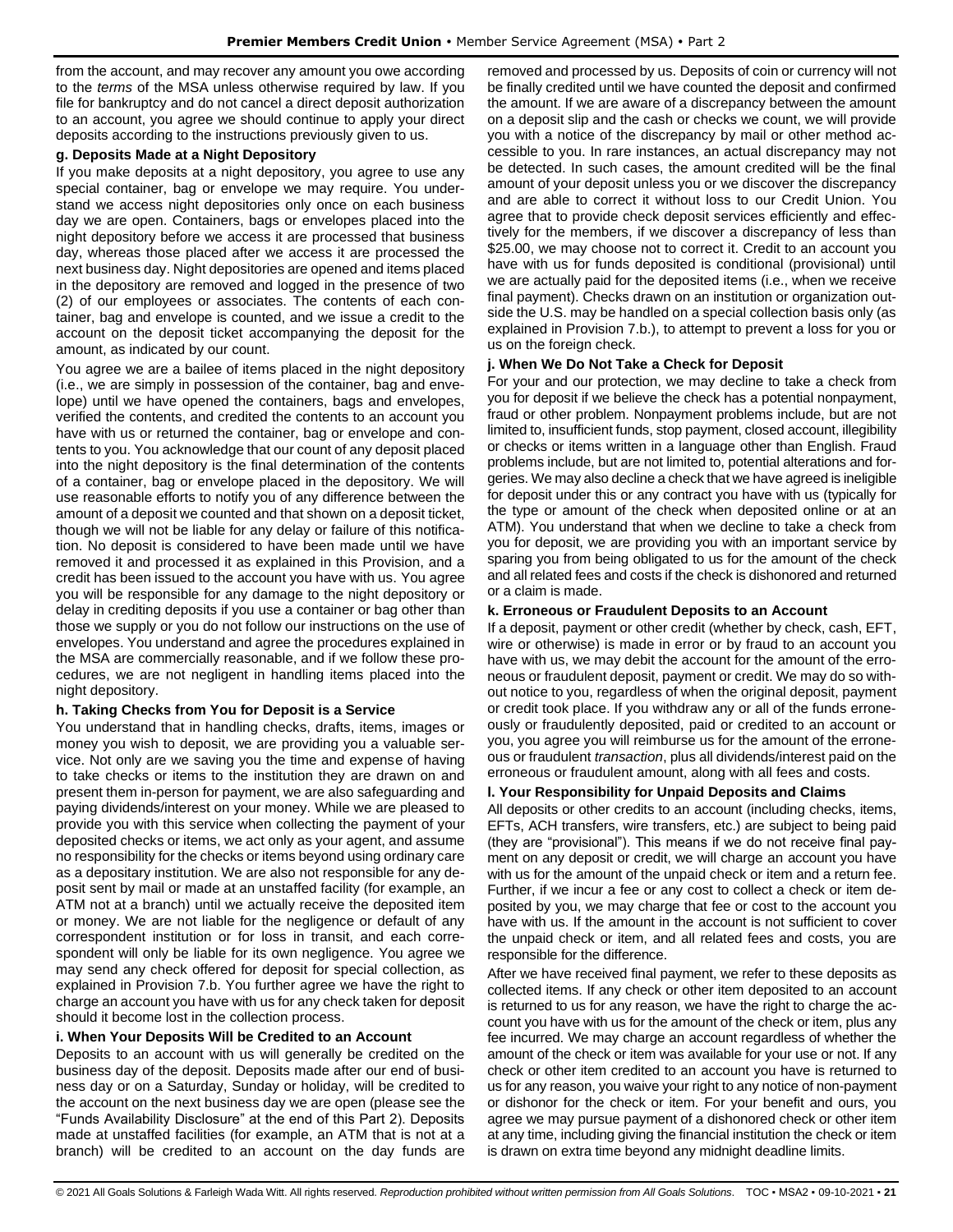Furthermore, if anyone makes a claim against us based on a check or other item credited to an account you have with us, we may charge the account for the amount of the check or item and all fees and costs even if you have already received final credit and withdrawn the funds. Such claims may include, but are not limited to, forged or missing endorsements, alterations or conversion. If the amount in the account is not sufficient to cover the claim on the check or item, and all fees and costs, you are responsible for the difference. Finally, even if we provide you with *immediate availability of funds* for your deposited check or other item, you are responsible for the amount of the check or item and all related fees and costs if we do not receive final payment or whenever a claim is made.

#### **m. Your Deposit Returned as a Substitute Check**

Any check drawn on another financial institution that you deposit in an account you have with us can come back to us for a nonpayment, fraud or other reason. When a check you deposited is sent back by another financial institution, under federal law that institution may send the check back to us as a "substitute check." A "substitute check" is a paper image of the front and back of the original check that satisfies certain legal requirements. The front of a substitute check states: "This is a legal copy of your check. You can use it the same way you would use the original check." If the check you deposited is sent back to us as a substitute check, we will debit the account you have with us for the amount of the check and all fees and costs owed to us. If the account with us is not overdrawn, we will return the substitute check to you along with a notice that explains your rights when you receive a substitute check. Should you have any questions about checks being returned as substitute checks, please contact us during business hours and we will be happy to assist you.

### **n. Depositing Checks Through a Mobile or Online Service**

We may offer an internet service that allows you to deposit checks to an account you have with us online. For your convenience, and in order to remind you to go online to start the service, we may note your request for this service on a form or enter it in *our records*. This internet service is governed by the contract you agree to online, the MSA, all other contracts, as applicable, and *our records* (please see Provision 7.c. for endorsement requirements for checks deposited by image). Should you have questions about this service, please contact us at your earliest convenience.

# <span id="page-21-0"></span>**8. Your Dividends (or Interest) and Our Rates**

The dividends/interest earned on account(s), the dividend/interest rates, balance requirements, annual percentage yields, compounding, crediting and *terms* are provided to you in the "Rate and Fee Disclosure" of the MSA. Some of this information is also in your periodic statement. To serve the best interests of the members of our Credit Union, we may change or add account dividend/interest rates and annual percentage yields from time to time as explained in that disclosure and this Part 2. You understand you may request and confirm the rate on any account or your information in *our records* (particularly for a term account), or request a copy of the disclosure, by contacting us during business hours. You may also review and confirm the rates on accounts on your periodic statement or through the use of internet services we offer. Further, you can access the "Rate and Fee Disclosure" of the MSA (along with this Part 2 and all our disclosures) on our website.

You may also confirm the rate on a loan by contacting us any time we are open for business.

# <span id="page-21-1"></span>**9. Our Services, Related Fees & Costs**

We charge fees and the reimbursement of costs in two circumstances: 1) for products and services that we provide, or services you incur, or 2) as a result of another person's, organization's or your requests or claims for funds or information concerning you or the products and services you have with us. (Please see the definition of "Fee" in Provision 1.e.) The amount of each fee is provided or accessible to you in the "Rate and Fee Disclosure," and may be noted in your periodic statement. In general, there will be a fee to

cover some of our employees' time and other costs of *managing* a product or service, *action* or *transaction*, or addressing any request or claim for information or funds. We charge fees so that each member is responsible for the cost of each product, service, *action*, *transaction*, request or claim applicable to that member, rather than imposing that cost on the members of our Credit Union. To serve the best interests of the members, you understand and agree we may change or add product and service fees from time to time. We will notify you of changes and additions as explained in the MSA or as required by law. We would be pleased to show you a number of ways to reduce fees by maintaining sufficient funds to pay checks and EFTs, timely payments on obligations or through the use of the internet services we offer. For help with these cost-savings recommendations, please contact us any time we are open for business. You may also confirm the amount and reason for a fee related to a loan by contacting us any time we are open for business.

### <span id="page-21-2"></span>**10. Funds Held in Accounts with Us are Insured**

We are committed to protecting our members' savings and deposits held with us. In addition to the strength provided by our capital, members' funds are insured at a minimum of \$250,000 for each member by the National Credit Union Share Insurance Fund (NCUSIF). Our employees are available to discuss your account insurance needs, and often can inform you about how to organize the accounts you have with us to maximize the available NCUSIF coverage. If you are interested in learning more about maximizing the account insurance coverage for your funds, please contact us at your earliest convenience.

### <span id="page-21-3"></span>**11. Maintenance of Products and Services with Us**

Because you are a valued member, we strive to provide you with excellent service when assisting you with the accounts, loans, products and services we maintain and *manage* for you. To assure you are aware of the advantages of membership and new product and service opportunities that may benefit you, you agree we may contact you by any method you have consented to as explained in the MSA. We maintain and *manage* the accounts, loans, products and services you have with us (and your *actions* and *transactions* on the same) to assure they are active, operational and beneficial to you, and to provide you with the best financial service possible. You, in turn, maintain products and services by using or retaining them with us. By maintaining the products and services you have with us and allowing us to maintain and *manage* them for you, you confirm your ongoing consent to the MSA, your other contracts, as applicable, and any changes and additions we make to them from time to time. Should you have any questions about the maintenance and *management* of our products and services, please contact us during business hours and we will be happy to assist you.

#### **a. Safeguard all Information and Documents**

You may request to review and access a copy of your information and *documents* in *our records* for products and services any time we are open for business. Please be aware that a copy of your information or *documents* may contain all your personal financial information, along with passwords, codes, PINs and other data to access the products and services with us. If you request a copy of your information or a *document*, you agree it is your responsibility to keep all information and *documents* confidential, in a secure location, and assure that no one else can access them. If any of your information, *documents*, checks or cards are lost or stolen, please contact us immediately to minimize your liability (please see Provisions 12. and 15.). In fairness to the members, if a copy of your information or a *document* you requested or your passwords, codes, PINs or other data, is/are lost or stolen, we will investigate your use of ordinary care in the matter. If we determine you failed to use ordinary care (i.e., were negligent) in handling or safeguarding a copy of your information or a *document* or any access information, and your negligence contributes to a loss from *actions* or *transactions* (other than a loss addressed by the Electronic Fund Transfer Act), you may be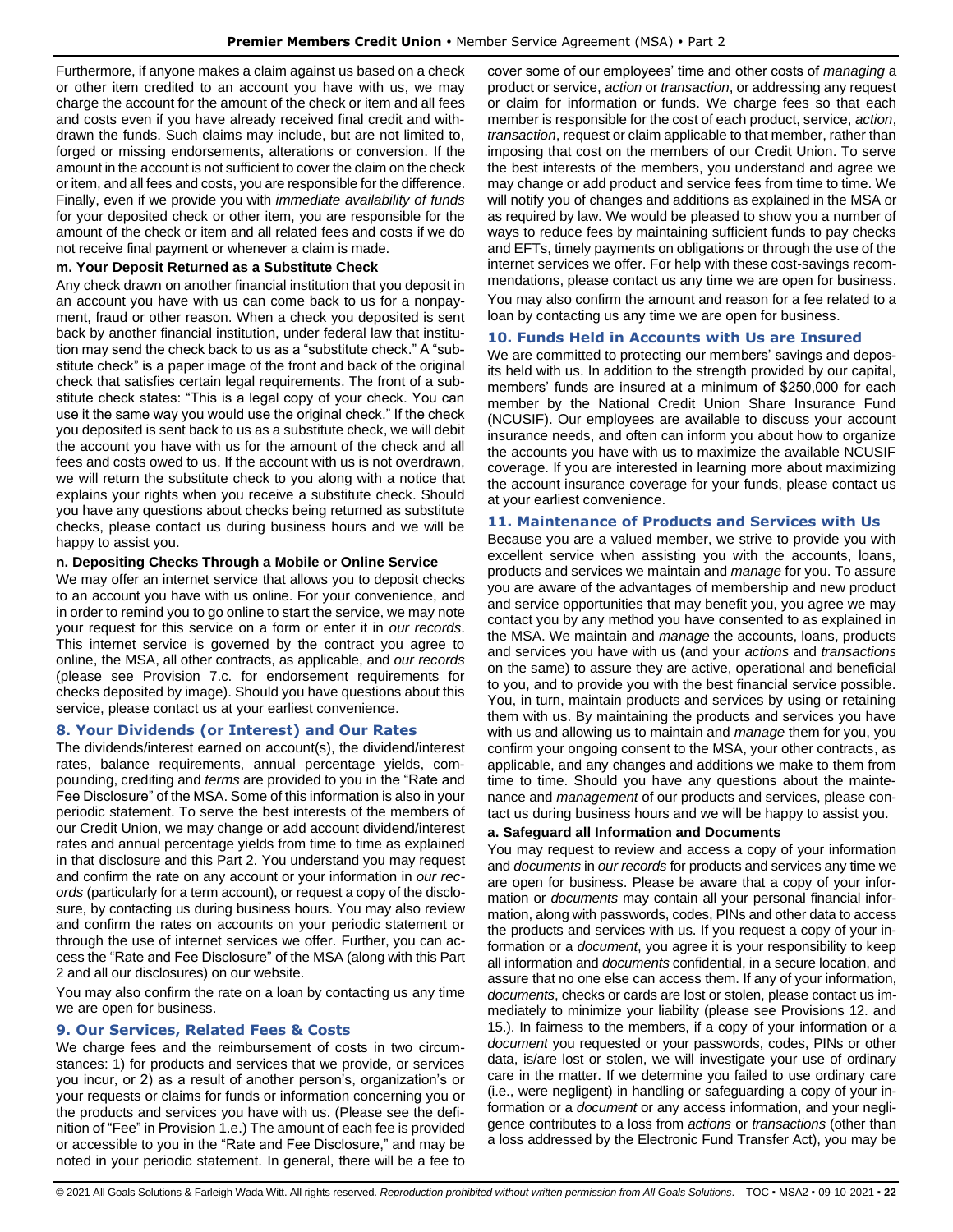responsible for all losses, costs and fees that we incur as a result of the loss or theft.

### **b. Reviewing Products and Services with Us Online**

We may offer an internet service that allows you to review and maintain the products and services you have with us online. For your convenience, and in order to remind you to go online to start the service, we may note your request for this internet service on a form or enter it in *our records*. You understand this service may be governed by the contract you agree to online, the MSA, all other contracts, as applicable, and *our records*. Should you have any questions about these services, please contact us at your earliest convenience.

### **c. Lack of Capacity and Undue Influence**

If we believe you do not have the capacity to *take actions* or *conduct transactions*, or a person is exerting undue influence over you, we may act to prevent losses for you and us (though are not obligated to do so). Such measures include, but are not limited to, 1) declining to follow instructions, 2) suspending all methods to access the accounts and any loan or line of credit (or any other product or service) with us, 3) placing a hold on the funds in the accounts (as explained in Provision 19.b.) with us, 4) performing due diligence to determine if you have the capacity to *take actions* or *conduct transactions* or are a victim of undue influence over your affairs with us, and 5) notifying the appropriate authorities. Though we may undertake any of these activities, you agree we are not required to do so. You further agree we may continue the hold on the funds and decline all requests and the continue suspension of all methods to access the products and services you have with us, until we 1) determine that you can personally handle your own business and affairs and/or are not the victim of undue influence, or 2) receive lawful notice instructing us otherwise.

### **d. Computer System and Internet Service Disruptions**

While we do our best to minimize disruptions to our internet services, website, phone system and any other component of our *computer system*, disruptions may occur on a planned and unplanned basis. We strive to restrict such disruptions to non-business hours, but are not always able to do so. In the event of planned disruptions (for upgrades and repairs), we may provide advanced notice and assist you when contacted during business hours. In the event of unplanned disruptions (caused by natural disasters or other emergencies or problems), we have taken every precaution to protect your information and funds, and will be working to restore our internet services, website or *computer system* to normal operations as soon as possible. We apologize in advance for any inconvenience a disruption causes you, and greatly appreciate your patience and understanding. Should you need assistance during a disruption, please contact us during business hours and we will do our best to assist you.

# **e. Proactive Steps for Data Security Incidents**

While we take every precaution to protect the information in our *computer system*, in the event of a data security breach we (or our associate) may notify you about the specific matter and information involved, along with any instructions for you to minimize or eliminate potential problems. Please be assured we have taken every proactive measure to safeguard the information and funds you have with us. Should you have any questions about a data security incident, please contact us at your earliest convenience and we will be happy to assist you.

# **f. Please Help Us with Recommendations or Complaints!**

*We apologize in advance* for any inconvenience or dissatisfaction we may cause you, and thank you for giving us the opportunity to address any recommendation or complaint. Excellent member service and your complete satisfaction with our accounts, loans, products and services is extremely important to us. Therefore, *we take all complaints very seriously*, and *greatly appreciate any recommendations to improve our service*. Please contact us during business hours and we will do our best to address your suggestion or problem immediately.

We thank you in advance for your time and valuable input, and will do our utmost to address all suggestions or concerns expediently and in a manner that serves the best interests of the members and you.

#### **g. Suspension of an Action or Transaction**

For your and our protection and/or to *manage* our business, you understand we may suspend (hold and delay) an *action* or *transaction on* an account, loan, product or service for any reason not prohibited by law, including but not limited to, 1) our methods are inoperative due to emergencies or problems, 2) the product or service has been terminated, 3) we are unable to contact you, 4) failure to provide required documentation, information or ID, 5) failure to use a required method or *document*, 6) exceeding a limit or an amount set by us, 7) failure to meet a minimum balance for thirty (30) days, 8) inactive or abandoned products or services, 9) deposited check funds are not available, 10) funds are collateral for an obligation, 11) overuse of *actions* on our products or services, 12) any lost or stolen check, card or access device, 13) a breach of or unauthorized access to a product or service, 14) business or compliance purposes, 15) to stop or prevent a loss, 16) potential lack of capacity or victim of undue influence, 17) failure to comply with any *term* of a contract, 18) funds held or offset per a security interest or lien, 19) account and/or funds held for a dispute or uncertainty, 20) unpaid check(s) or EFT(s) for insufficient funds or stop payment orders, 21) deposited item(s) charged back for nonpayment or a claim, 22) a garnishment, levy or similar legal claim or notice, 23) default on any obligation, 24) limited to a savings account and voting by mail, 25) ineligible for membership, 26) membership terminated, 27) notification of death, 28) the owner for IRS reporting is removed or deceased, 29) causing us a loss, 30) not voluntarily repaying a loss, 31) anything unethical or unlawful concerning you or your or our business, 32) our belief that an *action* or *transaction* may be fraudulent, 33) any alteration, forgery or fraud concerning you or your or our business, 34) any falsification or misrepresentation concerning you or your or our business, 35) any alleged crime concerning you or your or our business, 36) abuse of or threats to anyone associated with us, or 37) any other reason we believe is appropriate to *manage* the business of our Credit Union.

# <span id="page-22-0"></span>**12. Lost, Stolen or Breached Products & Services**

If a check (or checks), debit card, PIN, our check, any of your information or *documents* (we have provided or made accessible to you), is/are lost or stolen, or there is unauthorized access to any account or service, please call us immediately at 303-657-7000 or toll free at 800-468-0634. The sooner you contact us, the less liability you will have for unauthorized *actions* or *transactions*, and the sooner we can provide new accounts, products, services, checks, cards, PINs, internet services and numbers. Also, if a credit card is lost or stolen, please call us immediately at 303-657-7000 or toll free at 800-468- 0634. In fairness to the members, we may charge you a fee for terminating and starting new accounts, products, services and numbers (and replacing checks or cards) when you lose a check (or checks), ATM or debit card. However, we will not charge a fee when checks, ATM or debit card are stolen. We may also charge a fee for terminating and starting a new internet service and related accounts, products and services. Additionally, in fairness to the members, if you notify us of unauthorized access, *actions* or *transactions on* an account that is/are not addressed by the Electronic Fund Transfer Act or other law, we will investigate your use of ordinary care in the matter. If we determine you failed to use ordinary care (i.e., were negligent) in handling or safeguarding the methods of access to the account, you agree to take responsibility for all losses, costs and fees that you or we incur. If we incur a loss or a crime or potential crime is committed concerning the products or services you have with us, you agree to cooperate with us and any person and organization with a business or law enforcement interest in the loss, crime or potential crime to assist in the enforcement of rights or the prosecution of the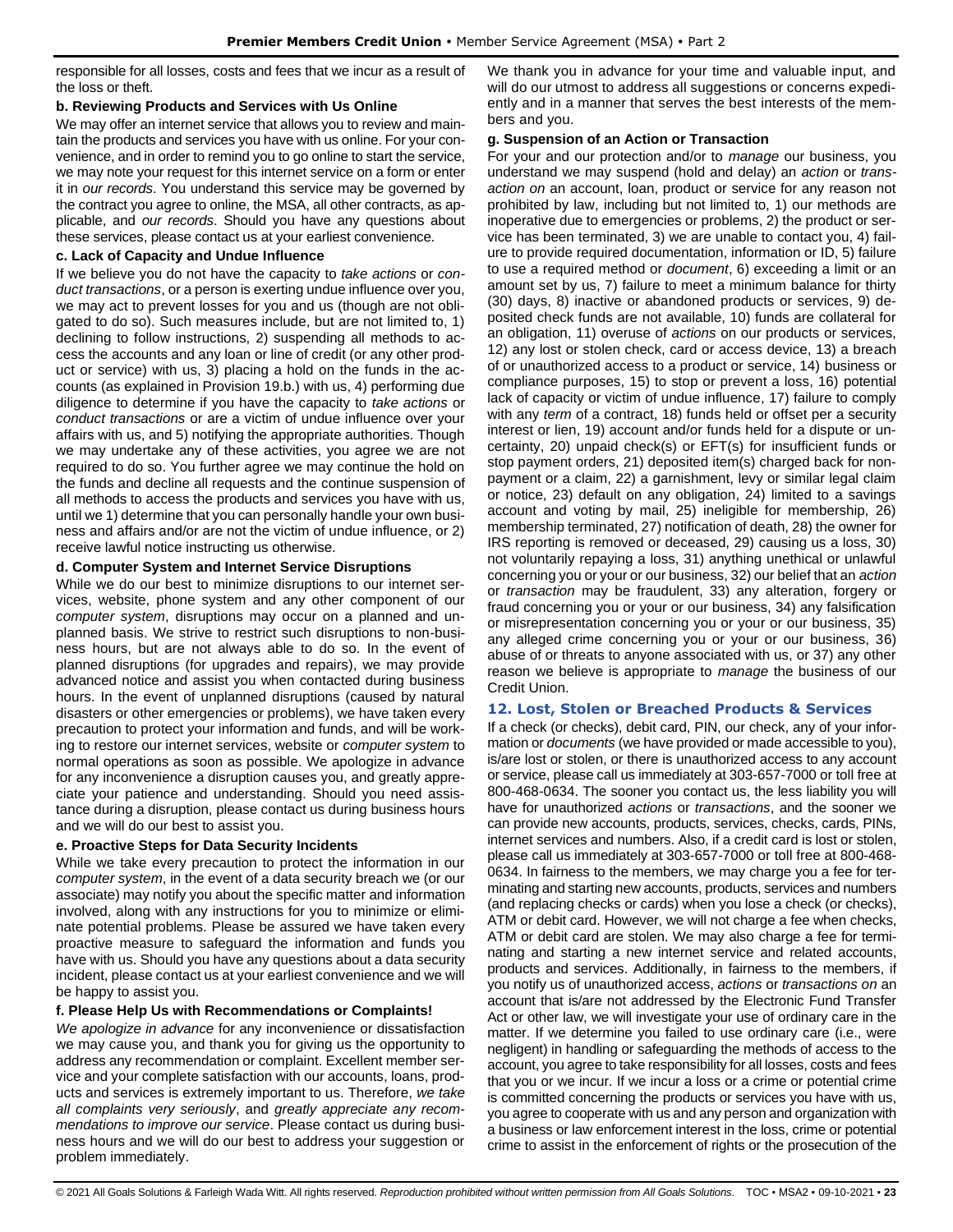crime. To protect you and the members of our Credit Union, if we incur a loss or a crime or potential crime is committed against you or us pertaining to the products or services you have with us, on our request you agree to file a police report and assist with the prosecution of anyone associated with the crime or potential crime. Additionally, if we incur a loss or a crime or potential crime is committed against us or an associate pertaining to the products or services you have with us, we may file a police report. While we will always comply with all required applicable law in addressing a loss, purported loss, crime or potential crime (such as the Truth in Lending Act and Electronic Fund Transfer Act), you understand and agree that your failure to fulfill the obligations of this Provision in specific, and the MSA in general, may result in the termination of products, services and membership with us after we have complied with all applicable law.

# <span id="page-23-0"></span>**13. Membership, Product and Service Information**

You understand you and any owner, trustee, fiduciary, transactor, information user or other person you authorize may access information about the accounts, loans, products and services you have with us. You also understand any person you authorize may be able to see, access and release all information about all the accounts, loans, products or services you have with us, even if they have no ownership interest in, or access to, such accounts, loans, products or services. You understand if this person is an owner, trustee or fiduciary**,** you may request to remove this person (according to the MSA) or otherwise change or terminate the account, loan, product and service any time we are open for business and as *we allow*. If this person is a transactor or information user you may remove this person at any time. For these reasons, you agree that all *actions* and *transactions on* accounts, loans, products and services with us by this person are authorized, even if they are not conducted for your benefit or according to your instructions.

If you do not want another person to be able to see, access, use and release all information about the accounts, loans, products or services you have with us (or potentially *take actions* or *conduct transactions on* the accounts, loans, products or services), please let us know and we will explain your options to remove this person or change or terminate the accounts, loans, products or services. We may also be able to offer new or additional accounts, loans, products or services that only you may access (which may require the payment of a fee).

We may charge you a research fee to cover any employee time and other costs involved in addressing your request, or another person's or organization's lawful claim, for information concerning the accounts, loans, products or services you have with us. To save you time, money and avoid or reduce research fees, we encourage you to ask us about and use the internet services we offer that enable you to access your information.

We will not release your information to any person or organization without your consent unless the person or organization provides us with a valid subpoena, summons, search warrant, court order or other required documentation, or the disclosure of your information is otherwise permissible under applicable law or as specified in the "Privacy Notice." We may charge you a fee for our time spent researching the information. Again, we charge this fee so that each member is responsible for the time and expense we incur for any research caused by a third party's (non-Credit Union) demand for member information, rather than imposing those costs on the members of our Credit Union. You also agree that you will be charged a research fee when addressing any claim you make concerning an *action* or *transaction on* accounts, products or services that is determined to be authorized. We charge this fee so that each member is responsible for the time and expense we incur addressing an authorized *action* or *transaction* involving that specific member, rather than imposing those costs on the members of our Credit Union. You agree to be responsible for legal advice we require to assist with or that results from any matter concerning a claim for information involving you (please see Provision 1.g.). Finally, you agree if you are ever obligated to repay us for any fees, costs, losses or liability in connection with any product or service you have or had with us, we may share your information with any associate (including but not limited to credit reporting services, collection agencies or attorneys) assisting us with the collection of your obligation, whether or not you are still a member of our Credit Union.

#### **a. Our Records Govern Account Features**

Depending on the accounts selected, we may provide or make accessible to you a number of *documents* (i.e., periodic statements, information returns, maturity notices, etc.) that contain account information. You may also be able to access information about the account(s) you have with us through an internet service we offer. You understand that for confidentiality purposes and data processing constraints, *documents* and internet services may not include all the information about the accounts, and do not control the ownership and survivorship features of the accounts you have with us. You agree only the most recent service form we use (and if applicable previous forms) and/or *our records*, control the number of owners (transactors and information users, if any), trustees or fiduciaries on accounts, and the ownership and survivorship features of the accounts. To confirm the specific ownership and survivorship features of an account with us, please contact us or request a copy of your information or a *document* in *our records* any time we are open for business.

### **b. Also see the "Privacy Notice"**

We recommend you also review the "Privacy Notice," which has specific application to this Provision as well as a number of other matters throughout the MSA.

### <span id="page-23-1"></span>**14. Notice by Us to You and Notice by You to Us**

To benefit our members, we may change and add to the *terms* of the MSA, which is accessible to you anytime on request and on our website. We will also notify you of any changes or additions to *terms*, rates and fees that affect our accounts, products and services as required by law. Written notice we provide to you is effective when sent to you at the address or contact information in *our records* or made accessible through an internet service we offer. You understand we may rely on the information you provide to us in *our records*, for all *actions* and *transactions on* the accounts, loans, products or services you have with us. It is your responsibility to notify us of any changes to this information, and if we accept them, those changes are part of the MSA. You agree we may communicate with and contact you at all addresses, phone numbers and email addresses you provide in *our records*. You further agree we may contact you by any of these methods to assure you are aware of the privileges and advantages of new product and service opportunities that may benefit you. If we are unable to locate or contact you, we may suspend (or terminate) products and services and charge you a fee for our attempt to locate you. For multiple owner, trustee or fiduciary accounts, you agree that notice to one owner, trustee or fiduciary is notice to all owners, trustees or fiduciaries.

Should you have questions about any matter we have notified you of regarding accounts, loans, products or services, please contact us at your earliest convenience. You may communicate with us about matters pertaining to accounts, loans, products, services, *actions*, *transactions* or any other matter *by any method we allow*. We may require you to notify us about any matter in writing or to confirm the matter in writing. Any written notice from you is effective only when actually received and confirmed by us in writing at 360 Interlocken Blvd., Broomfield, CO 80021. You agree your failure to notify us in writing about any matter on our request may have the same effect as if no notice was provided by you about the matter. You also understand that any messages, instructions or recordings (including text messages and emails) you leave with us are not effective unless we agree to them in writing or note that we agree to them in *our records*. You agree it is your sole responsibility (and not our responsibility) to confirm any messages, instructions or recordings you leave with us in-person or by phone during business hours. Should you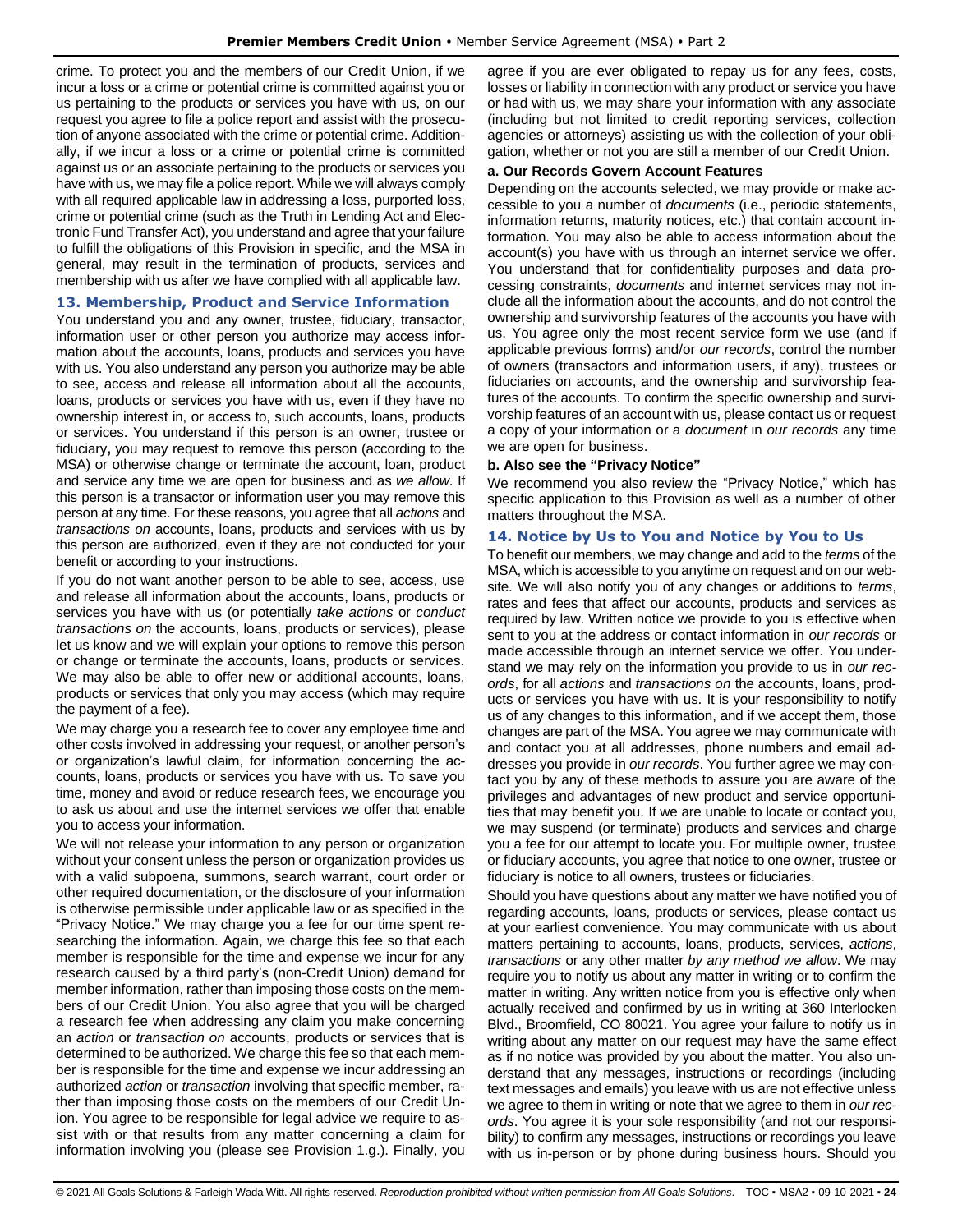have questions about any matter you have communicated with us (or attempted to communicate with us), please contact us during business hours and we will be happy to assist you.

#### <span id="page-24-0"></span>**15. Periodic Statements - Receipt/Access & Review a. Purpose, Receipt of or Access to & Copies of Checks**

We will provide or make accessible to you a periodic statement that shows the *transactions* and may also show *actions on* the accounts, products and services you have with us during the statement period. For multiple owner, trustee or fiduciary accounts, you agree that one statement mailed to the address in *our records* or otherwise made accessible as requested, is sufficient for all owners, trustees and fiduciaries on the account. To minimize unnecessary losses, please review your statements and the accounts, products and services often, as well as your information that can be reviewed instantly online as we offer. You can learn more about our internet services by going to our website or by contacting us during business hours.

If you do not receive or cannot access your periodic statement, you agree to notify us within fourteen (14) calendar days of the time you regularly receive or can access your statement. This notification will assist you and us in avoiding and reducing losses on the accounts, products and services you have with us. You further agree your statement is correct for all purposes and we have no liability to you for any *action* or *transaction on* the accounts, loans, products or services unless you notify us within the stated time periods for unauthorized *transactions*, *actions*, errors or irregularities, as explained in the MSA or other contracts, as applicable. Your statement may also provide you with an opportunity to review all rates paid on accounts, payments made on loans and any fees incurred during the period. When a check drawn on an account with us is paid, you understand we own the original check. We will make a copy of the check accessible to you on request for which we may charge you a fee. You understand that both your statements and copies of checks are accessible to you on the date the statement is mailed to you or when they are accessible to you online as you have requested. If you request an original or sufficient copy of a check, you agree we may provide you with a substitute check or an *electronically managed* copy of the original check.

# **b. Your Responsibility to Look for Errors and Fraud**

You are responsible for looking at every statement and notifying us of all unauthorized *actions* and *transactions on* accounts, products and services with us (particularly withdrawals) and any fraud, errors, inconsistencies or irregularities as soon as possible. We may require you to confirm your notification in writing (or as *we allow*) and assist us in addressing the *action*, *transaction*, fraud, error or problem. You are responsible for any altered, forged or unauthorized check drawn on an account you have with us if: 1) you do not notify us within thirty (30) calendar days of the mailing or accessibility of the statement identifying the matter, or 2) someone could not reasonably detect the fraud (such as the unauthorized use of facsimile signatures). You assume this liability because you, as the drawer of your checks, are in the best position to prevent and detect any altered, forged or unauthorized check drawn on the account. You can determine an unauthorized amount, because the amount of the check on your paper and *electronic* statement does not match the amount of the check you recorded in your check register or payment records. Similarly, you can identify forged drawer's signatures on checks, counterfeit checks and unauthorized remotely-created checks, because there may be a check number on your paper and *electronic* statement for a check you did not write. Only you will know the checks you authorized as well as the amount you authorized, and can compare the information provided on your paper and *electronic* statement with your register or records. You agree that our retention of your checks does not affect your responsibility to look at your paper and *electronic* statements and notify us of any and all unauthorized *actions*, *transactions*, fraud, errors or irregularities within the stated time limits explained in the MSA, other contracts, as applicable, or as required by law. You agree our retention of your checks does not affect your responsibility to look at your statements and notify us of any and all unauthorized or erroneous *actions*, *transactions* (including cash transactions), fraud, errors or irregularities within the stated time limits explained in the MSA, other contracts, as applicable, or as required by law.

**1) EFT Notification Time Periods.** Please see the "Electronic Funds Transfer Disclosure" (at the end of this Part 2) to review the notification time periods for erroneous and unauthorized EFTs.

## **c. Actions and Transactions that Appear or are Removed**

On your request, we may agree to allow you to *take actions* and *conduct transactions on* products and services with the assistance of our employees or the use of our *computer system* (please see Provision 1.f.1)). Depending on the *action* or *transaction*, you understand that some information pertaining to your request may appear on or be removed from your periodic statement (or the internet services we offer) and some may not. You understand and agree if the information pertaining to the requested *action* or *transaction* appears on or has been removed from your periodic statement (or an internet service we offer), it provides you with notice of and another method to confirm the *action taken* or *transaction*. Should you need to confirm the information pertaining to your request in *our records*, you may contact us any time we are open for business.

### **d. Electronic Periodic Statements Accessible Online**

We may offer an internet service that allows you to access *electronic* periodic statements (a.k.a., e-statements) online. For your convenience, and in order to remind you to go online to start the service, we may note your request for this service on a form or enter it in *our records*. This internet service may be governed by the contract you agree to online, the MSA, all other contracts, as applicable, and *our records*. Should you have any questions about this service, please contact us at your earliest convenience.

# <span id="page-24-1"></span>**16. Exceptions to the Member Service Agreement**

We may, at our discretion, and for any reason not prohibited by law, make exceptions to or waive any of the *terms* of the MSA to serve the best interests of our Credit Union. If we make an exception to the MSA, you understand it does not affect our right to rely on or apply any of the *terms* of the MSA in the future. You further understand and agree we may decline to make an exception to the *terms* of the MSA based on any reason not prohibited by law.

# <span id="page-24-2"></span>**17. Changes and Additions to Products & Services**

You may *take action* to change any information or matter pertaining to a person, account, product or service as *we allow*. Changes include, but are not limited to, updating addresses, phone numbers and email addresses, revising passwords, codes and PINs, adding or removing beneficiaries/POD payees, adding or terminating overdraft services or internet services, adding or removing transactors and information users, and adding or removing an owner or trustee (please see the definition of "Change" in Provision 1.e.). You may also simultaneously terminate an account, product or service along with any change to an account, product or service, which may be reflected as a "change" in *our records*. As addressed later in this Provision, you may also *take action* to add a new account, product or service with us as we offer *by any method we allow* (please see the definition of "Addition" in Provision 1.e.).

Where there are multiple owners, trustees or fiduciaries on the accounts, products and services, any owner, trustee or fiduciary acting alone may *take action* to make any changes or additions to an account, product or service. However, on the request of an owner, trustee or fiduciary to add or remove an owner, trustee or fiduciary on a multiple owner, trustee or fiduciary account, we may require all owners, trustees or fiduciaries consent to the addition or removal of the owner, trustee or fiduciary. When any person is removed from an account, product or service it is your responsibility to change (or request our help in changing) any password, code, PIN or other security identifying number for all the accounts, loans,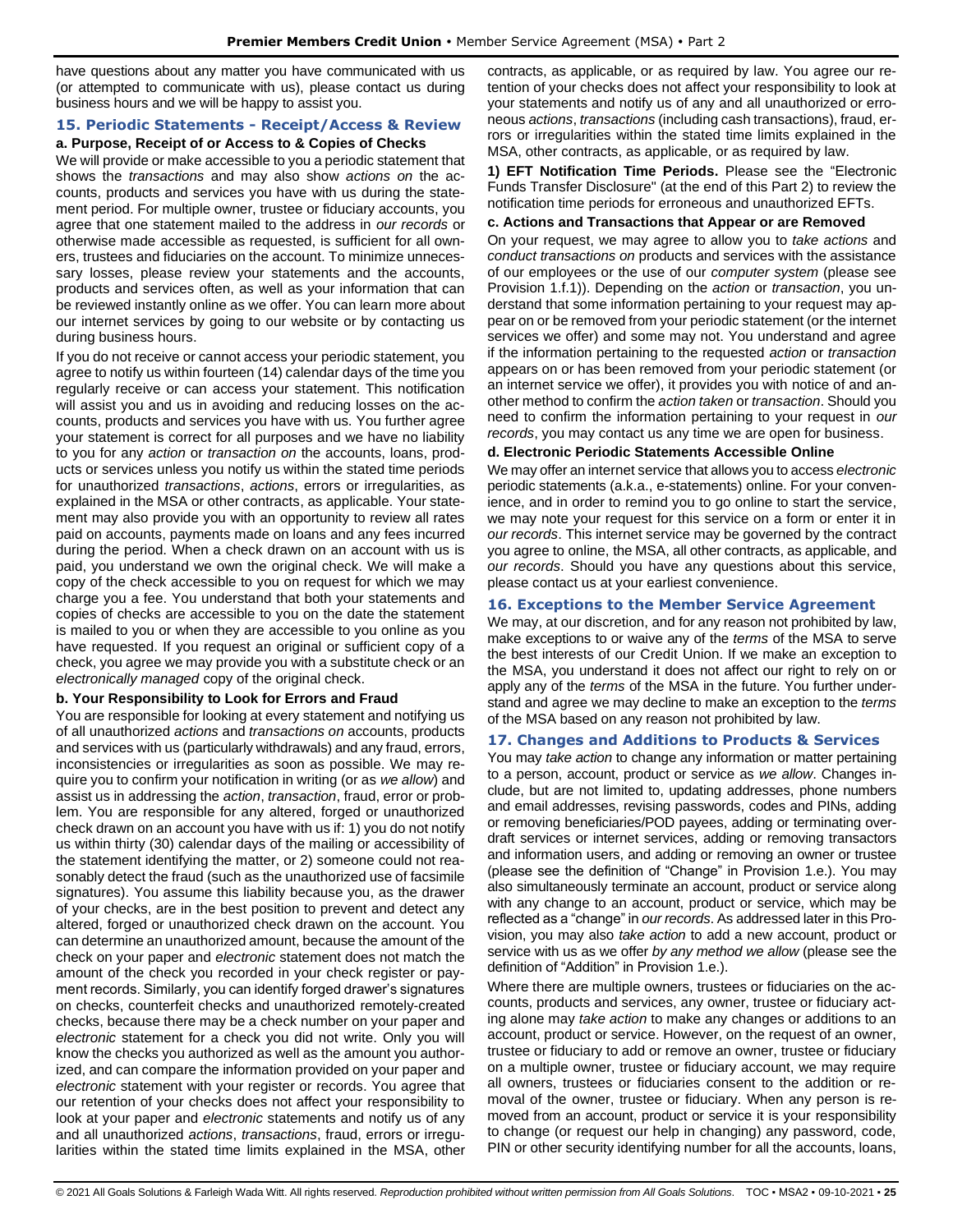products or services you have with us, to prevent the person removed from *taking actions* or *conducting transactions on* the products or services. You agree that until you make such a change (or request our help in making such a change) all *actions* or *transactions on* the accounts, loans, products or services conducted by this person with the password, code, PIN or other security identifying number are authorized. By maintaining the multiple owner, trustee or fiduciary account, you consent to any changes or additions to (along with any other *actions* or *transactions on*) the accounts, products and services by any other owner, trustee or fiduciary. Prior to honoring your request to make a change to an account, loan, product or service we may require you to provide us with your ID and confirm your SSN and other confidential information (as explained in Provision 3.). When you request us, or we require you, to *take action* to make a change to an account, product or service, we may require you to sign or authorize a service form to *manage* the changed account, product or service. We may note the change by placing a "C" (for changed) in a box on the form. Alternatively, on your request we may agree to *manage* any changes to products and services with the assistance of our employees or the use of our *computer system* (please see Provision 1.f.1)). You understand and agree that all ID, photographs, images, film, voice and image recordings, fingerprints and other biometrics obtained when you make any change to a product or service are *managed* by us as explained in Provision 3.b. You understand we may charge you a fee for multiple changes to accounts, products or services in a calendar year. If the owner whose SSN is used for IRS reporting purposes on a multiple owner account is removed or is deceased, we may at our discretion permit you to keep the account open. You may request or we may allow you to continue to use the account and your number by completing a new service form or by entering the information in *our records* as *we allow*.

To start a new additional account, loan, product or service we may require you to provide us with your ID and confirm your SSN and other confidential information (as explained in Provision 3.). We (or you) may also complete a service form, *document* or enter the information in our *computer system* to start the requested the new additional account, loan, product and service. Once you have reviewed your information you will consent to the *terms* of the MSA (and any other contract) and to the account, loan, product or service added (please see Provision 17.a. to see the matters we address for additions of new products and/or services). We may require you to sign or authorize a service form to *manage* the new product or service. We may note the addition by placing an "A" (for added) in a box on the form. You may also simultaneously terminate an account, product or service along with an addition of a new account, product or service, which may be reflected as an "addition" in *our records*. If you wish to start new accounts, products or services under a different number (or *as we allow*), we may require you to sign or authorize a service form to *manage* the new product or service. We may note the original use of the form by placing an "O" (for original) in a box on the form. Alternatively, on your request we may agree to start, obtain your consent, add and *manage* the new products and services with the assistance of our employees or the use of our *computer system* (please see Provision 1.f.1)). You understand and agree that all ID, photographs, images, film, voice and image recordings, fingerprints and other biometrics obtained when you add a new product or service are *managed* by us as explained in Provision 3.b. You agree we may review your account, employment and credit history to confirm your eligibility for any new additional account, loan, product or service. We may also require additional information from you to serve any currency needs for the new accounts, loans, products and services you have requested. You understand we may charge you a fee for multiple additions to accounts, products or services in a calendar year. You agree for purposes of accuracy, we may subsequently verify and correct, complete or update your information concerning any changes or additions in *our records*. To protect all information, reduce costs and for the convenience of the members,

you agree we may *electronically manage* (e.g., image or otherwise enter in our *computer system*) all changes and additions that pertain to the accounts, loans, products or services you have requested. For these same reasons, you understand and agree once we have *electronically managed* any paper *document* along with your information addressing the change or addition*,* we may also destroy the paper *document* and the information unless otherwise required by law. You agree that along with all paper *documents* and any information*,* all *electronically managed documents* and your information addressing the change or addition in *our records* are binding on you and us. You understand you may request to review or receive a copy of the information or a *document* pertaining to a change or addition in *our records* during business hours or *by any method we allow*. You agree that for all changes and additions, we may rely exclusively on the MSA, other contracts, as applicable, *our records* and any changes and additions we make to these contracts from time to time. Further, you understand any changes or additions you make to the account, loan, product or service are governed by the MSA, other contracts, as applicable, *our records* and any changes and additions we make to them from time to time.

For the benefit of our members and our Credit Union, you understand and agree we may make changes and additions to our products and services as well as changes and additions to the *terms* of the MSA at any time. We will notify you of changes and additions we make to our products, services, the MSA and other contracts, as applicable, as required by law. You understand and agree you are bound by these changes and additions, and may access the current version of this Part 2 and all disclosures by contacting us during business hours, and visiting our website. If you do not want to be obligated to any change or addition we make to our products, services, the MSA and other contracts, as applicable, you may always terminate the products, services and/or membership you have with us any time we are open for business as explained in the MSA and other contracts, as applicable.

### **a. Matters We Address to Start a New Product and Service**

When you start a new additional account, loan, product or service we: 1) may obtain relevant account, employment and credit reports, as needed, 2) review important information about the new account, loan, product or service with you, 3) enter the information (including the ownership and survivorship features of any account, if applicable) in a form or our *computer system* and review that information with you, 4) offer you a paper Part 2 of the MSA (or offer to mail it to you), email you the Part 2 of the MSA (if we have an address on file), and make the Part 2 of the MSA accessible to you on our website or in an internet service we offer, 5) run all required verifications and reviews, and address all applicable compliance requirements, 6) have you consent to the new account, loan, product, service and the MSA *as we allow*, 7) start the new additional account, loan, product or service you have requested, and 8) ask you (or advise you to ask) if you have any questions and encourage you to contact us during business hours about any matter pertaining to the new additional products or services. Finally, we will remind you that you may always access a current Part 2 of the MSA and disclosures on our website, and contact us about the information or *documents* in *our records* any time we are open for business.

#### **b. Changes and Additions to Products and Services Online**

We may offer an internet service that allows you to *take action* to change a product or service, or add a new product or service, you have with us online. For your convenience, and in order to remind you to go online to start the service, we may note your request for this internet service on a form or enter it in *our records*. This internet service may be governed by a contract you agree to online, the MSA, all other contracts, as applicable, and *our records*. Should you have questions about this service, please contact us at your earliest convenience.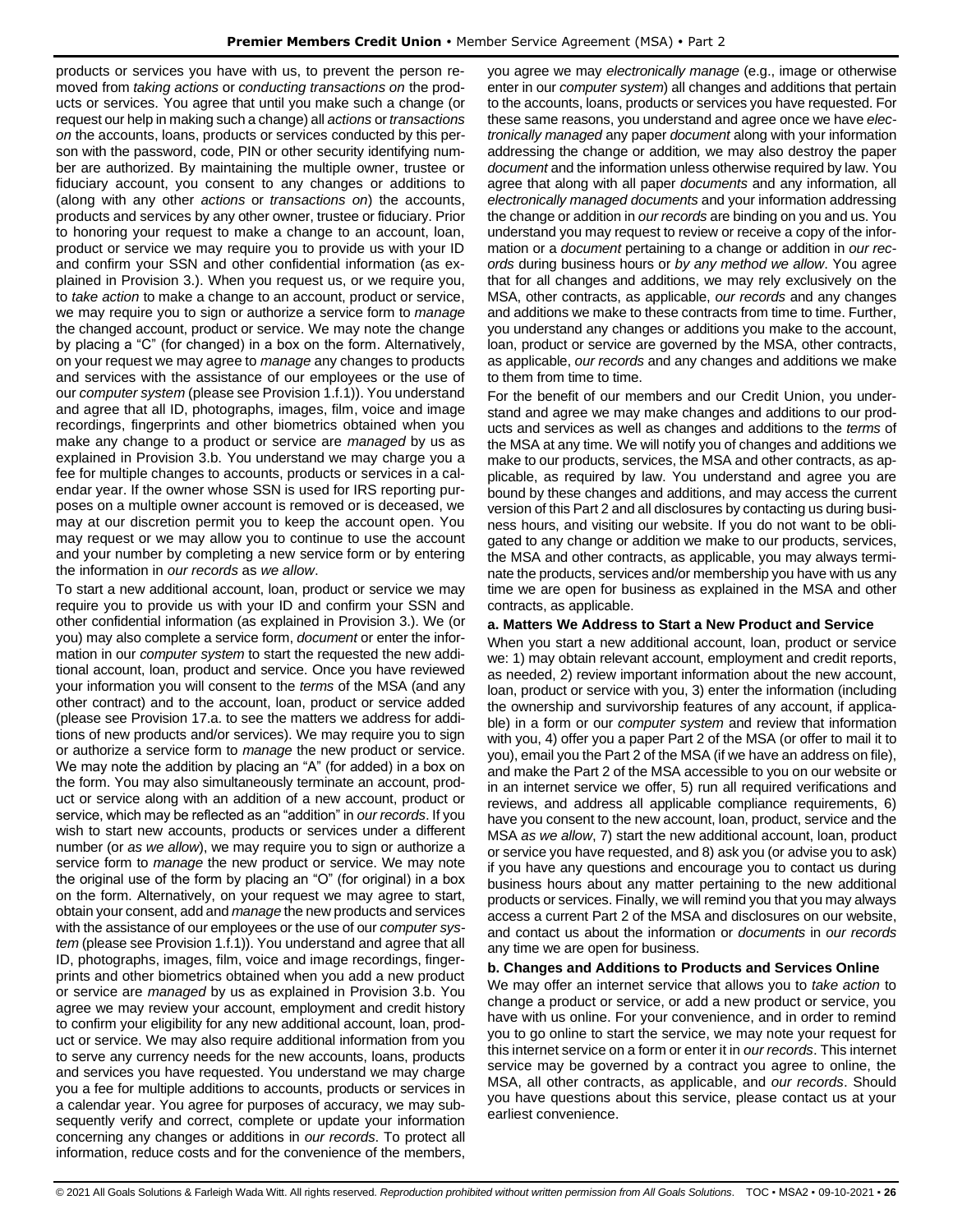# **c. Changes and Additions to Products and Services by Mail**

On your request and for your convenience, we may at our sole discretion mail *documents* with your information to you to make changes or additions to products and services. We do not advise mailing your confidential information since it exposes you to numerous problems (ID theft, fraudulent *transactions*, etc.). We recommend you come to our Credit Union at your convenience (or use an internet service we offer) to make changes or additions to products and services. In fairness to the members, if you request us to mail your information you agree to take responsibility for all losses, costs and fees that you or we incur as a result of the theft and unauthorized use of your information. Please contact us during business hours for any questions about changes or additions by mail.

## **d. Denial of Additional Products or Services**

For your and our protection and/or to *manage* our business, you understand we may deny a requested new additional product or service for any reason not prohibited by law, including but not limited to, 1) our methods are inoperative due to emergencies or problems, 2) the product or service has been terminated, 3) we are unable to contact you, 4) failure to provide required documentation, information or ID, 5) exceeding a limit or an amount set by us, 6) failure to meet a minimum balance for thirty (30) days, 7) inactive or abandoned products or services, 8) any lost or stolen check, card or access device, 9) a breach of or unauthorized access to a product or service, 10) overuse of *actions* on our products or services, 11) information from a third-party report, 12) business or compliance purposes, 13) to stop or prevent a loss, 14) potential lack of capacity or victim of undue influence, 15) failure to comply with any *term* of a contract, 16) funds held or offset per a security interest or lien, 17) account and/or funds held for a dispute or uncertainty, 18) unpaid check(s) or EFT(s) for insufficient funds or stop payment orders, 19) deposited item(s) charged back for nonpayment or a claim, 20) a garnishment, levy or similar legal claim or notice, 21) default on any obligation, 22) chronic dissatisfaction with us, 23) disparaging our reputation, 24) limited to a savings account and voting by mail, 25) ineligible for membership, 26) membership terminated, 27) notification of death, 28) the owner for IRS reporting is removed or deceased, 29) causing us a loss, 30) not voluntarily repaying a loss, 31) anything unethical or unlawful concerning you or your or our business, 32) our belief that an *action* or *transaction* may be fraudulent, 33) any alteration, forgery or fraud concerning you or your or our business, 34) any falsification or misrepresentation concerning you or your or our business, 35) any alleged crime concerning you or your or our business, 36) abuse of or threats to anyone associated with us, or 37) any other reason we believe is appropriate to *manage* the business of our Credit Union.

# <span id="page-26-0"></span>**18. Lien and Security Interest in Funds**

To protect all our members' funds, the law provides us with a lien on the funds in the account(s) you have with us under federal or state law, as applicable. This means we have a right to retain the funds in the account(s) you have with us to pay any debt or obligation owed to us by you or another responsible person or organization. Additionally, to protect all members' funds, you grant us a contractual security interest in the funds in the account(s), checks and EFTs you have an interest in, which also secures any amount you owe us for any reason. Our lien rights, contractual security interest and any right of set off apply no matter the source of funds in the account, check or EFT, including directly deposited government entitlements or benefits, such as Social Security deposits. However, they do not apply to any retirement accounts.

At our discretion, we may at any time apply the funds from an account, check or EFT you have any interest in to pay off your obligations to us without notice to you. You agree if you owe us money and either you or we have terminated an account, we may re-start the account to collect or obtain money owed to us, and may subsequently terminate the account again. You understand and agree if you owe us money, our lien rights and security interest also apply to any funds, check or item you deposit to any other account with us. You also agree that if you (or anyone you allow to use the accounts, products or services with us) owe us money and we are uncertain whether our lien rights, security interest or right of set off apply to the funds, we may hold and not release the funds as explained in Provision 19.b. If we decide not to enforce our lien or contractual security interest at any time, our non-action is not a waiver of our right to enforce our lien or security interest at a later time. You agree that a security interest granted by or on behalf of one owner of an account will continue to secure that owner's obligation to us even after that owner dies.

### <span id="page-26-1"></span>**19. Third Party Actions and Uncertainty about Funds a. Third Party Legal Actions or Matters Concerning You**

If a person or organization notifies us of a legal action or other matter concerning you or the accounts, products and services you have with us, we may provide information and pay funds from an account in response to that legal action or matter. Alternatively, we may withhold information and hold funds in an account until the legal action or matter is resolved or we have completed any necessary due diligence. Examples of such actions and matters include, but are not limited to, a levy, garnishment, attachment, claim, subpoena, summons, court order, litigation, prosecution, investigation or other dispute. All legal actions or matters are subject to our lien rights and contractual security interest in the funds in an account (please see Provision 18.). You understand and agree we may charge you a research fee for any time spent by our employees (or associates) addressing any legal action or matter concerning you or the accounts, products and services you have with us. We charge this fee so that each member is responsible for the time and expense we incur addressing a third party's (non-Credit Union) legal action or matter pertaining to you, rather than imposing those costs on the members of our Credit Union. You also agree to be responsible for legal advice we require in connection with any third party's (non-Credit Union) legal action, matter or dispute involving you or the accounts, products and services you have with us (please see Provision 1.g.).

# **b. Disputes or Uncertainty about Accounts and Funds**

If there is a dispute over, or we are uncertain who is authorized to access an account, the funds in an account or funds in our possession, you agree we may hold the funds, and suspend all *actions* and *transactions on* the account(s), products and services. The hold on the funds and suspension on the account, products and services will continue until either 1) all persons and organizations affected by the dispute or uncertainty agree in writing regarding what should be done with the account(s), products, services and/or funds, or 2) we receive appropriate notice or direction from a court or other legal authority instructing us on what to do with the account(s), products, services and/or funds. Examples of uncertainty include, but are not limited to, 1) conflicting, illegible or missing information and/or *documents* in *our records*, 2) competing claims to the account(s), products, services and/or funds, 3) our need to complete due diligence on any claim made to the account(s), products, services and/or funds, 4) a person's potential lack of capacity or victim of undue influence (e.g., elder abuse), or 5) the applicability of lien rights or security interests. During the hold period, we will continue to pay dividends/interest on the funds held in an account as explained in the "Rate and Fee Disclosure." You understand a suspension of access to the account(s), products and services, and/or hold on funds, is beneficial to you and us to assure only an authorized person or organization may access the account(s), products, services or funds. You agree to be responsible for the cost of legal advice we require in connection with any matter concerning a dispute or uncertainty involving the account(s), products, services or funds with us or you (please see Provision 1.g.). Alternatively, in the event of a dispute or uncertainty over who is authorized to access the account(s), products, services or funds, at our discretion we may deposit the funds with a court and ask the court to resolve the dispute or uncertainty over who is authorized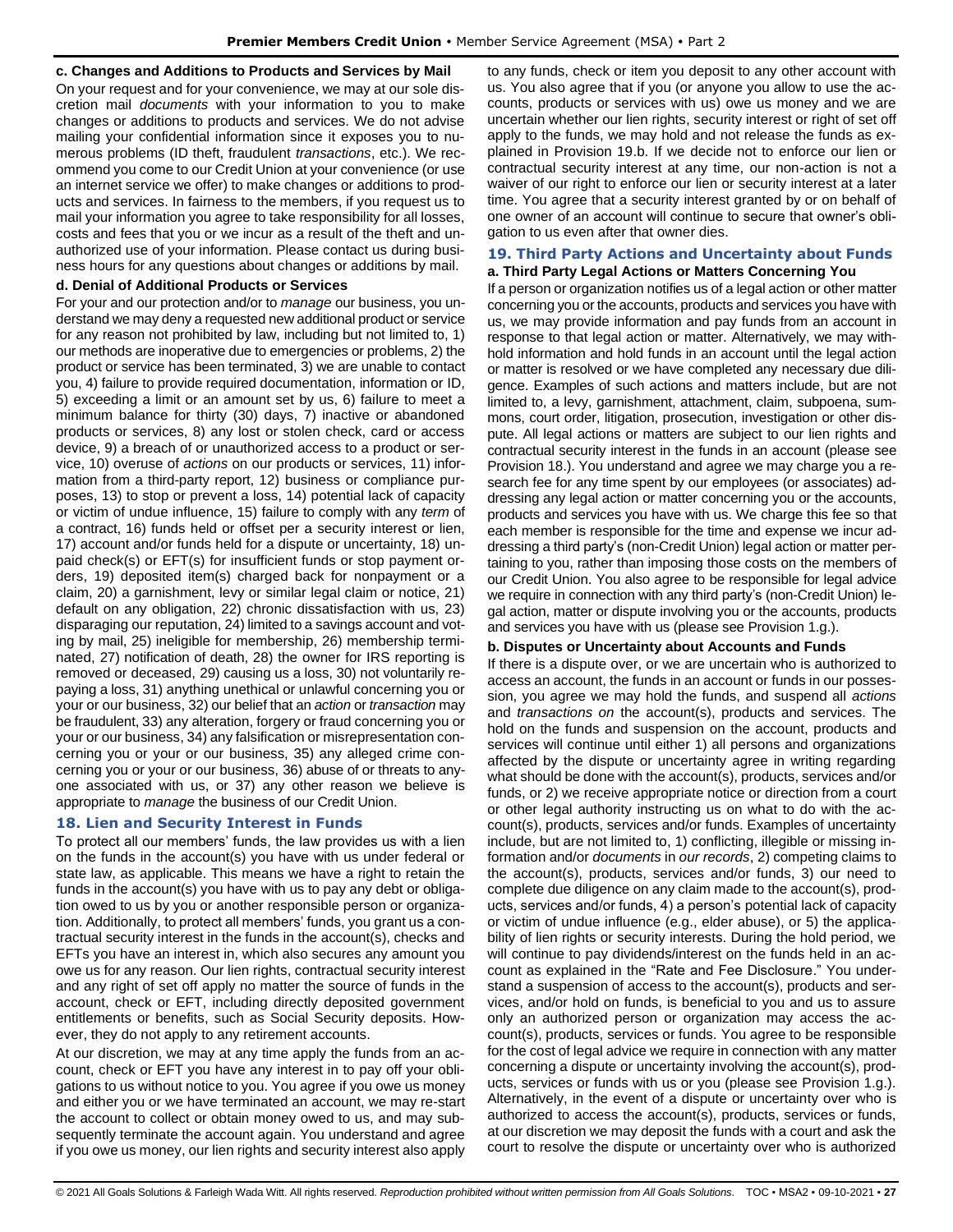to access the funds. In such instances, we may deduct our attorney fees and court costs from the funds to be deposited with the court. If we deposit the funds with a court, you agree the account(s), products and services may be terminated and all persons and organizations will need to claim the funds by contacting the court.

# <span id="page-27-0"></span>**20. Your Obligations to Us**

If we incur any fees, charges, costs, interest, losses, liability or obligation (including reasonable attorney fees) in connection with an account, loan, product or service we have provided you, or as a result of any *action*, *transaction*, error, dispute, uncertainty, membership or other matter concerning any obligated person or you, you agree you are jointly and individually liable to us. This means you are responsible for the full repayment of any fees, charges, costs, interest, losses, liability or obligation (including reasonable attorney fees), whether you are a member or not. If another person is also responsible, we may attempt to collect from that person, but we have no obligation to do so. You understand if you owe us money and use another owner's account at our Credit Union for a *transaction* and deposit your funds or a check in that account, funds from the deposit or check are also subject to our lien rights, security interest and your obligations and may be claimed by us. You agree we may contact you about any fees, charges, costs, interest, losses, liability or obligation (including reasonable attorney fees) you owe to us at all addresses, phone numbers and email addresses you have shared with us by any method of communication you have agreed to. You understand since membership is a privilege, if you cause us a loss (even if discharged in bankruptcy), we may request you to voluntarily repay that loss to retain the privilege of membership, accounts, products and services, or to be eligible for additional new products and services. Your failure to voluntarily repay a loss may result in denial or termination of existing accounts, products and services and expulsion from membership. You also agree that if you are ever obligated to us for anything, we may share your information with any associate (such as collection agencies or attorneys) assisting us with the collection of your obligation, whether or not you are still a member of our Credit Union. You understand we may report any delinquent obligations you owe to us to account and credit reporting agencies. In some circumstances, federal law requires us to report a cancellation of indebtedness to the IRS even if we still retain the right to collect that debt. If we are required to report a cancellation of a debt to the IRS, we retain the right to collect that debt from you unless we have reached a settlement with you or we are barred by law from collecting the debt.

We may deduct any fees, charges, costs, interest, losses, liability or obligation (including reasonable attorney fees) from the account(s) you have with us without notice to you, regardless of the source of those funds according to our lien rights and contractual security interest (please see Provision 18.). You agree if you owe us money and either you or we have terminated an account, we may re-start an account to receive a deposit or credit, collect the money owed to us, and then terminate the account again. You also agree to pay any other reasonable fees, charges, costs, interest, losses, liability or obligation (including reasonable attorney fees) we may incur in providing you with accounts, loans, products, services, membership and *action*s or *transaction*s *on* the same, regardless of whether they are specifically covered by the MSA or other contract with us. Additionally, you understand that in the event of your death, if you owe us money for any reason, funds held in the accounts you have with us (or otherwise) may be used to repay your obligations to us before any funds are released to any other person or organization.

If either you or we commence legal proceedings to enforce or interpret any of the *terms* of the MSA, you and we agree the successful party is entitled to payment by the losing party for any reasonable attorney fees and costs, including those incurred on any appeal, bankruptcy proceeding and post-judgment action, unless otherwise limited or prohibited. You agree to indemnify, defend us against, and hold us harmless from any loss, damage, claim, liability or legal action (including reasonable attorney fees) arising from or related to membership, accounts, loans, products and services and your *actions* and *transactions on* the same. If any account is overdrawn, any loan is past due, or you are otherwise in default under any contract you have with us, we may suspend your ability to conduct *actions or transactions* on any or all accounts, products and services, until the default is cured.

#### **a. Full Payment Checks for Loans and Obligations**

If you are making a payment on a loan or other obligation you owe to us, please direct that payment as explained in the loan agreement or as we otherwise instruct. If you write, endorse or negotiate a check or any item to us that has a "full payment" legend or memo (such as "Paid in Full") or other language intended to indicate full satisfaction of any outstanding obligation, you must mail or deliver the check or other item to the attention of our CEO at the office or branch where she or he works. Otherwise, any payment you make is accepted with full reservation of our rights to recover any and all outstanding obligations or indebtedness you owe us.

# <span id="page-27-1"></span>**21. Our Responsibility for Errors**

If we are responsible for an erroneous *action* or *transaction*, we may be liable to you for losses up to the amount of the *action* or *transaction* unless otherwise required by law. We will not be liable for losses arising from: 1) insufficient funds to complete a *transaction*, 2) your negligence or the negligence of others, 3) your failure to follow any time limits, deadlines or amount limits as explained in the MSA, your other contracts and loans with us, as applicable, 4) circumstances beyond our control that prevent the performance of an *action* or *transaction* (such as natural disasters or other emergencies or problems), 5) occasions where you or we have entered information about an account, loan, product, service, *action*, *transaction* or you in *our records* on your request that you could have reviewed, changed, corrected and/or terminated but failed to do so, or 6) any losses caused by your failure to follow any *term* of the MSA, your other contracts or loans with us, as applicable. Our conduct in *managing* all products, services, *actions* and *transactions* will constitute the use of ordinary care if such conduct is consistent with applicable law, Federal Reserve regulations and operating circulars, clearing house rules and general banking practices followed in the area in which we service the accounts with us. If we ever disburse an amount of funds greater than you request or order to any person or organization you know (e.g., relative, friend, employee, business associate, creditor, etc.), you agree to assist us in recovering our funds, including participation in collection, litigation and prosecution. Finally, if you report that an *action* or *transaction on* an account, loan, product or service is erroneous or unauthorized, and we determine the *action* or *transaction* was taken, conducted and/or assisted by your family member, friend or employee (which is potentially a crime), we will investigate your use of ordinary care concerning the *action* or *transaction*. If we determine you failed to use ordinary care (i.e., were negligent) concerning the *action* or *transaction on* the account, loan, product or service (and the loss is not covered by the Electronic Fund Transfer Act), you agree to take responsibility for recovering any loss. You understand you are in the best position to address the loss and potential crime with your family member, friend or employee, rather than imposing the cost on the members of our Credit Union.

# <span id="page-27-2"></span>**22. Inactive Accounts and Unclaimed Property a. Accounts Determined Inactive**

If the amount of funds in an account falls below the minimum balance required by the "Rate and Fee Disclosure" of the MSA, and you are not using specific products or services, we may consider an account inactive. If an account you have with us is inactive, we may charge you an inactivity fee (and may charge you a fee to notify you of any inactivity). We charge fees on inactive accounts because of the cost incurred by the members in managing accounts not being used by a member (who is also not using products or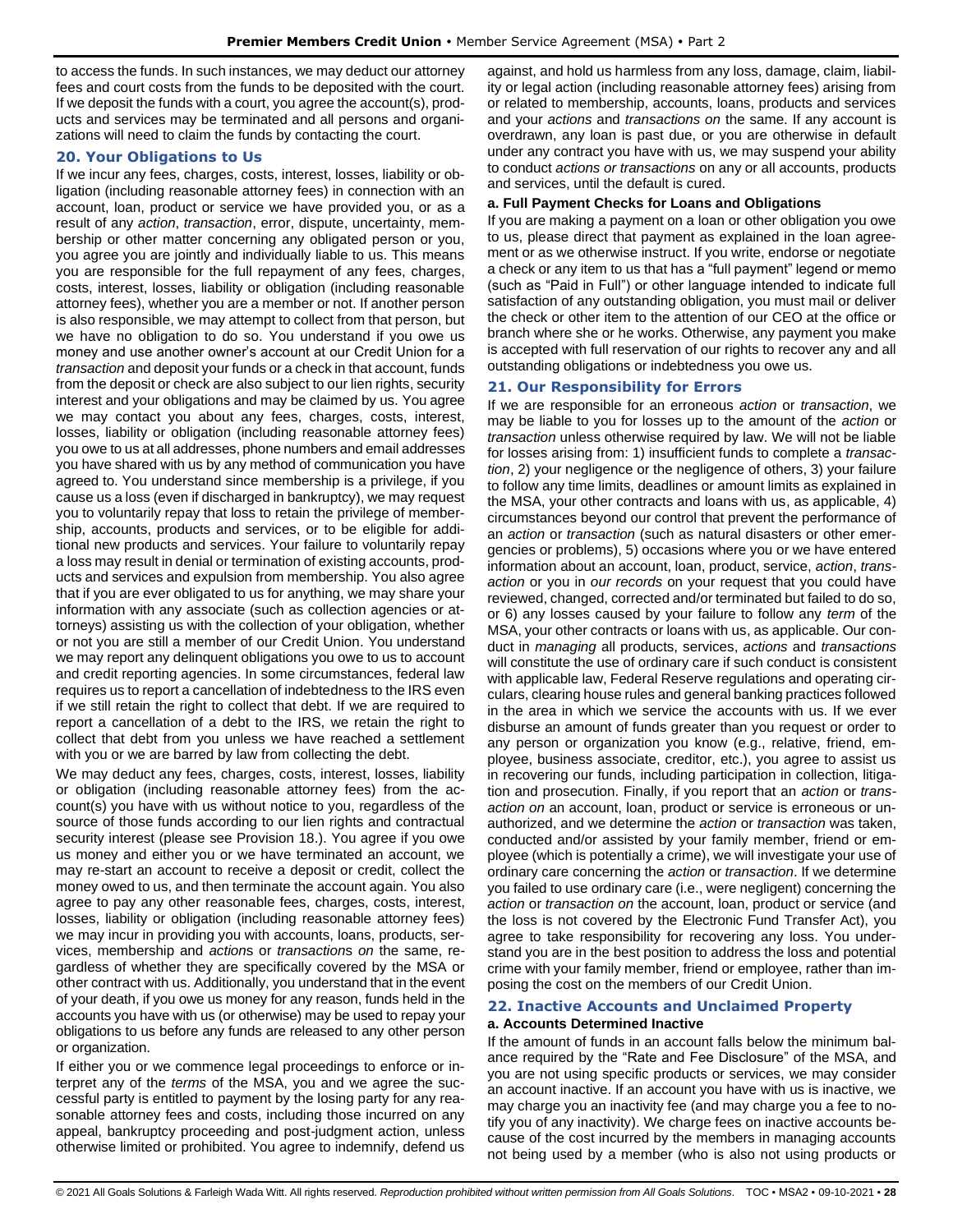services that would otherwise justify this cost). We will discontinue the fees once you meet the balance or product or service use requirements. We may also terminate an inactive account and deposit the funds in another account, mail a check to you at an address in *our records*, or if allowed remit the funds to a state as unclaimed property.

#### **b. Funds & Checks Presumed Unclaimed Property**

If there is no activity on an account, such as deposits and withdrawals, and we are unable to contact you for a set period of time, state law considers the funds in the account "abandoned" and requires or allows us to send the funds to the state as unclaimed property. Once we have sent the funds to the state, the account will be terminated and you will need to reclaim the funds by contacting the appropriate state agency. Similarly, if our cashier's or teller's checks are outstanding and unpaid for a specified period of time, state law also considers them "abandoned," requiring or allowing us to send the funds to the state as unclaimed property. If anyone presents our check after the funds have been sent to the state as unclaimed property, she or he will need to seek payment by contacting the appropriate state agency.

#### <span id="page-28-0"></span>**23. Termination of Products and Services**

Any owner on a one or multiple owner, trustee or fiduciary account, may terminate the account(s), products and services with us *by any method we allow*. When you request us, or we require you, to terminate an account, product or service, we may require you to sign or authorize a service form to *manage* the termination. We may note the termination by placing a "T" (for terminate) in a box on the form. Alternatively, on your request we may agree to *manage* the termination of products and services with the assistance of our employees or the use of our *computer system* (please see Provision 1.f.1)). You understand and agree that all ID, photographs, images, film, voice and image recordings, fingerprints and other biometrics obtained when you terminate any product or service are *managed* by us as explained in Provision 3.b.

You agree that you (and not us) are responsible for any *actions* or *transactions on* an account, loan, product or service until the account, loan, product or service is terminated. You also agree that if we pay any check or transfer on an account you have with us after the account is terminated, you will reimburse us for the amount of the check or transfer, including any fees and costs. If you ask us to change an existing account, product or service, you agree we may require you to terminate and start a new account, product, service and number *as we allow*. To cover our employee's time and costs, we may charge you a fee for multiple terminations and new accounts, products or services (a.k.a. multiple *actions*) in a calendar year.

We may terminate accounts, products, services or your number with us at any time and, without notice for any reason allowed by law, including but not limited to, 1) the product or service has been discontinued, 2) a request to change a product or service, 3) we are unable to contact you, 4) failure to provide required documentation, information or ID, 5) failure to meet a minimum balance for thirty (30) days, 6) exceeding a limit or an amount set by us, 7) inactive or abandoned products or services, 8) failure to use products or services to justify membership, 9) any lost or stolen check, card or access device, 10) a breach of or unauthorized access to a product or service, 11) overuse of *actions* on our products or services, 12) business or compliance purposes, 13) to stop or prevent a loss, 14) potential lack of capacity or victim of undue influence, 15) failure to comply with any *term* of a contract, 16) funds held or offset per a security interest or lien, 17) account and/or funds held for a dispute or uncertainty, 18) unpaid check(s) or EFT(s) for insufficient funds or stop payment orders, 19) deposited item(s) charged back for nonpayment or a claim, 20) a garnishment, levy or similar legal claim or notice, 21) default on any obligation, 22) chronic dissatisfaction with us, 23) disparaging our reputation, 24) limited to a savings account and voting by mail, 25) ineligibility for membership, 26) membership terminated, 27) notification of death, 28) the owner for IRS reporting is removed or deceased, 29) causing us a loss, 30) not voluntarily repaying a loss, 31) anything unethical or unlawful concerning you or your or our business, 32) our belief that an *action* or *transaction* may be fraudulent, 33) any alteration, forgery or fraud concerning you or your or our business, 34) any falsification or misrepresentation concerning you or your or our business, 35) any alleged crime concerning you or your or our business, 36) abuse of or threats to anyone associated with us, or 37) any other reason to *manage* the business of our Credit Union.

If we terminate an account, we may deposit the funds into another account you maintain with us, or mail you a check for the balance in the account at an address in *our records*. If we cannot locate you and it is allowed by law, we may remit the funds to a state as unclaimed property. You understand whether the accounts, loans, products and services are terminated by you or us, once terminated all *actions* or *transactions* will be dishonored, not paid, refused, rejected or returned. You agree any termination does not release you or any person from any fees, costs, losses, obligations or liabilities incurred on the account, loan, product or service under the MSA or other contract you have with us, as applicable. Finally, you agree if you owe us money and either you or we have terminated an account, we may re-start the account to collect or obtain money owed to us, and may then terminate the account.

#### **a. Termination of Products and Services Online**

We may offer an internet service that allows you to *take action* to terminate a product or service with us online. For your convenience, and in order to remind you to go online to start the service, we may note your request for this internet service on a form or enter it in *our records*. This internet service may be governed by a contract you agree to online, the MSA, all other contracts, as applicable, and *our records*. Should you have any questions about this service, please contact us at your earliest convenience.

#### <span id="page-28-1"></span>**24. Termination of Membership with the Credit Union**

Membership with us is a privilege granted to you by our Credit Union under applicable law. However, you may terminate membership with us at any time by communicating to us your desire to no longer be a member of our Credit Union. When you request us to terminate membership, we may require you to sign or authorize a service form to assist us in *managing* the termination. We may note the termination by placing a "T" (for terminate) in a box on the form. Alternatively, on your request we may agree to *manage* the termination of membership with the assistance of our employees or the use of our *computer system* (please see Provision 1.f.1)).

In the interest of the members and to protect our Credit Union, we may terminate (expel) any member for cause, which includes: 1) ineligibility for membership, 2) we are unable to contact you, 3) failure to provide required documentation, information or ID, 4) exceeding a limit or an amount set by us, 5) failure to meet a minimum balance for thirty (30) days, 6) inactive or abandoned products or services, 7) failure to use products or services to justify membership, 8) any lost or stolen check, card or access device, 9) a breach of or unauthorized access to a product or service, 10) overuse of *actions* on our products or services, 11) business or compliance purposes,12) to stop or prevent a loss, 13) potential lack of capacity or victim of undue influence,14) failure to comply with any *term* of a contract, 15) funds held or offset per a security interest or lien, 16) account and/or funds held for a dispute or uncertainty, 17) unpaid check(s) or EFT(s) for insufficient funds or stop payment orders, 18) deposited item(s) charged back for nonpayment or a claim, 19) a garnishment, levy or similar legal claim or notice, 20) default on any obligation, 21) chronic dissatisfaction with us, 22) disparaging our reputation, 23) notification of death, 24) the owner for IRS reporting is removed or deceased, 25) causing us a loss, 26) not voluntarily repaying a loss, 27) anything unethical or unlawful concerning you or your or our business, 28) our belief that an *action* or *transaction* may be fraudulent, 29) any alteration, forgery or fraud concerning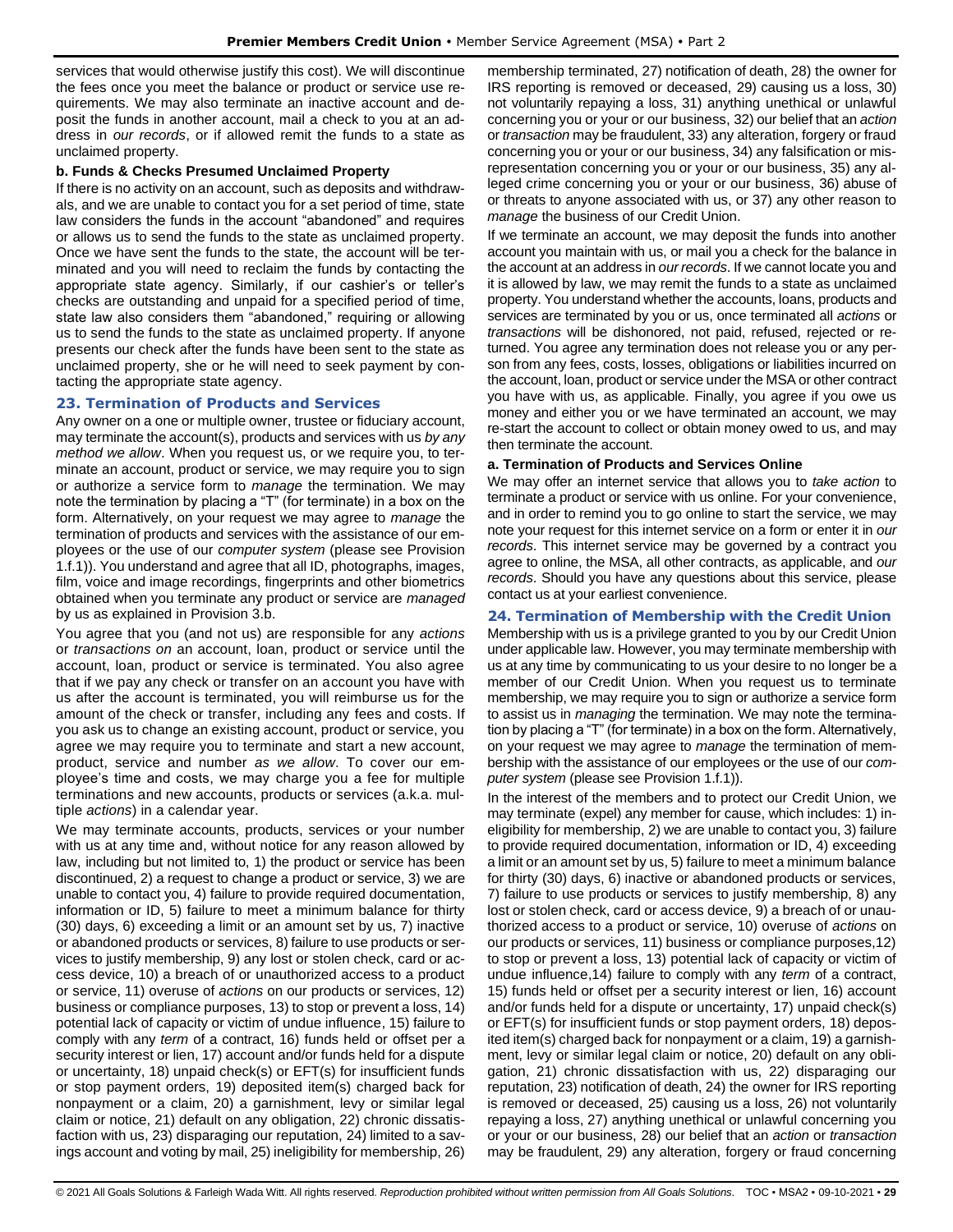you or your or our business, 30) any falsification or misrepresentation concerning you or your or our business, 31) any alleged crime concerning you or your or our business, 32) abuse of or threats to anyone associated with us, or 33) any other reason to *manage* the business of our Credit Union. You understand that for the protection and safety of our employees, volunteers, members or any associate, if you are abusive or threaten the safety of any of our employees, volunteers, members or associates, we may immediately suspend your privileges to enter our premises and do business with us inperson and may begin the process to lawfully terminate all aspects of the membership relationship you have with us. Whether the privilege of membership is terminated by you or us, the termination does not release any person or you from any loans, fees, costs, losses, liabilities or other obligations to us as explained in the MSA or other contracts, as applicable.

## <span id="page-29-0"></span>**25. Decedents' Accounts, Products and Services a. Disbursal of Funds to Representative or Claimant**

If you have a one owner account or multiple owner account and have not designated any beneficiaries/POD payees on the account, on your death the funds in the account may be claimed by the representative of your estate (or a claimant, such as a creditor or relative) as explained in Provisions 4.a. and 4.b. You agree that any representative or claimant of your estate is bound by the *terms* of the MSA. On an owner's death, we may require any representative of an owner's estate or other claimant to prove her or his authority with documentation as the representative of the estate or claimant of the funds before we will release the funds held in any account. Any representative of an owner's estate or claimant will also need to provide us with her or his ID, SSN, birthdate, physical address and other identifying information as we require (such as a second form of ID, thumbprint or fingerprint, etc.) for us to complete our due diligence before we can honor any claim for the funds in an account (or other product or service, such as a safe deposit box). We may require a representative of an owner's estate or claimant to indemnify, defend us against and hold us harmless before we will release the funds. We may continue to honor all *actions* and *transactions on* an account, product or service until we receive a certified copy of an owner's death certificate (or for multiple accounts, certified copies of all owners' death certificates), along with proof of the representative's or claimant's authority and identification as the representative or claimant of the estate. Every owner agrees to be responsible for legal advice we require in connection with any matter concerning a claim involving an owner's accounts, products, services or the owner (please see Provision 1.g.). Every owner also understands that if and when we honor a claim made on the funds in an owner's accounts, we may do so by issuing our check payable to the deceased owner's estate. Alternatively, if there is a dispute or uncertainty about who is entitled to the funds in an account (or that we otherwise hold), we may either hold the funds or deposit them with a court at our discretion (please see in Provision 19.b.). Finally, every owner understands and agrees that if an owner owes us money for any reason, the funds held in an owner's accounts or otherwise may be used to repay the owner's obligations to us before any funds are distributed to the representative of the estate or claimant.

# **b. Disbursal of Funds to Beneficiaries and POD Payees**

If you have a one owner account or multiple owner account and have designated any beneficiary/POD payee(s) on the account, on your death the beneficiary/POD payee(s) may claim the funds in the account as explained in Provisions 4.a. and 4.b. Before distributing funds from a deceased owner's account, we may require a certified copy of an owner's death certificate (or for multiple accounts, certified copies of all owners' death certificates). In addition, each beneficiary/POD payee may be required to provide us with her or his ID, SSN, birthdate, physical address and other identifying information or documentation as we require (such as a second form of ID, thumbprint or fingerprint, etc.).

Every owner and beneficiary/POD payee agree to be responsible for legal advice we require in connection with any matter concerning a claim involving an owner's accounts, products, services or a beneficiary/POD payee (please see Provision 1.g.). Each beneficiary/POD payee also understands that if we honor a claim made by a beneficiary/POD payee or beneficiary's/POD payee's estate representative on the funds in an owner's accounts, we may do so by issuing our check payable to the beneficiary/POD payee or the beneficiary's/POD payee's estate. Alternatively, if there is a dispute or uncertainty about who is entitled to the funds in an account (or that we otherwise hold), we may either hold the funds or deposit them with a court at our discretion (please see Provision 19.b.). Finally, every owner and beneficiary/POD payee understands and agrees that if an owner or beneficiary/POD payee owes us money for any reason, the funds held in any account or otherwise may be used to repay the obligation(s) to us before any funds are distributed to a beneficiary/POD payee or a beneficiary's/POD payee's estate.

#### **c. Non-Authoritative Requests for Product Information**

You, as an owner, trustee or fiduciary, agree it is your responsibility to communicate information about the accounts, loans, products and services you have with us to any person(s) you believe should have that information during your lifetime (whether she or he is a representative of your estate, beneficiary/POD payee, family member, significant other, friend, trustee, fiduciary or any other person). You understand we will not be able to provide information or access to any product or service to a person until she or he has first established his or her legal authority to access the information, product or service with us.

#### **d. Our Actions on Notification**

For your and our protection, on notice of your death you agree we may suspend any product or service; begin the process of terminating products, services, number(s) and membership; collect any outstanding obligations (if any); and prepare to disburse funds (if any) according to the MSA.

# <span id="page-29-1"></span>**26. Arbitration and Waiver of Class Action**

You and the credit union agree that we shall attempt to informally settle any and all disputes arising out of, affecting, or relating to your accounts, or the products or services the credit union has provided, will provide or has offered to provide to you, and/or any aspect of your relationship with the credit union (hereafter referred to as the "Claims"). If that cannot be done, then you agree that any and all Claims that are threatened, made, filed or initiated after the Effective Date (defined below) of this Arbitration and Waiver of Class Action provision ("Arbitration Agreement"), even if the Claims arise out of, affect or relate to conduct that occurred prior to the Effective Date, shall, at the election of either you or us, be resolved by binding arbitration administered by the American Arbitration Association ("AAA") in accordance with its applicable rules and procedures for consumer disputes ("Rules"), whether such Claims are in contract, tort, statute, or otherwise. The Rules can be obtained on the AAA website free of charge at www.adr.org; or, a copy of the Rules can be obtained at any credit union branch upon request. Either you or we may elect to resolve a particular Claim through arbitration, even if one of us has already initiated litigation in court related to a Claim, by: (a) making written demand for arbitration upon the other party, (b) initiating arbitration against the other party, or (c) filing a motion to compel arbitration in court. AS A RESULT, IF EITHER YOU OR WE ELECT TO RESOLVE A PARTICULAR CLAIM THROUGH ARBITRATION, YOU WILL GIVE UP YOUR RIGHT TO GO TO COURT TO ASSERT OR DEFEND YOUR RIGHTS UNDER THIS MEMBERSHIP AND ACCOUNT AGREEMENT (EXCEPT FOR CLAIMS BROUGHT INDIVIDUALLY WITHIN SMALL CLAIMS COURT JURISDICTION, SO LONG AS THE CLAIM REMAINS IN SMALL CLAIMS COURT). This Arbitration Agreement shall be interpreted and enforced in accordance with the Federal Arbitration Act set forth in Title 9 of the U.S. Code to the fullest extent possible, notwithstanding any state law to the contrary, regardless of the origin or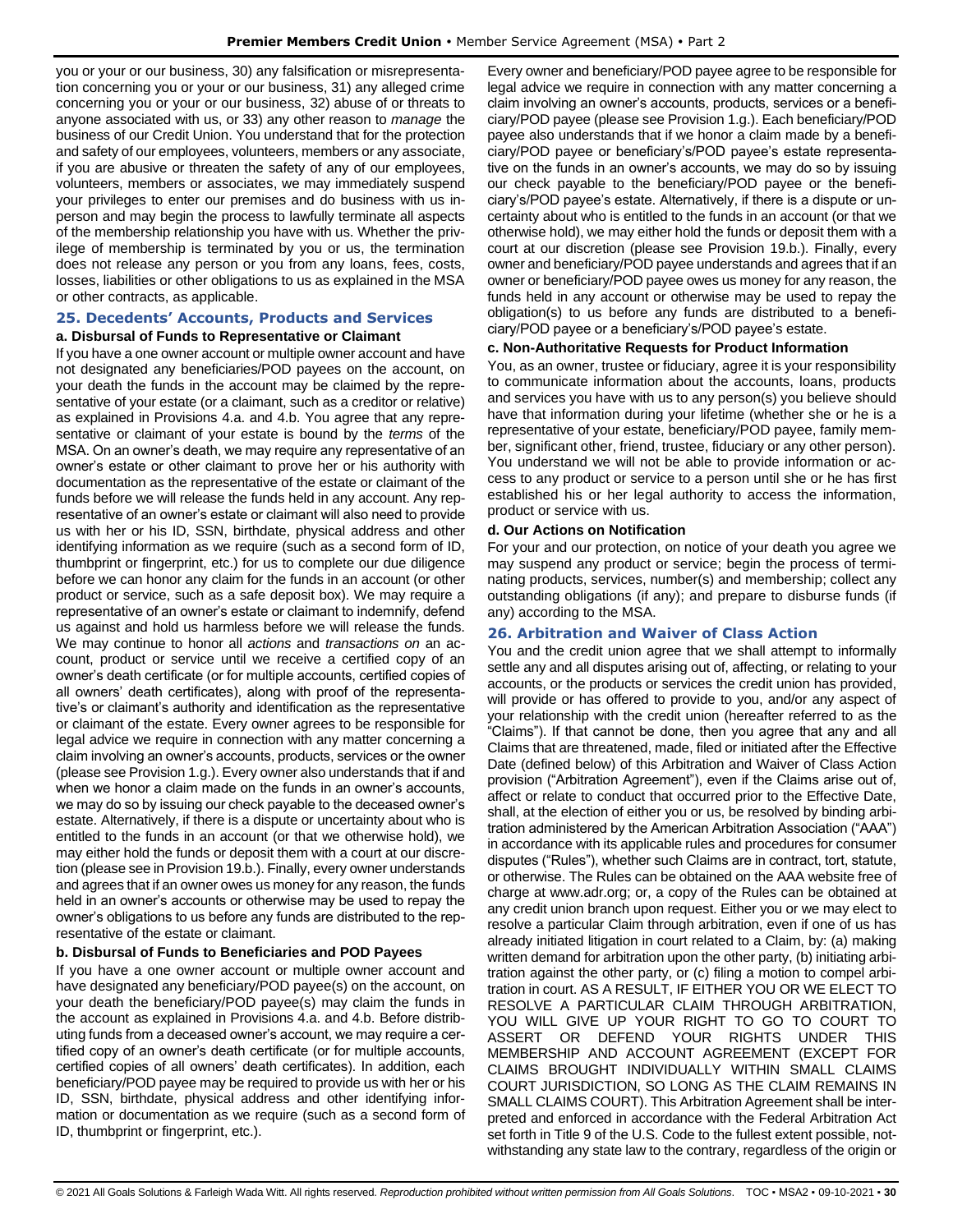nature of the Claims at issue. This Arbitration Agreement does not prevent you from submitting any issue relating to your accounts for review or consideration by a federal, state, or local governmental agency or entity, nor does it prevent such agency or entity from seeking relief on your behalf. This Arbitration Agreement shall not apply to claims that are initiated in or transferred to small claims court.

## **a. Selection of Arbitrator**

The Claims shall be resolved by a single arbitrator. The arbitrator shall be selected in accordance with the Rules, and must have experience in the types of financial transactions at issue in the Claims. In the event of a conflict between the Rules and this Arbitration Agreement, this Arbitration Agreement shall supersede the conflicting Rules only to the extent of the inconsistency. If AAA is unavailable to resolve the Claims, and if you and we do not agree on a substitute forum, then you can select the forum for the resolution of the Claims.

# **b. Effective Date**

This Arbitration Agreement and Waiver of Class Action is effective September 1, 2019 ("Effective Date').

### **c. Arbitration Proceedings**

The arbitration shall be conducted within fifty (50) miles of your residence at the time the arbitration is commenced. Any claims and defenses that can be asserted in court can be asserted in the arbitration. The Arbitrator shall be entitled to award the same remedies that a court can award, including any kind of injunctive relief that could be awarded by a court. Discovery shall be available for nonprivileged information to the fullest extent permitted under the Rules. The Arbitrator's award can be entered as a judgment in court. Except as provided in applicable statutes, the arbitrator's award is not subject to review by the court and it cannot be appealed. The credit union shall pay for any filing, administration, and arbitrator fees imposed on you by the AAA. However, you will be responsible for your own attorneys' fees, unless you prevail on your Claim in the arbitration, in which case, we will pay your attorneys' fees. Conversely, if the credit union prevails, then you will not be required to pay its attorneys' fees and costs. Nothing contained in this Arbitration Agreement shall prevent either You or the credit union from applying to any court of competent jurisdiction for emergency provisional relief, such as a temporary restraining order, a temporary protective order, an attachment or any other pre-judgment remedies.

# **d. Validity and Enforcement**

Any determination as to whether this Arbitration Agreement is valid or enforceable in part or in its entirety will be made solely by the arbitrator, including without limitation any issues relating to whether a Claim is subject to arbitration; provided, however, the enforceability of the Class Action Waiver set forth below shall be determined by the Court.

#### **e. Class Action Waiver**

ANY ARBITRATION OF A CLAIM WILL BE ON AN INDIVIDUAL BASIS. YOU UNDERSTAND AND AGREE THAT YOU ARE WAIVING THE RIGHT TO PARTICIPATE AS A CLASS REPRESENTATIVE OR CLASS MEMBER IN A CLASS ACTION LAWSUIT.

# **f. Severability**

In the event the Class Action Waiver in this Arbitration Agreement is found to be unenforceable for any reason, the remainder of this Arbitration Agreement shall also be unenforceable. If any provision in this Arbitration Agreement, other than the Class Action Waiver, is found to be unenforceable, the remaining provisions shall remain fully enforceable.

FOR MORE DETAILS or if you have questions, you may call us or visit a branch. If you have questions about AAA procedures, you should check AAA's website, www.adr.org, OR call AAA at (800) 778-7879.

### <span id="page-30-0"></span>**27. The MSA & State and Federal Law**

Membership, accounts, products and services you have with us are primarily governed by Parts 1 and 2 of the MSA, *our records* and/or any other contract with us, as applicable. They are also governed by the applicable law of the state in which the branch or service center where you started the account in-person is located. If you started the account by mail, phone, or our internet services (as we offer), the accounts, products and services are governed by the law of the State of Colorado. Finally, federal law and regulations, Federal Reserve operating circulars, and clearing house rules also govern our accounts, products, and services to the extent applicable. If any *term* of the MSA conflicts with controlling law, that *term* will be nullified and stricken from the MSA to the extent that it is inconsistent with the law and the law will govern. If any *term* of the MSA is declared invalid, unenforceable, unconscionable or unlawful by a court, that *term* will not affect the validity of any other *terms* of the MSA, which will continue in full force and effect.

# **Overdraft Agreement**

<span id="page-30-1"></span>This Overdraft Agreement ("Agreement") describes the circumstances when Premier Members Credit Union ("Premier Members" or "we") may pay overdrafts in your checking account and charge you a fee. "Overdraft" means there is not enough available balance in your account to pay for a transaction at the time it is presented to us for payment. If we pay for an overdraft, we will charge the fee described in our Fee Schedule, which is updated periodically.

Please note that for ATM and one-time debit card transactions, you must affirmatively consent to this coverage. Without your consent, we may not authorize and pay an ATM or one-time debit card transaction that will result in insufficient available funds in your account. The following is important information regarding your account balance, how transactions are posted to your account, and when an overdraft fee will be charged. You should read these disclosures carefully. If you have questions, please visit a Credit Union branch or call 303-657-7000 or toll free at 800-468-0634.

# <span id="page-30-2"></span>**1. Your Checking Account Balance**

The checking account you have with us has two kinds of balances: the "actual" balance and the "available" balance. Both can be checked when you review the account you have with us online, at an ATM, by phone, or at a branch. It is important to understand how the two balances work so that you know how much money is in the account you have with us at any given time. This section explains actual and available balances and how they work.

Your checking account has two kinds of balances: the "actual" balance and the "available" balance. Both can be checked when you review your account online, at an ATM, by phone, or at a branch. It is important to understand how the two balances work so that you know how much money is in your account at any given time. This section explains actual and available balances and how they work.

Your *actual balance* is the full amount of all deposits, even though some portion of a deposit may be on hold and may not be available to you, less payment transactions that have "posted" to your account, but not payment transactions that have been authorized and are pending. Thus, while the term "actual" may sound as though the number you see is an up-to-date display of what is in your account that you can spend, that is not always the case. Any holds for purchase transactions, holds on deposits, or other checks, payments and fees that have not yet posted will not appear in your actual balance. For example, if you have a \$50.00 actual balance, but you just wrote a check for \$40.00, then your actual balance is \$50.00 but it does not reflect the pending check transaction. So at that point, you actually have \$50, but you have already spent \$40. Your **available balance** is the amount of money in your account that is available to you to use. The available balance is the actual balance less things like holds placed on deposits and pending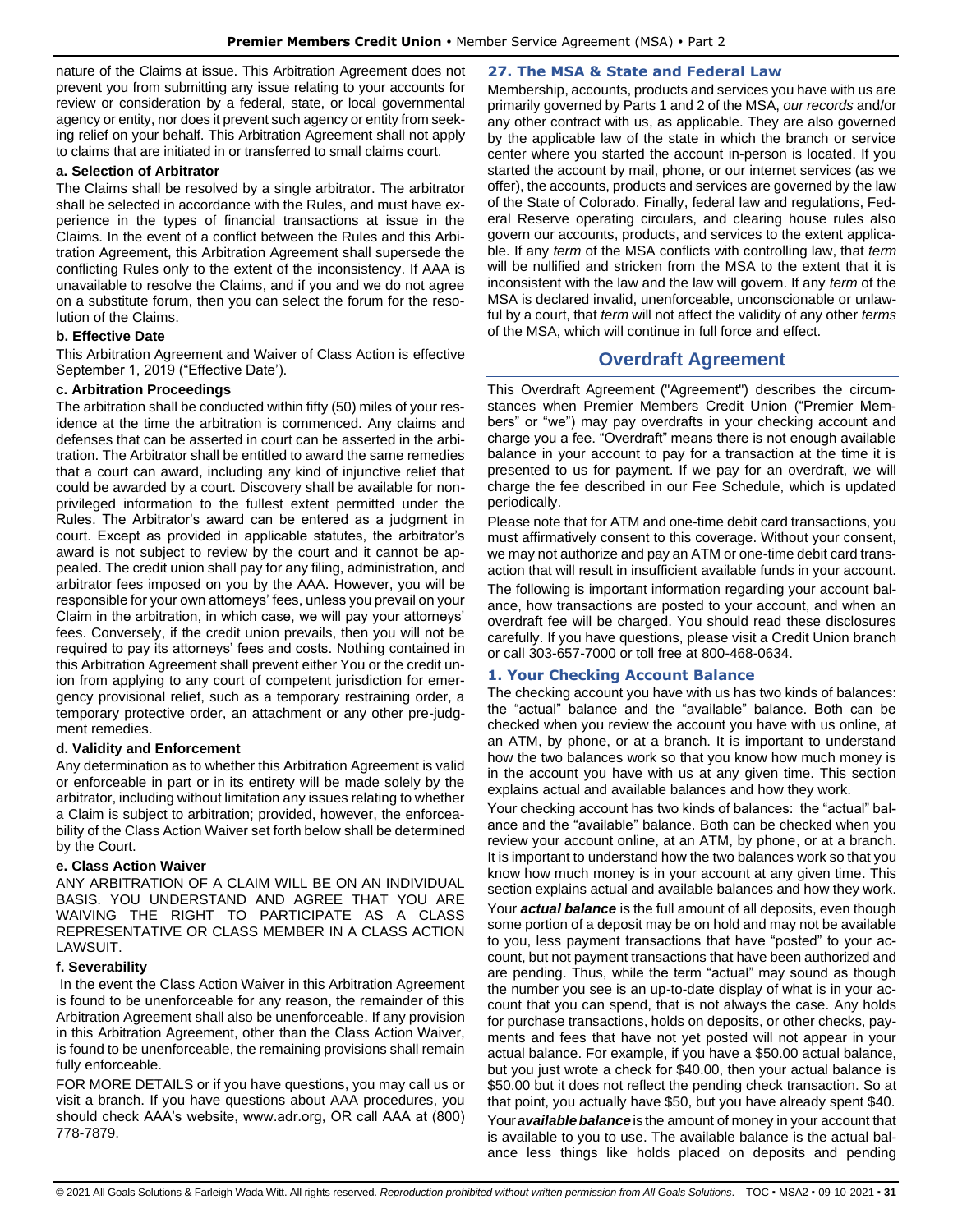transactions (such as pending debit card purchases) that we authorized but that have not yet posted to your account. For example, assume you have an actual balance of \$50 and an available balance of \$50. If you were to swipe your debit card at a restaurant to buy lunch for \$20, then that merchant could ask us to pre-authorize the payment. In that case, we will reduce your available balance \$20 because once we authorize the payment, we are obligated to pay. Your actual balance would still be \$50.00 because this transaction has not yet posted, but your available balance would be \$30 because you have committed to pay the restaurant \$20. When the restaurant submits its bill for payment (which could be a few days later), we will post the transaction to your account and your actual balance will be reduced by \$20.

Your available balance **at the time a transaction is authorized** is used to determine when your account is overdrawn.

### <span id="page-31-0"></span>**2. How Transactions Are Posted to an Account**

There are basically two types of transactions in your account: credits or deposits of money into your account, and debits or payments out of your account. It is important to understand how each is applied to your account so that you know how much money is available to you at any given time. This section explains generally how and when we post transactions to your account.

**Credits.** Most deposits are added to your account when we receive them. For some checks you deposit, only \$500 will be made available at the time of deposit; the balance will be available two (2) business days later. There may be extended holds on checks over \$5,525 or for other reasons. Thus, your available balance may not reflect the most recent deposits to your account. For details on the availability for withdrawal of your deposits, see the Funds Availability of Deposits in your Membership Service Agreement.

**Debits.** There are several types of debit transactions. Each type of debit transaction is described generally below. Keep in mind that there are many ways transactions are presented for posting to your account by merchants, and we are not necessarily in control of when transactions are received.

- **Checks.** When you write a check, it is processed through the Federal Reserve system. We receive data files of cashed checks from the Federal Reserve each day. The checks drawn on your account are compiled from these data files and posted to your account each day. When multiple checks are received in the same day, we process them in serial number order.
- **ACH Payments.** We receive data files every day from the Federal Reserve with Automated Clearing House ("ACH") transactions. These include, for example, automatic bill pays you have signed up for. Each day, ACH transactions for your account are grouped together and posted in the order received.
- **Point of Sale ("POS") Debit Card Transactions.** These are transactions where you use your debit card and you enter your PIN number at the time of the sale. They are similar to ATM withdrawals because money is usually deducted from your account immediately at the time of the transaction. However, some POS transactions are not presented for payment immediately; it depends on the merchant.
- **Signature Debit Card Transactions.** These are transactions where you make a purchase with your debit card and you do not enter your PIN but you are instead asked to sign for the purchase. As described above, in these situations, the merchant may seek prior authorization forthe transaction. When that happens, we generally place a temporary hold against the available funds in your account. We refer to this temporary hold as an "authorization hold," and the amount of the authorization hold will be subtracted from your available balance. Authorizations are deducted from your available balance but not your actual balance as they are received by us throughout each day. At some point after you sign for the transaction, it is processed by the merchant and submitted to us for posting to your account.

This can happen hours or sometimes days after you signed for it, depending on the merchant and its processing company. These payment requests are received in real time throughout the day and are posted to your account as they are received. **Please note:** the amount of an authorization hold may differ from the actual payment because the final transaction amount may not yet be known to the merchant when the authorization request is submitted. For example, if you use your card at a restaurant, a hold will be placed in the amount of the bill presented to you, but when the transaction posts it will include any tip that you may have added to the bill. This may also be the case where you swipe your debit card at gas stations and hotels and other retail establishments. We cannot control how much a merchant asks us to authorize, or when a merchant submits a transaction for payment. The fact that we put an authorization hold on your available balance does not mean the authorization is set aside and made available to pay the specific transaction authorized. The hold is simply a reduction in your available balance based on the fact that we have authorized a transaction and are therefore obligated to pay it when presented.

This is a general description of how certain types of transactions are posted. These practices may change and we reserve the right to pay items in any order we chose as permitted by law.

We may receive multiple deposit and withdrawal transactions on your account in many different forms throughout each business day. This means that you may be charged more than one overdraft fee if we pay multiple transactions when your account is overdrawn.

*The best way to know how much money you have and avoid paying overdraft fees is to record and track all of your transactions closely.*

<span id="page-31-1"></span>*IF YOU DO NOT UNDERSTAND THIS AGREEMENT OR HAVE ANY QUESTIONS, PLEASE CONTACT US.*

# **Electronic Funds Transfer Disclosure**

This "Electronic Funds Transfer Disclosure" explains your and our rights and responsibilities concerning electronic fund transfer (EFT) debits from and credits to the accounts you have with us. EFTs are electronically initiated transfers of money involving an account with us and multiple access options, including Online Banking, direct deposits, automated teller machines (ATMs), Visa Debit Card (Card), and Teller Phone Banking services.

#### <span id="page-31-2"></span>**1. EFT Services**

#### **a. Automated Teller Machines**

You may use your Card and personal identification number (PIN) at Automated Teller Machines (ATMs) of our Credit Union, Plus, CO-OP, Star, and such other machines or facilities as we may designate. At the present time, you may use your Card to:

- Withdraw cash from the checking, savings or Money Market account with us.
- Make deposits to the checking, savings, or Money Market account (although we may restrict check deposits on new accounts).
- Transfer funds between the checking, savings, and Money Market accounts.
- Make payments from the checking or savings accounts.

#### **b. Direct Deposit**

On the instruction of (i) your employer, (ii) the Treasury Department, or (iii) other financial institutions, we will accept direct deposits by EFT of your paycheck or of federal recurring payments, such as Social Security.

#### **c. Preauthorized Debits**

You may make direct withdrawals by EFT from the checking or regular savings account you have with us to a particular person or company, at least periodically, which you have arranged with that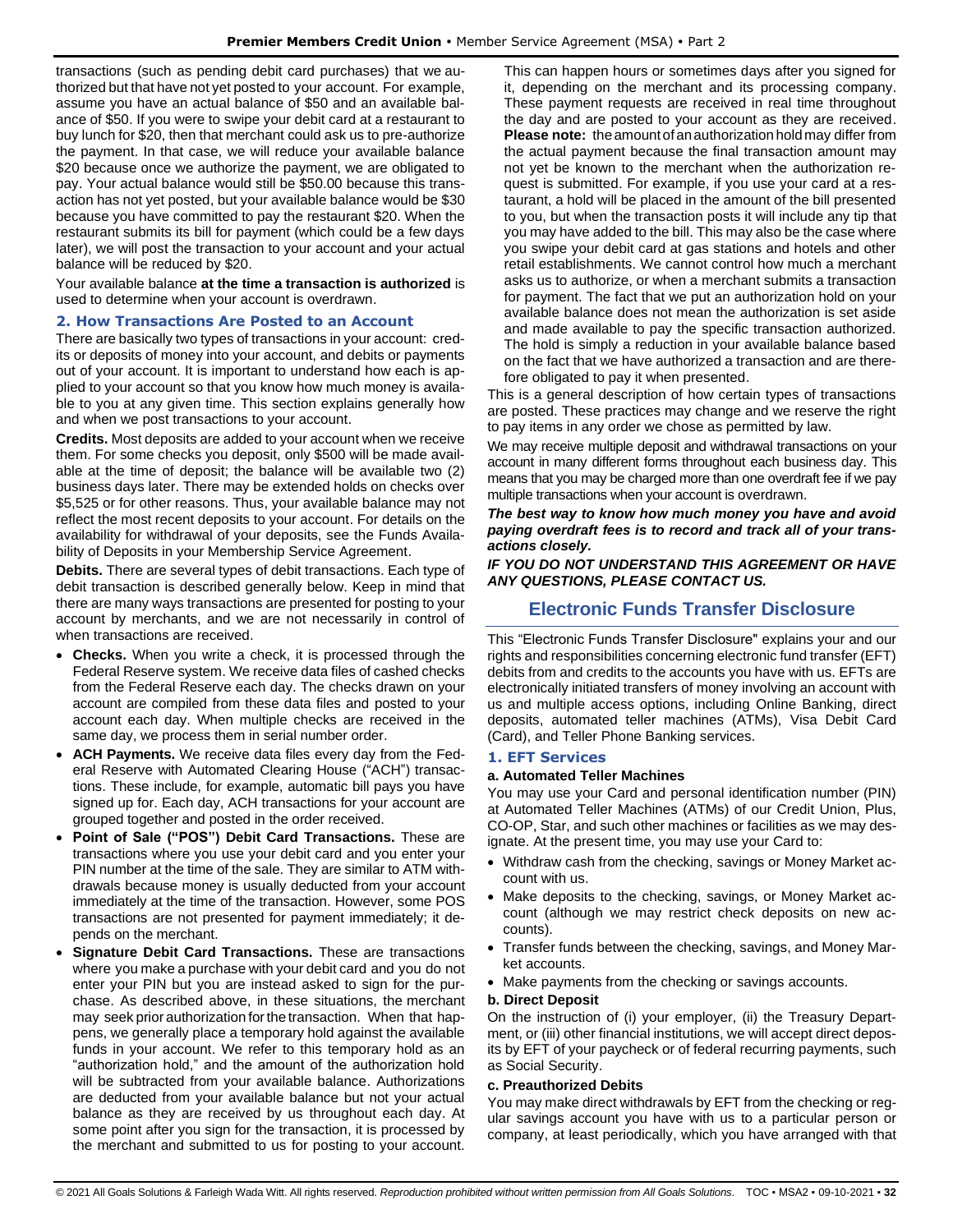person or company, provided you have enough funds in the account with us to cover the payment.

# **d. Teller Phone Banking**

If we approve your application for telephone access to the accounts you have with us under Teller Phone Banking, you may use a telephone to access the account with us and conduct EFTs by calling 303-417-1825. You must use your PIN along with the account number you have with us to access the accounts. At the present time you may use Teller Phone Banking to:

- Withdraw funds from the savings, checking, and Money Market accounts with us.
- Transfer funds from the savings, checking, and Money Market accounts.
- Obtain balance information for the savings, checking, and Money Market accounts.
- Make loan payments from the savings, checking, and Money Market accounts.
- Access the Line of Credit account.
- Determine if a particular item has cleared.
- Obtain tax information on amounts earned on savings and checking accounts or interest paid on loan accounts.
- Verify the last date and amount of your payroll deposit.
- Get information about:
	- the account balance of the checking account;
	- the last deposit to the checking account;
	- the account balance of the savings account; and
	- the last deposit to the savings account.

### **e. Online Banking**

If we approve your application for Online Banking, you may use a personal computer to access the accounts. For this service, you will need a personal computer with internet access. The address for Online Banking services is www.pmcu.org. You may select a password. You must use your password along with the account number with us to access the accounts. You are responsible for the installation, maintenance, and operation of your computer and software. We will not be responsible for any errors or failures involving any telephone service, internet service provider, your software installation or your computer. At the present time, you may use the Online Banking service to:

- Transfer funds from the savings, checking, and Money Market accounts with us.
- Transfer funds to other financial institutions using the account to account (A2A) feature.
- Obtain balance information for the savings, Money Market, and Line of Credit accounts.
- Make loan payments from the savings and checking accounts.
- Apply for new accounts and loans.
- Access the Line of Credit account.

Transactions involving the accounts you have with us are addressed by the MSA, whereas transactions involving a loan are addressed by the applicable loan agreement(s).

# **f. Bill Pay**

You may use the Bill Pay service (accessed through Online Banking or Mobile Banking) to make payments to third parties. Use of the Bill Pay service requires enrollment in Online Banking and agreement to the Bill Pay service terms and conditions. You may use the Bill Pay service to:

- Make payments from any checking or savings account to another financial institution.
- Pay bills from any checking or savings account with us.

Please note that if payment to a payee is made by check, the check may be processed and debited from your account before the scheduled payment date.

# **g. Mobile Banking**

Mobile Banking is a personal financial information management service that allows you to access account information, make payments to merchants who have previously consented to accept payments through our Online Banking service and make such other transactions as described in the Online Banking Service Agreement using compatible and supported mobile phones and wireless devices ("Wireless Device"). You agree and understand that the Mobile Banking service may not be accessible or may have limited utility over some mobile telephone networks, such as while roaming. The services that you may access through Mobile Banking are the same account and service transactions available through Online Banking, except you may not transfer funds to other people using the account to account (A2A) feature. Transfers to other people may be done using the person to person (P2P) feature. When you register for Mobile Banking, the designated accounts and bill payment payees linked to the account through Online Banking will be accessible through Mobile Banking.

For all mobile check deposits, you must endorse the original paper check with your signature and write: "FOR PREMIER MEMBERS CREDIT UNION MOBILE DEPOSIT ONLY" in the endorsement area. If you fail to provide this endorsement, we may refuse the deposit and return it to you. You agree to indemnify our Credit Union from any liability or loss to our Credit Union arising from the payment of the original paper check without such required endorsement.

# **h. Visa Debit Card**

You may use your Visa Debit Card to purchase goods and services any place Visa is honored by participating merchants and merchants accepting the Card and PIN at point of sale (POS) terminals. Funds to cover your Card purchases will be deducted from the checking account. If the balance in the account is not sufficient to pay the transaction amount, we may treat the transaction as an overdraft request pursuant to any overdraft protection plan, or we may terminate all services under the MSA.

Some merchants may permit you to initiate debit and bill payment transactions with your card using either the Visa network or another network shown on your card. We will honor your debit transactions processed by any of these networks.

Depending on our authorization protocols and network availability, transactions processed over other networks may or may not require you to use your PIN to validate a transaction. Generally, you enter your card number or swipe your card and provide or enter a PIN. You may instead be asked to sign a receipt or payment authorization. Provisions applicable only to Visa transactions (such as Visa's zero liability protections) will not apply to non-Visa debit transactions and the liability rules for other EFTs in the section titled "Member Liability" will apply.

# **i. Electronic Check Transaction**

You may authorize a merchant or other payee to make a one-time electronic payment from the checking account using information from your check to pay for purchases, pay bills or pay other obligations ("Electronic Check Transactions"). You agree that your authorization for an electronic check transaction occurs when you initiate such a transaction after receiving any required notice regarding the merchant's right to process the transaction or payment, including any written sign provided by the merchant at the time of your transaction. All terms governing electronic funds transfer services will apply to Electronic Check Transactions, except the \$50 and \$500 limits of liability for unauthorized transactions in Section 4 (Member Liability) of this disclosure. You remain responsible for notifying us of any unauthorized electronic check transaction shown on your statement.

# <span id="page-32-0"></span>**2. Service Limitations**

#### **a. Automated Teller Machines**

**1) Withdrawals.** Under normal circumstances, you may withdraw up to \$510.00 (if there are sufficient funds in the account) per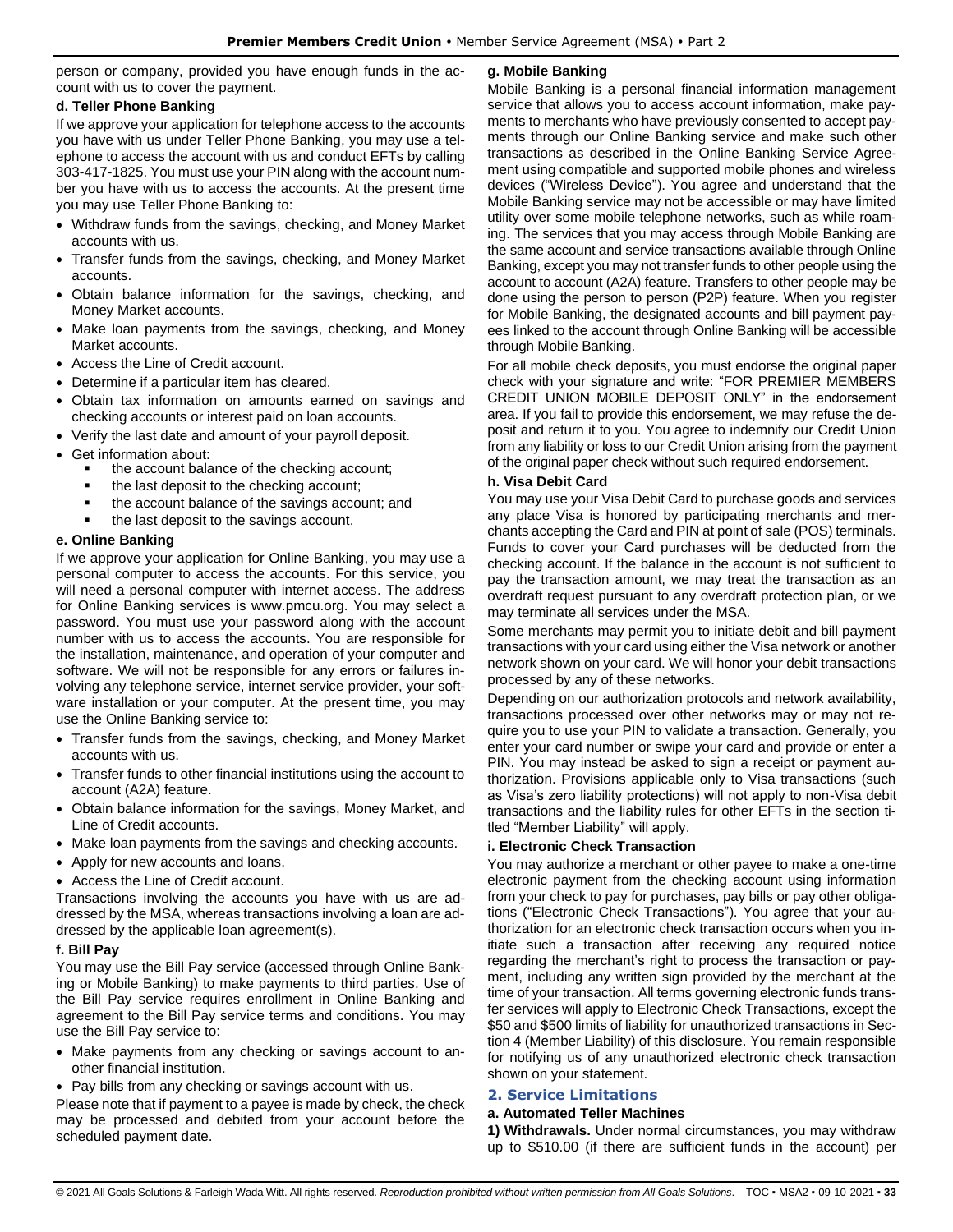business day. However, you agree we have the right to change this amount to meet our business needs, without prior notice to you. For purposes of determining whether you have reached the daily limit, a day ends at midnight. Friday, Saturday, Sunday, and holidays are considered as one business day for the purposes of this limit. For accounts that have been open less than 60 days, we may limit your ability to deposit funds at an ATM.

#### **b. Teller Phone Banking**

The accounts with us can be accessed under Teller Phone Banking via a touchtone telephone only. Not all push button phones are touchtone. Converters may be purchased for pulse and rotary dial phones. Teller Phone Banking will be available for your convenience seven (7) days a week. This service may be interrupted for a short time each day for data processing. If you call during this time, you will hear a message directing you to call back. There are no limits to the number of inquiries, transfers or withdrawal requests you may make in any one day. No transfer or withdrawal may exceed the funds available in an account with us. We reserve the right to refuse any transaction which would draw upon insufficient funds, exceed a credit limit, lower an account below a required balance or otherwise require us to increase our required reserve on the account.

### **c. Online Banking**

**1) Transfers.** You may make funds transfers to the accounts with us, or other accounts you authorize, as often as you like. You may transfer or withdraw up to the available balance in the account or available credit line at the time of the transfer, except as limited under other agreements. We reserve the right to refuse any transaction that would draw upon insufficient or unavailable funds, lower an account below a required balance or otherwise require us to increase our required reserve on the account.

**2) Account Information.** Account balance and transaction history information may be limited to recent account information. The availability of funds for transfer or withdrawal may be limited, due to the processing time for ATM transactions. See the "Funds Availability Disclosure."

**3) Email and Stop Payment Requests.** We may not immediately receive email communications that you send and we will not act based on email requests until we actually receive your message and have a reasonable opportunity to act. Any stop payment request you transmit electronically is deemed to be a verbal request and will expire in fourteen (14) days unless confirmed in writing as addressed in the MSA. Contact us immediately regarding an unauthorized transaction or stop payment request.

#### **d. Bill Pay A2A and P2P Transactions**

For A2A and P2P transfers, limits will be set at the time you use the service and will be disclosed to you prior to your use of the service.

#### **e. Mobile Banking**

You are fully responsible for understanding how to use Mobile Banking before you actually do so, and you must use Mobile Banking in accordance with any use or operational instructions posted on our web site. You are also responsible for your use of your Wireless Device and the Mobile Banking Service software provided to you. If you authorize the use of biometric login (for example, fingerprint or retinal scan) for Mobile Banking, the service may be accessed using any biometric login recognized by your wireless device, even if it is not your own. If you have permitted another person to use their own biometrics to authorize activity on your wireless device, their biometrics will also gain access to Mobile Banking if you have authorized biometric login. We will not be liable to you for any losses caused by your failure to properly use Mobile Banking, the Software or your Wireless Device. You may experience technical or other difficulties related to Mobile Banking that may result in loss of data, personalization settings or other Mobile Banking interruptions. We assume no responsibility for the timeliness, deletion, misdelivery or failure to store any user data, communications or personalization settings in connection with your use of Mobile Banking. We assume no responsibility for the operation, security,

or functionality of any Wireless Device or mobile network that you utilize to access Mobile Banking. Financial information shown on Mobile Banking reflects the most recent account information available through Mobile Banking, and may not be current. You agree that we are not liable for delays in updating account information accessed through Mobile Banking. We are not responsible for any actions you take based on information accessed through the Mobile Banking app that is not current. If you need the most current account information, you agree to contact us directly.

### **f. Visa Debit Card**

There are daily transaction frequency limits of twenty (20) (each) per day for PIN and signature based transactions. Visa purchases are limited to the balance available in an account. In addition, you may not make more than \$5,000 in signature based purchases in one day. However, you agree we have the right to change this amount to meet our business needs, without prior notice to you. We reserve the right to refuse any transaction that would draw upon insufficient funds or require us to increase our required reserve on the account. We may set other limits on the amount of any transaction, and you will be notified of those limits. You are solely responsible for any disputes you may have with merchandise or services received using the Visa Debit Card. We are not responsible for any damages, liability or settlement resolution as a result of the misrepresentation of quality, price, or warranty of goods or services by a merchant.

The use of a Card and Account with us are subject to the following conditions:

**1) Ownership of Cards.** Any Card or other device that we supply to you is our property and must be immediately returned to us, or to any person whom we authorize to act as our agent, or to any person who is authorized to honor the Card, according to instructions. The Card may be repossessed at any time at our sole discretion without demand or notice. You cannot transfer the Card or Account to another person.

**2) Honoring the Card.** Neither we nor merchants authorized to honor the Card will be responsible for the failure or refusal to honor the Card or any other device we supply to you. If a merchant agrees to give you a refund or adjustment, you agree to accept a credit to the account with us in lieu of a cash refund. You may not use the Card for any illegal or unlawful transaction. We may refuse to authorize any transaction that we believe may be illegal or unlawful.

**3) Visa Account Updater Service.** The account you have with us is automatically enrolled in the Visa Account Updater Service (VAU). The service is provided as a benefit in order to facilitate uninterrupted processing of recurring charges you have authorized. Under the VAU service, if you have authorized a participating merchant to bill your Card for recurring payments, your new Card number and expiration date will automatically be sent to that merchant if we change your Card number (i.e. when replacing a lost or stolen Card). Card numbers are only supplied to merchants who participate in the VAU service. Because not all merchants participate in the VAU service, you should still notify each merchant when your Card number changes in order to permit recurring payments to continue to be charged to the account.

**4) Currency Conversion; International Transaction Fee.** Purchases and withdrawals made in foreign countries will be billed to you in U.S. dollars. The currency conversion rate for international transactions, as established by Visa International, Inc., is a rate selected by Visa from the range of rates available in wholesale currency markets for the applicable central processing date, which may vary from the rate Visa itself receives, or the governmentmandated rate in effect for the applicable central processing date. In addition, you will be charged an International Transaction Fee as set forth in the "Rate and Fee Disclosure" for any card transaction at a location in a foreign country or with a merchant located in a foreign country even if you initiate the transaction from within the United States.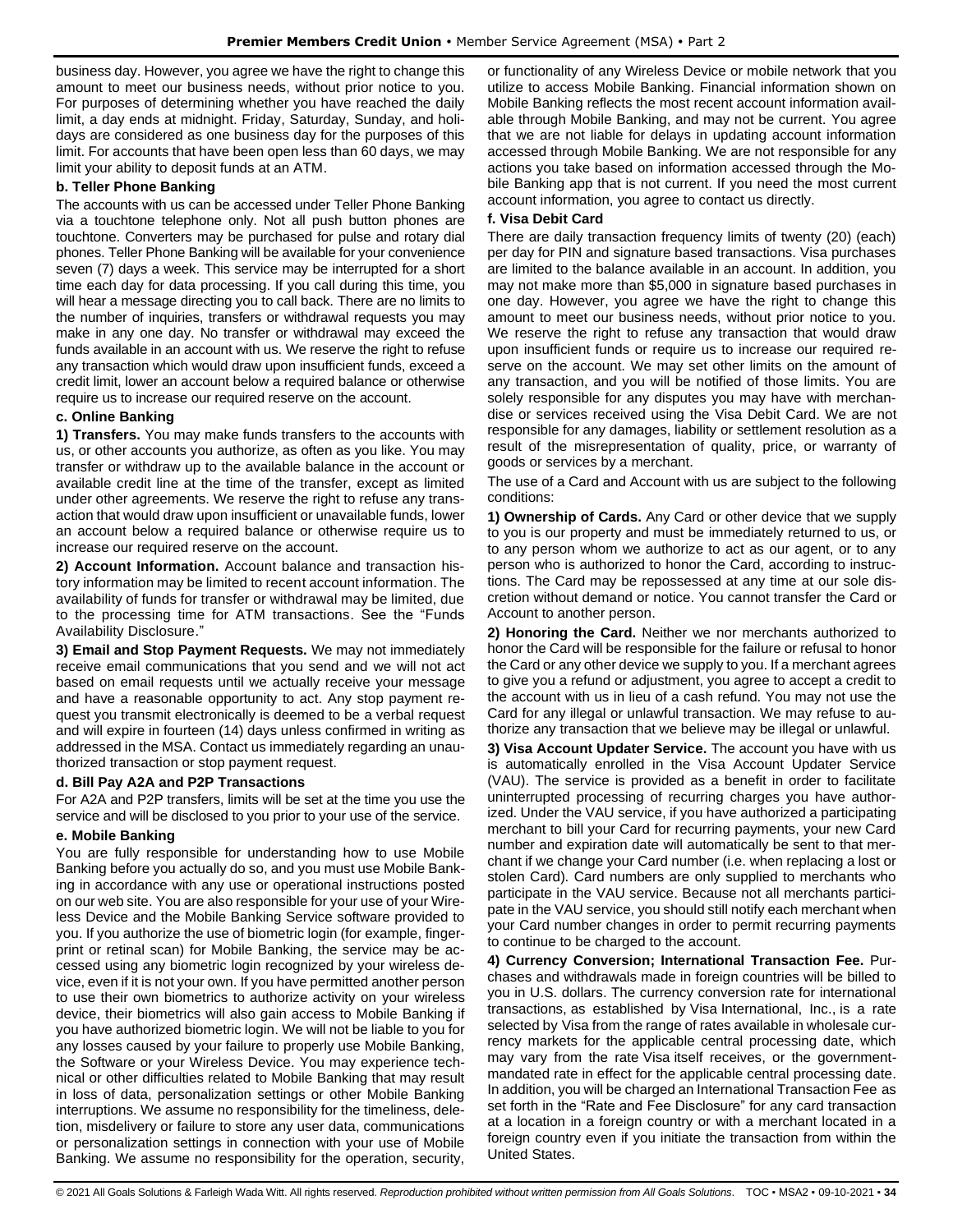### <span id="page-34-0"></span>**3. Security of Personal Identification Number**

The Personal Identification Number (PIN) is established for your security purposes. The PIN is confidential and should not be disclosed to third parties or recorded. You are responsible for safekeeping your PIN. You agree not to disclose or otherwise make your PIN available to anyone not authorized to sign on the accounts with us. If you authorize anyone to have or use your PIN, that authority will continue until you specifically revoke such authority by notifying us. You understand that person may use Online Banking, online services or debit card to review all of your account information and make account transactions. Therefore, we are entitled to act on transaction instructions received using your PIN and you agree that the use of your PIN will have the same effect as your signature in authorizing transactions.

If you authorize anyone to use your PIN in any manner, that authority will be considered unlimited in amount and manner until you specifically revoke such authority by notifying us and changing your PIN immediately. You are responsible for any transactions made by such persons until you notify us that transactions and access by that person are no longer authorized and your PIN is changed. If you fail to maintain or change the security of these PINs and we suffer a loss, we may terminate your electronic fund transfer and account services immediately.

#### <span id="page-34-1"></span>**4. Member Liability**

You are responsible for all transfers you authorize using your EFT services as explained in this disclosure, which is part of the MSA. If you permit other persons to use an EFT service, Card or PIN, you are responsible for any transactions they authorize or conduct on any of the accounts you have with us. However, tell us at once if you believe anyone has used the account, Card or PIN and accessed the accounts with us without your authority, or if you believe an electronic fund transfer has been made without your permission using information from your check. Telephoning is the best way of keeping your possible losses down. For Visa Debit Card purchase transactions, if you notify us of your lost or stolen card, you will not be liable for any losses, provided you were not negligent or fraudulent in handling the Card and you provide us with a written statement regarding your unauthorized Card claim, otherwise the following liability limits will apply. For all other EFT transactions except Electronic Check Transactions, if you tell us within two (2) business days, you can lose no more than \$50 if someone accessed the account with us without your permission. If you do not tell us within two (2) business days after you learn of the unauthorized use of the account or EFT service, and we can prove that we could have stopped someone from accessing the account without your permission if you had told us, you could lose as much as \$500. In no event will you be liable for more than \$50 for unauthorized withdrawals from a line of credit account.

Also, if your statement shows EFTs that you did not make, tell us at once. If you do not tell us within sixty (60) days after the statement was mailed or accessible to you, you may not get back any money lost after the sixty (60) days if we can prove that we could have stopped someone from making the transfers if you had told us in time. If a good reason (such as a hospital stay) kept you from telling us, we will extend the time periods. If you believe that someone has used the Card or PIN without your permission or you have lost your Card, call: 303-657-7000 or toll free at 800-468-0634, or write to us at: 360 Interlocken Blvd., Broomfield, CO 80021.

#### <span id="page-34-2"></span>**5. Business Days**

Our business days are Monday through Friday. Holidays are not included.

# <span id="page-34-3"></span>**6. Fees for EFT Services**

There are certain fees for EFT services, as described on the "Rate and Fee Disclosure." We reserve the right to impose fees at a future date after we give you notice of such changes as required by law. If you request a transfer or check withdrawal from your personal line of credit account, such transactions may be subject to fees under the terms and conditions of your loan agreement. If you use an ATM that is not operated by us, you may be charged an ATM surcharge by the ATM operator or an ATM network utilized for such a transaction. The ATM surcharge will be debited from the account with us if you elect to complete the transaction.

# <span id="page-34-4"></span>**7. Right to Receive Documentation**

#### **a. Periodic Statements**

All EFT transactions will be recorded on your periodic statement. You will receive a statement at least once every quarter. If you have an EFT transaction, you will receive a statement monthly.

#### **b. Preauthorized Credits**

If you have a direct deposit made to the account at least once every sixty (60) days from the same source and you do not receive a receipt (such as a pay stub), you can use Teller Phone Banking or Online Banking or you can call us at 303-657-7000 or toll free at 800- 468-0634 to find out whether or not the deposit has been made.

#### **c. Terminal Receipt**

You may get a receipt at the time you make any transaction of more than \$15 using an ATM, POS terminal or Visa Debit Card.

#### <span id="page-34-5"></span>**8. Account Information Disclosure**

We will maintain the confidentiality and privacy of your information in accordance with our "Privacy Notice." We will disclose information to third parties about the account or the transfers you make in the following circumstances:

- As necessary to complete transfers.
- To verify the existence of sufficient funds to cover specific transactions upon the request of a third party, such as a credit bureau or merchant.
- To comply with government agency or court orders.
- If you give us your written permission.

#### <span id="page-34-6"></span>**9. Our Liability for Failure to Make Transactions**

If we do not complete a transfer to or from an account with us on time or in the correct amount according to the MSA, we will be liable for your actual transaction loss or damage. Our sole responsibility for an error in a transfer will be to correct the error. You agree that neither we nor the service providers are responsible for any loss, property damage, or bodily injury, whether caused by the equipment, software, Credit Union, or by internet browser providers such as Microsoft (Microsoft Internet Explorer), Apple (Safari), Mozilla (Firefox), Google (Chrome) or by Internet access providers or by online service providers or by an agent or subcontractor for any of the foregoing. Nor will we or the service providers be responsible for any direct, indirect, special, or consequential economic or other damages arising in any way out of the installation, download, use, or maintenance of the equipment, software, online access services, or Internet browser or access software. In this regard, although we have taken measures to provide security for communications from you to us via the Online Banking service and may have referred to such communication as "secured," we cannot and do not provide any warranty or guarantee of such security. In states that do not allow the exclusion or limitation of such damages, our liability is limited to the extent permitted by applicable law. We will not be liable for the following:

- If, through no fault of ours, you do not have adequate funds in an account to complete a transaction, the account is terminated or the transaction amount would exceed your credit limit on your line of credit.
- If you used the wrong identification code or you have not properly followed any applicable computer, Internet or Credit Union instructions for making transfers.
- If your computer fails or malfunctions or if our Online Banking system was not properly working and such a problem should have been apparent when you attempted such a transaction.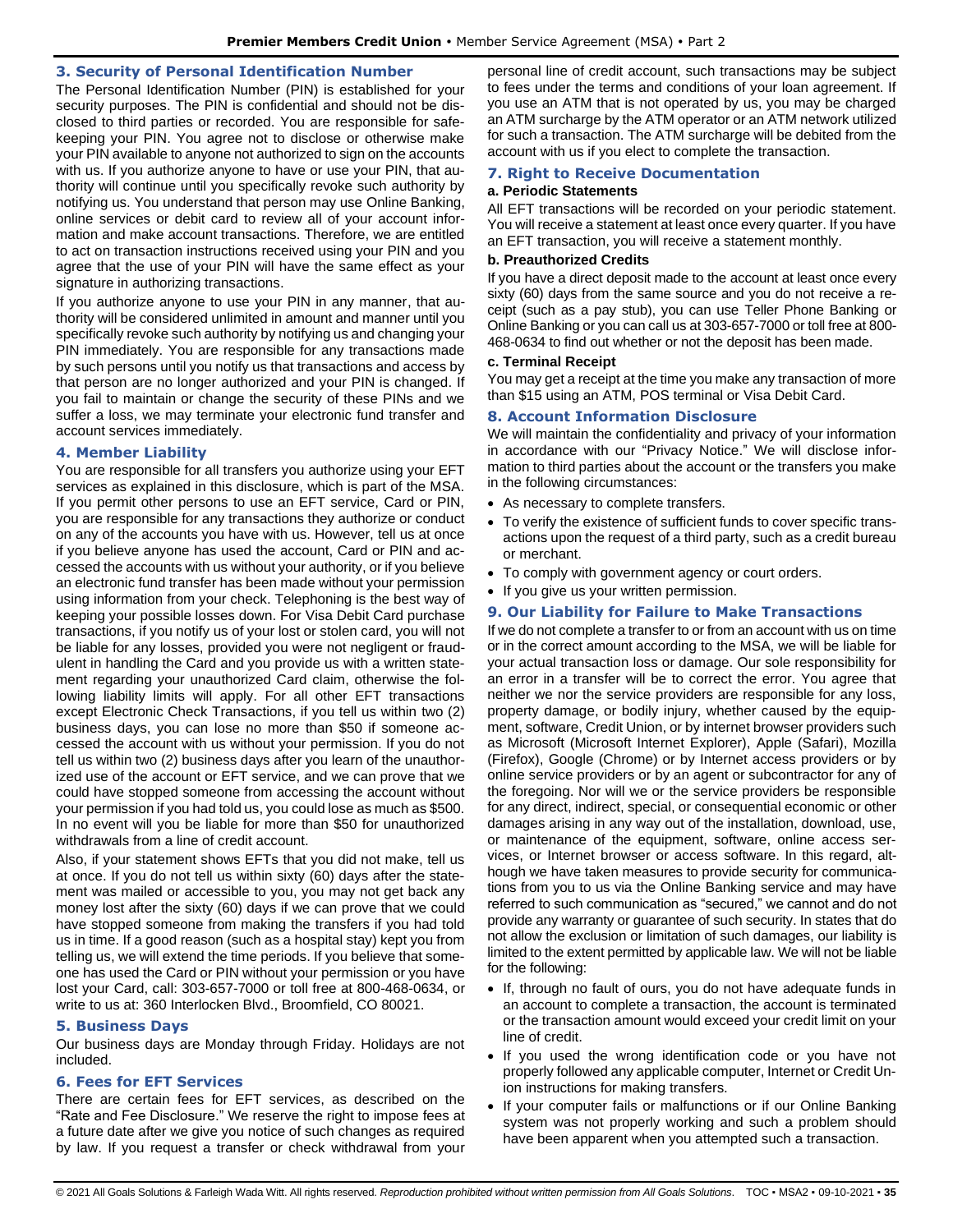- If the ATM where you are making the transfer does not operate properly, does not have enough cash or you use a Card improperly.
- If circumstances beyond our control (such as fire, flood, telecommunication outages, postal strikes, equipment, or power failure) prevent the transaction.
- If the account with us is frozen because of a delinquent loan or is subject to a legal process or other claim.
- If the error was caused by a system beyond our control such as your Internet Service Provider, any computer virus, or problems related to software not provided by us.
- If you have not given us complete, correct, and current instructions so we can make a transfer.
- If the error was caused by any applicable ATM or payment system network. The ATM machine may retain a Card in certain in-

stances, in which event you may contact us about its replacement. We may establish other exceptions in addition to those listed above.

### <span id="page-35-0"></span>**10. Termination of EFT Services**

You agree that we may terminate your use of any EFT services if you, or any authorized user of an account or PIN, breach any term of the MSA, or if we have reason to believe that there has been an unauthorized use of a Card, account or identification code.

You or any other party to the account can terminate your use of any EFT services by notifying us in writing. Termination of service will be effective the first business day following receipt of your written notice. However, termination of EFT services will not affect the rights and responsibilities of the parties under the MSA for transactions initiated before termination.

### <span id="page-35-1"></span>**11. Preauthorized Electronic Fund Transfers**

#### **a. Stop Payment Rights**

If you have arranged in advance to allow a third party to make regular EFTs from the account(s) with us for money you owe them, you may stop payment of these preauthorized transfers from the account. You must notify us verbally or in writing at any time up to three (3) business days before the scheduled date of a preauthorized transfer. We may require written confirmation of the stop payment order to be made within fourteen (14) days of any verbal notification. If we do not receive the written confirmation, the verbal stop payment order will cease to be binding fourteen (14) days after it has been made.

# **b. Notice of Varying Amounts**

If regular payments may vary in amount, the person you are going to pay is required to tell you ten (10) days before each payment when it will be made and how much it will be. You may choose instead to get this notice only when the payment would differ by more than a certain amount from the previous payment or when the account would fall outside certain limits that you set.

## **c. Liability for Failures on Preauthorized Transfers**

If you order us to stop one of these payments three (3) business days or more before the transfer is scheduled, and we do not do so, we will be liable for your losses or damages.

#### <span id="page-35-2"></span>**12. Notices**

We reserve the right to change the terms of our EFT services. We will mail or make accessible a notice to you at least twenty-one (21) days before the effective date of any change, as required by law. Use of any EFT service is subject to existing regulations governing the account with us and any future changes to those regulations.

#### <span id="page-35-3"></span>**13. Statement Errors**

In case of errors or questions about EFTs, telephone us at 303- 657-7000 or toll free at 800-468-0634 and send us a written notice. We must hear from you no later than sixty (60) days after we sent the first statement on which the problem appears. In your notice:

• Tell us your name and account number.

- Describe the transfer you are unsure about, and explain as clearly as you can why you believe it is an error or why you need more information.
- Tell us the dollar amount of the suspected error.

If you tell us verbally, we may require that you send us your complaint or question in writing within ten (10) business days. We will tell you the results of our investigation within ten (10) business days after we hear from you and will correct any error promptly. For errors related to transactions occurring within thirty (30) days after the first deposit to the account (new accounts), we will tell you the results of our investigation within twenty (20) business days. If we need more time, however, we may take up to forty-five (45) days to investigate your complaint or question (ninety (90) days for POS (point of sale) transaction errors, new account transaction errors, or errors involving transactions initiated outside the United States). If we decide to do this, we will recredit the account within ten (10) business days (five (5) business days for Visa Debit Card transactions) for the amount you think is in error, so that you will have the use of the money during the time it takes us to complete our investigation. If we ask you to put your complaint or question in writing and we do not receive it within ten (10) business days, we may not recredit the account.

If we decide after our investigation that an error did not occur, we will deliver or mail to you an explanation of our findings within three (3) business days after the conclusion of our investigation. If you request, we will provide you copies of documents (to the extent possible without violating other members' rights to privacy) used in our conclusion that the error did not occur.

#### <span id="page-35-4"></span>**14. ATM Safety Notice**

The following information is a list of safety precautions regarding the use of Automated Teller Machine (ATM) and night deposit facilities.

- Be aware of your surroundings, particularly at night.
- Consider having someone accompany you when the ATM or night deposit facility is used after dark.
- If another person is uncomfortably close to you at the time of your transaction, ask the person to step back before you complete your transaction.
- Refrain from displaying your cash at the ATM or night deposit facility. As soon as your transaction is complete, place your money in your purse or wallet. Count the cash later in the safety of your car or home.
- If you notice anything suspicious at the ATM or night deposit facility, consider using another ATM or night deposit facility or coming back later. If you are in the middle of a transaction and you notice something suspicious, cancel the transaction, take your card or deposit envelope, and leave.
- If you are followed after making a transaction, go to the nearest public area where people are located.
- Do not write your Personal Identification Number or code on your card.
- <span id="page-35-5"></span>• Report all crimes to law enforcement officials immediately.

# **Funds Availability Disclosure**

This "Funds Availability Disclosure" explains our policy for the availability of deposits to the checking accounts you have with us. Deposits to other accounts with us may be subject to longer holds on funds at our sole discretion. Deposits made through Mobile Banking will be subject to holds in our discretion and are not subject to this policy.

#### <span id="page-35-6"></span>**1. General Policy**

Our policy is to make funds from your deposits available to you on the first business day after we receive your deposit. Funds from cash or electronic deposits may be available immediately. Funds from deposits made at automated teller machines (ATMs) will not be available until the second (2nd) business day after the day of your deposit.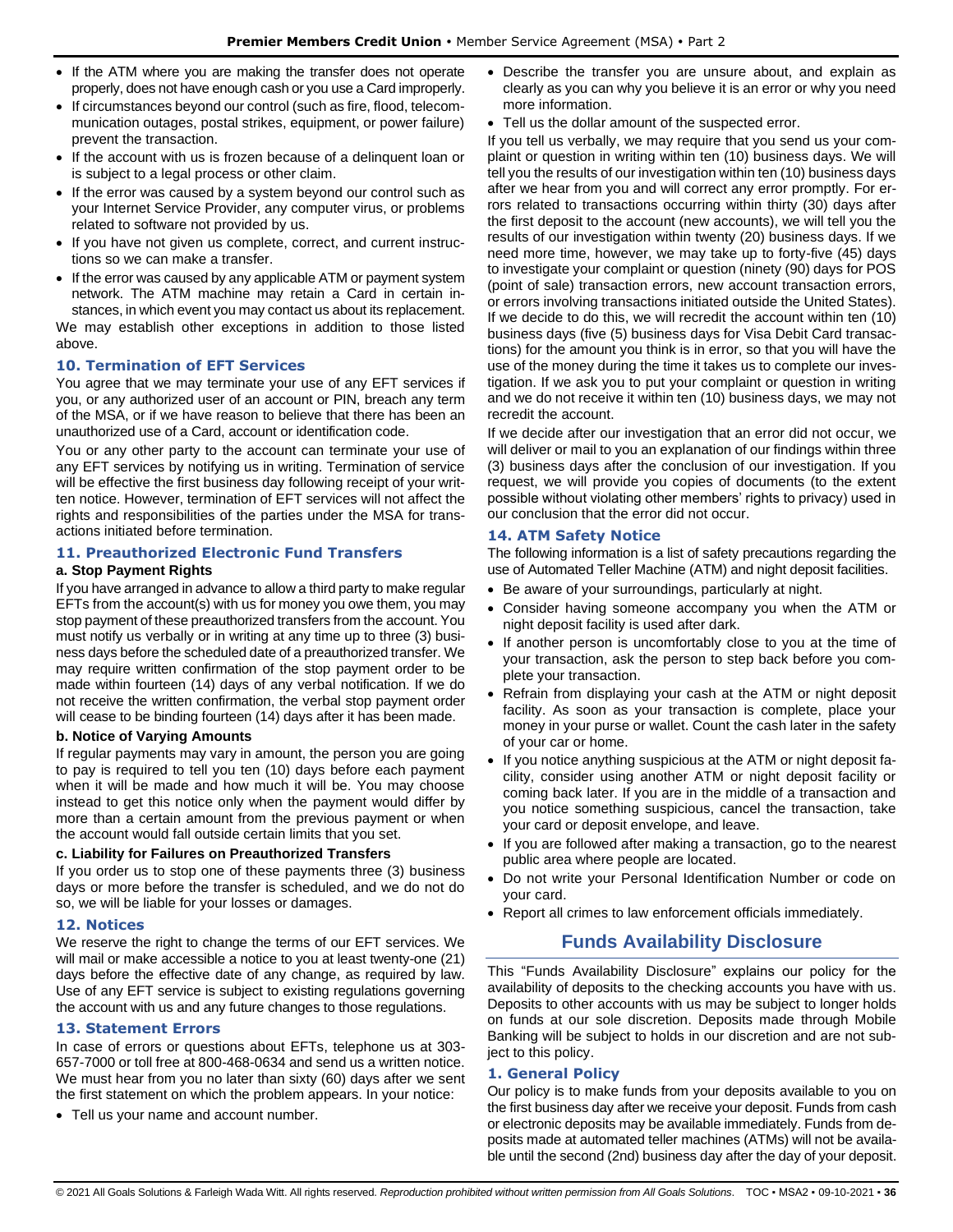Once they are available, you can withdraw the funds in cash and we will use the funds to pay your checks and electronic fund transfers (EFTs) on the account you have with us. For determining the availability of the funds from your deposits, every day is a business day, except Saturdays, Sundays, and federal holidays. If you make a deposit before we close on a business day we are open, we consider that to be the day of your deposit. However, if you make a deposit after we close or on a day we are not open, we will consider that deposit made on the next business day we are open.

#### <span id="page-36-0"></span>**2. Reservation of Right to Hold**

In some cases, we will not make all of the funds that you deposit by check available to you on the business day after we receive your deposit. Depending on the type of check you deposit, funds may not be available until the second (2nd) business day after the day of your deposit. However, the first \$225 of your deposit will be available on the first (1st) business day. If we are not going to make all of the funds from your deposit available on the first (1st) business day, we will notify you at the time you make your deposit. We will also tell you when the funds will be available. If your deposit is not made directly to one of our employees, or if we decide to take this action after you have left the premises, we will mail you the notice by the day after we receive your deposit. If you need the funds from a deposit right away, you should ask us when the funds will be available.

#### <span id="page-36-1"></span>**3. Holds on Other Funds**

If we cash a check for you that is drawn on another financial institution, or if we provide cash back on a check you deposit, we may withhold the availability of a corresponding amount of funds that are already in the account you have with us. (We do this because the check can be returned by the institution on which it is drawn.) The funds withheld in an account will be available at the time funds from the check cashed would have been available. If we take a check for deposit that is drawn on another financial institution, we may make funds from the deposit available for withdrawal immediately but delay your availability to withdraw a corresponding amount of funds that you have on deposit in another account with us. The funds in the other account would then not be available for withdrawal until the time periods described in this disclosure for the type of check you deposited.

#### <span id="page-36-2"></span>**4. Longer Delays May Apply**

We may delay your ability to withdraw funds from a check deposited into an account with us for an additional number of days under certain circumstances. Federal law provides exceptions to the federal funds availability schedules when:

- We believe a check you deposit will not be paid.
- You deposit checks totaling more than \$5,525 on any one day.
- You deposit a check that has been returned unpaid.
- You have overdrawn an account with us repeatedly in the last six (6) months.
- There is an emergency, such as failure of communications or computer equipment.

We will notify you if we delay your ability to withdraw funds for any of these reasons, and we will tell you when the funds will be available. They will generally be available no later than the seventh (7th) business day after the day of your deposit.

#### <span id="page-36-3"></span>**5. Special Rules for New Accounts**

The following rules may apply during the first thirty (30) days after you start a new account with us:

- **a.** Funds from electronic direct deposits will be available on the day we receive the deposit.
- **b.** Funds from deposits of wire transfers, and the first \$5,525 of a day's total deposits of cashier's, certified, teller's, traveler's, and federal, state, and local government checks will be available on the first (1st) business day after the day of the deposit if the deposit meets certain criteria (for example, the check must be payable to you). The excess over \$5,525 may not be available until the seventh (7th) business day after the day of your deposit.
- **c.** Funds from all other check deposits may not be available until the eleventh (11th) business day after the day of your deposit.

#### <span id="page-36-4"></span>**6. Foreign Checks**

Checks drawn on financial institutions located outside the United States are not subject to these policies. Such checks must be specifically identified and processed. Generally, availability of funds from foreign check deposits will be delayed until we have collected the funds from the institutions on which they are drawn.

#### <span id="page-36-5"></span>**Important Information for Starting a New Account**

To help the government fight the funding of terrorism and money laundering activities, the U.S.A. Patriot Act requires all financial institutions to obtain, verify, and record information that identifies each person who starts an account. What this means for you: when you start an account, we will ask for your name, physical address, date of birth, taxpayer identification number, and other information that will allow us to identify you. We may also ask to see your driver's license or other identifying documents. We will let you know what additional information is required.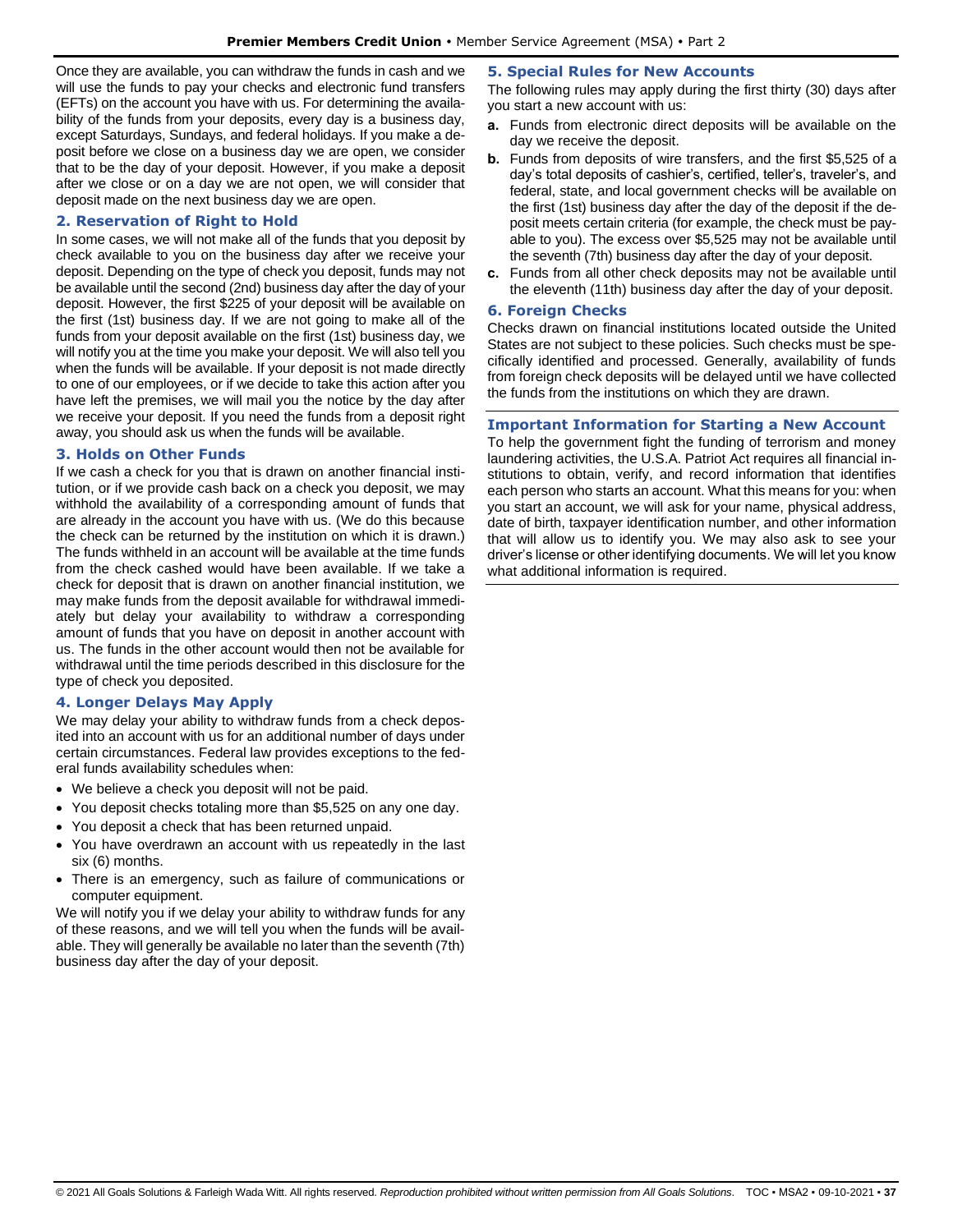# <span id="page-37-0"></span>**Privacy Notice**

# **Revised September 2021**

| <b>FACTS</b> | WHAT DOES PREMIER MEMBERS CREDIT UNION DO<br><b>WITH YOUR PERSONAL INFORMATION?</b>                                                                                                                                                                                                                                          |
|--------------|------------------------------------------------------------------------------------------------------------------------------------------------------------------------------------------------------------------------------------------------------------------------------------------------------------------------------|
| Why?         | Financial companies choose how they share your personal information. Federal law gives<br>consumers the right to limit some but not all sharing. Federal law also requires us to tell you how<br>we collect, share, and protect your personal information. Please read this notice carefully to<br>understand what we do.    |
| What?        | The types of personal information we collect and share depend on the accounts, products or<br>services you have with us. This information can include:<br>• Name, address, Social Security Number, and income<br>• Account balances and payment history<br>• Credit history and credit scores                                |
| How?         | All financial companies need to share members' personal information to run their everyday<br>business. In the section below, we list the reasons financial companies can share their members'<br>personal information; the reasons Premier Members Credit Union chooses to share; and whether<br>you can limit this sharing. |

| Reasons we can share your personal information                                                                                                                                                         | <b>Does Premier</b><br><b>Members Credit</b><br>Union share? | Can you limit<br>this sharing? |
|--------------------------------------------------------------------------------------------------------------------------------------------------------------------------------------------------------|--------------------------------------------------------------|--------------------------------|
| For our everyday business purposes—such as to process your<br>transactions, maintain the account(s) you have with us, respond to court<br>orders and legal investigations, or report to credit bureaus | Yes                                                          | No.                            |
| For our marketing purposes—to offer our products and services to you                                                                                                                                   | Yes                                                          | No.                            |
| For joint marketing with other financial companies                                                                                                                                                     | <b>Yes</b>                                                   | No.                            |
| For our affiliates' everyday business purposes-information about<br>your transactions and experiences                                                                                                  | Yes                                                          | No.                            |
| For our affiliates' everyday business purposes—information about<br>your creditworthiness                                                                                                              | Yes                                                          | Yes                            |
| For our affiliates to market to you                                                                                                                                                                    | Yes                                                          | <b>Yes</b>                     |
| For non-affiliates to market to you                                                                                                                                                                    | Yes                                                          | Yes                            |

| To limit our<br>sharing | • Call 800-468-0634 or<br>• Visit us online at www.pmcu.org.<br><b>Please note:</b> If you are a new member, we can begin sharing your information thirty (30) days<br>from the date we sent you this notice. When you are no longer our member, we continue to<br>share your information as described in this notice. However, you can contact us at any time to<br>limit our sharing. |
|-------------------------|-----------------------------------------------------------------------------------------------------------------------------------------------------------------------------------------------------------------------------------------------------------------------------------------------------------------------------------------------------------------------------------------|
| <b>Questions?</b>       | Call us at 800-468-0634, or visit us online at www.pmcu.org.                                                                                                                                                                                                                                                                                                                            |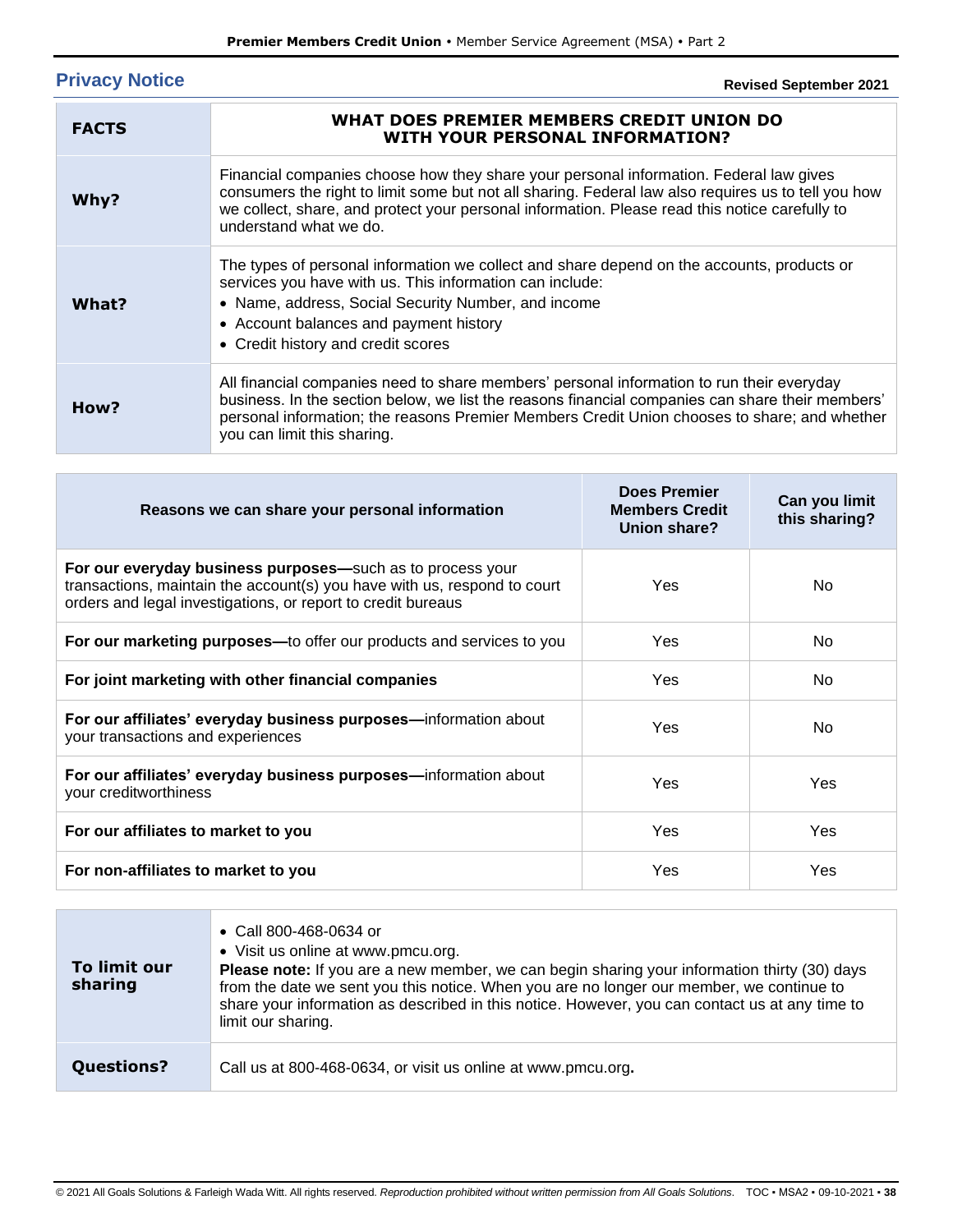Our Privacy Notice continued

| Who We Are                    |                               |
|-------------------------------|-------------------------------|
| Who is providing this notice? | Premier Members Credit Union. |

| <b>What We Do</b>                                                                        |                                                                                                                                                                                                                                                                                                                                                                                                        |
|------------------------------------------------------------------------------------------|--------------------------------------------------------------------------------------------------------------------------------------------------------------------------------------------------------------------------------------------------------------------------------------------------------------------------------------------------------------------------------------------------------|
| How does Premier Members<br>Credit Union protect my<br>personal information?             | To protect your personal information from unauthorized access and use, we use<br>security measures that comply with federal law. These measures include computer<br>safeguards, secured files and buildings, procedural safeguards and safe record<br>storage. We will continue to review and modify our security controls in the future to<br>deal with changes in products, services and technology. |
| How does Premier Members<br>Credit Union collect my<br>personal information?             | We collect your personal information, for example, when you<br>• start an account<br>• apply for a loan<br>• use your credit or debit card<br>• pay your bills<br>• make deposits to or withdrawals from the accounts you have with us<br>We also collect your personal information from others, including credit bureaus or<br>other companies.                                                       |
| Why can't I limit all sharing?                                                           | Federal law only gives you the right to limit:<br>• sharing for affiliates' everyday business purposes—information about your<br>creditworthiness<br>• affiliates from using your information to market to you<br>• sharing for non-affiliates to market to you<br>State laws and individual companies may give you additional rights to limit sharing.                                                |
| What happens when I limit<br>sharing for an account I hold<br>jointly with someone else? | Your choices will apply to everyone on the account you have with us -- unless you tell<br>us otherwise                                                                                                                                                                                                                                                                                                 |

| <b>Definitions</b>    |                                                                                                                                                                                                                                                                                                            |
|-----------------------|------------------------------------------------------------------------------------------------------------------------------------------------------------------------------------------------------------------------------------------------------------------------------------------------------------|
| <b>Affiliates</b>     | Companies related by common ownership or control.<br>They can be financial and nonfinancial companies.<br>• Premier Members Credit Union has no affiliates.                                                                                                                                                |
| <b>Non-affiliates</b> | Companies not related by common ownership or control.<br>They can be financial and nonfinancial companies.                                                                                                                                                                                                 |
| Joint marketing       | A formal agreement between non-affiliated financial companies that together market<br>financial products or services to you. Our marketing partners include:<br>• Financial services and business services providers such as insurance companies,<br>auto broker companies and business services companies |